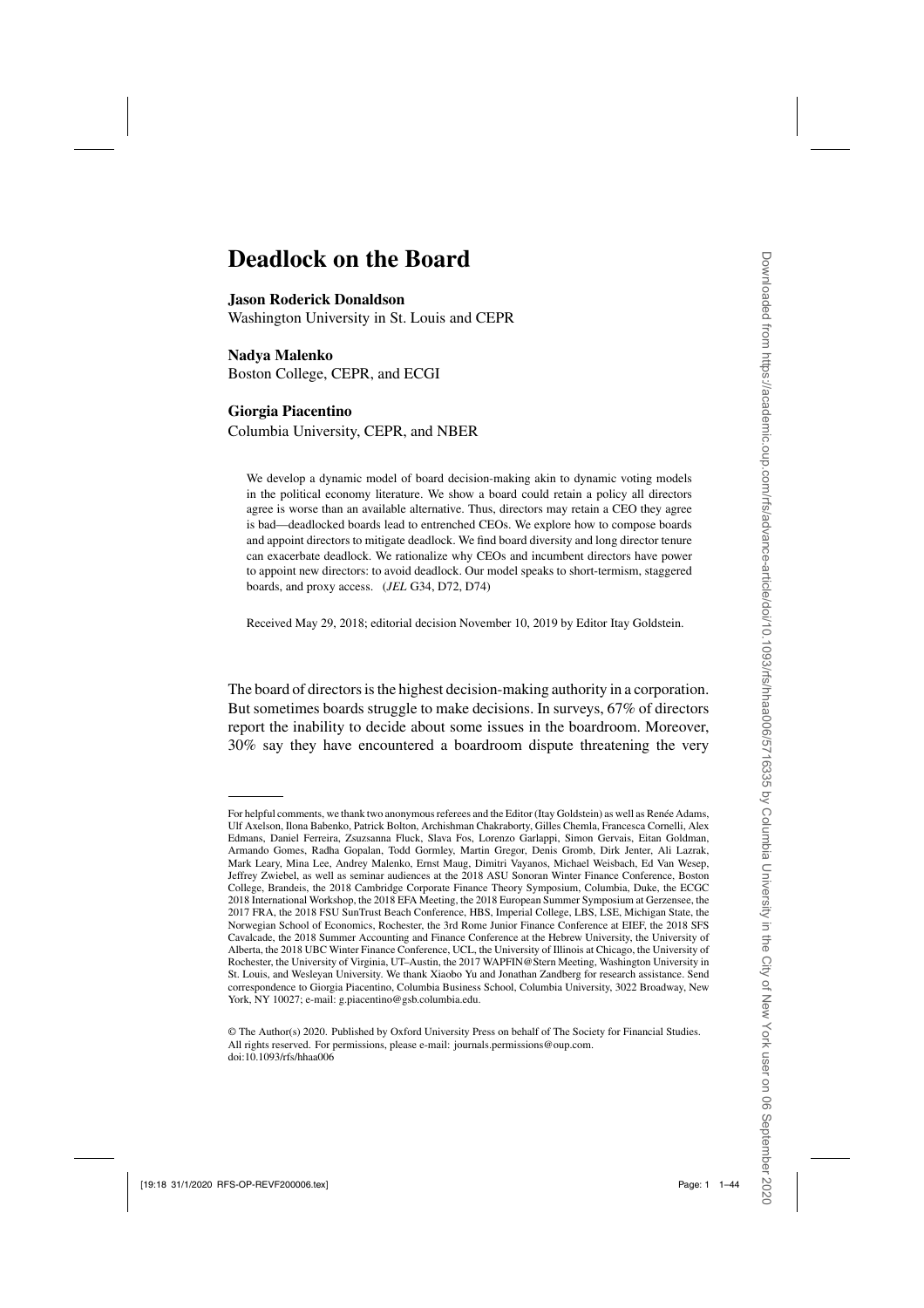survival of the corporation [\(IFC 2014](#page-42-0), p. 2).<sup>1</sup> Such a "division among the directors" that "may render the board unable to take effective management action"—such deadlock on the board—can even lead directors to "vote wholly in disregard of the interests of the corporation" [\(Kim 2003,](#page-42-0) pp. 113, 120). Deadlock on the board can be so costly to U.S. corporations that most states have adopted deadlock statutes, which often give courts the power to dissolve a deadlocked corporation, a power they rarely have otherwise, except in the event of default or fraud. A substantial legal literature studies how corporations can resolve deadlock ex post.<sup>2</sup> In this paper, we study how deadlock arises ex ante. And we ask whether it can, and should, be avoided. Can the right mix of directors ensure a board makes efficient decisions? And, if so, how should director elections be structured to help achieve the right board composition? Should director tenure be limited? And should shareholders have all the power to choose directors, or should executives and incumbent directors have some power as well?

To address these questions, we develop a dynamic model of board decision making, akin to the dynamic voting models recently developed in the political economy literature (see below). In the model, some directors refuse to replace a current policy with a new one just because they fear that other directors will refuse to replace the new policy in the future. There is complete deadlock: the board cannot move forward with any policy, even if all directors prefer it to the incumbent. Shareholders suffer, since a deadlocked board cannot remove low-quality policies or executives—a deadlocked board leads to an entrenched CEO.

The model gives a new perspective on boardroom diversity and director tenure, two hotly debated policy issues: more diverse opinions/preferences and longer tenures can exacerbate deadlock (their benefits notwithstanding).<sup>3</sup> It also allows us to ask how the anticipation of deadlock can affect board composition via director elections. We find that shareholders should not have all the power over the future of the board. Indeed, shareholders themselves are better off if incumbent directors have some power over the election of new directors: with more power, directors anticipate fewer disagreements in the future, and hence are less likely to become deadlocked today. This result rationalizes why it is typically the CEO and incumbent directors who nominate new directors in practice.

 $1$  Further, from 2004 to 2006, 166 directors experienced disputes so severe that they publicly resigned from their boards at [U.S. public corporations, accepting potential damage to their careers](#page-40-0) [\(Marshall 2013](#page-42-0)[; see also](#page-40-0) Agrawal and Chen [2017\)](#page-40-0).

<sup>2</sup> See, e.g., [Duke](#page-41-0) [\(1972](#page-41-0)), [Howe](#page-42-0) [\(1967\)](#page-42-0), [Kim](#page-42-0) [\(2003\)](#page-42-0), [Landeo and Spier](#page-42-0) [\(2014a](#page-42-0), [2014b\)](#page-42-0), [Lew](#page-42-0) [\(1980\)](#page-42-0), and [McDonald](#page-42-0) [\(1979\)](#page-42-0).

<sup>3</sup> See [Ferreira](#page-41-0) [\(2010](#page-41-0)) for a survey of the literature on boardroom diversity. And see, e.g., "Big Investors Question Corporate Board Tenures" (*Wall Street Journal*, March 23, 2016) and [Katz and McIntosh](#page-42-0) [\(2014\)](#page-42-0) for discussions of director tenure.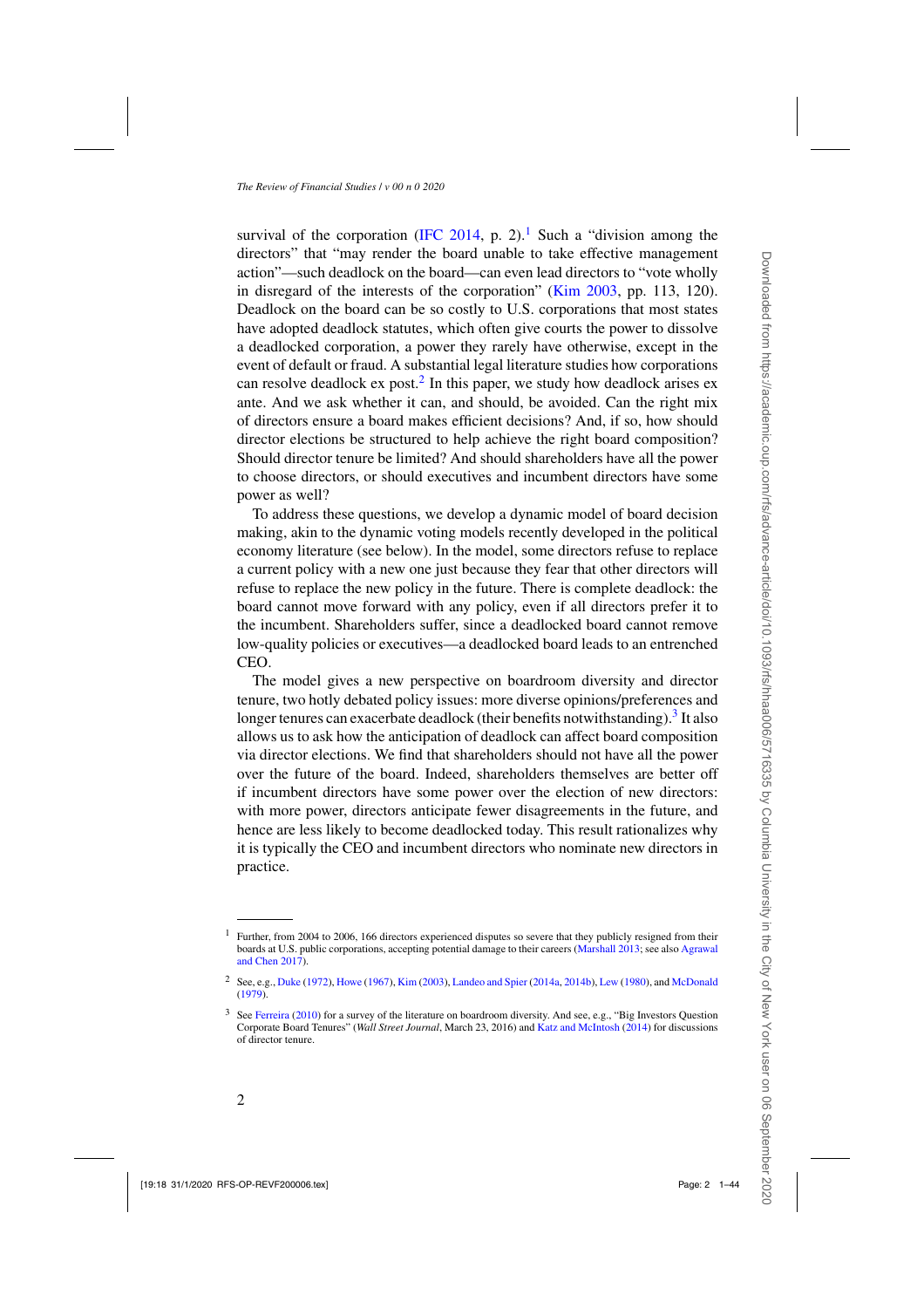In the model, a board made up of multiple directors decides on a corporate policy at each date. The model is based on two key assumptions, reflecting how real-world boards operate. (i) The set of feasible policies changes over time. For example, in the context of CEO turnover decisions, the alternative candidates available to replace the incumbent CEO today may no longer be available in the future. (ii) Directors have different preferences over policies. We refer to these different preferences as "biases," as they could reflect private benefits or misspecified beliefs. However, they could also reflect reasonable differences of opinion (see Section [5.1\)](#page-17-0). For example, a director representing an activist investor could be biased toward an outside candidate with a history of asset divestitures, and an executive director could be biased toward an internal candidate with experience at the firm. We refer to a board as "aligned" if there is a majority of directors with the same bias, and as "diverse" otherwise.

Our first main result is that a diverse board can be deadlocked, in the sense that it retains even Pareto-dominated policies—directors choose not to put an available policy in place, even when they all agree it is preferable to the incumbent. The reason is that each director knows that if the new incumbent appeals to other directors, they will want to keep it in place. Thus, she is worried that putting the new policy in place will prevent her from putting her own preferred policies in place when they become available. Hence, she votes down alternative policies just because they appeal to other directors, and so does the rest of the board. For example, despite having diverse opinions on many candidates, an activist representative and executive director could agree that an alternative CEO could run the firm better than the incumbent. But the directors both know that, given he can run the firm well, the alternative will be hard to replace in the future—it will be hard for the activist representative to appoint a divestiture-oriented CEO and hard for the executive director to appoint an internal candidate. As a result, they both want to keep the bad incumbent in place. Overall, deadlock arises because directors want to keep policies in place that will be easy to replace in the future.

In the context of CEO turnover, this result implies that a CEO can be so severely entrenched that he is not fired even if all directors prefer a replacement, and hence explains what seems to be a major source of corporate inefficiency [\(Taylor 2010](#page-43-0)). This explanation of CEO entrenchment contrasts with those in the literature, which rely on a CEO's actively entrenching himself (e.g., "invest[ing] in businesses related to their own background and experience"[\(Shleifer and Vishny 1989,](#page-43-0) p. 125)) or directors' direct utility costs of voting against a  $CEO<sup>4</sup>$  We find that directors keep the bad incumbent CEO in place because they worry a good CEO will be too hard to replace.

See, e.g., [Shleifer and Vishny](#page-43-0) [\(1989\)](#page-43-0) and [Zwiebel](#page-43-0) [\(1996](#page-43-0)) for papers on CEOs' entrenching themselves. See, e.g., [Chemmanur and Fedaseyeu](#page-41-0) [\(2018](#page-41-0)), [Coles, Daniel, and Naveen](#page-41-0) [\(2014\)](#page-41-0), [Taylor](#page-43-0) [\(2010](#page-43-0)), and [Warther](#page-43-0) [\(1998](#page-43-0)) for papers on directors' disutility from voting against a CEO. See [Dow](#page-41-0) [\(2013](#page-41-0)) for another paper in which directors choose not to fire a bad CEO. In that paper, directors retain a bad CEO because they do not want to reveal that they made a mistake hiring him in the first place.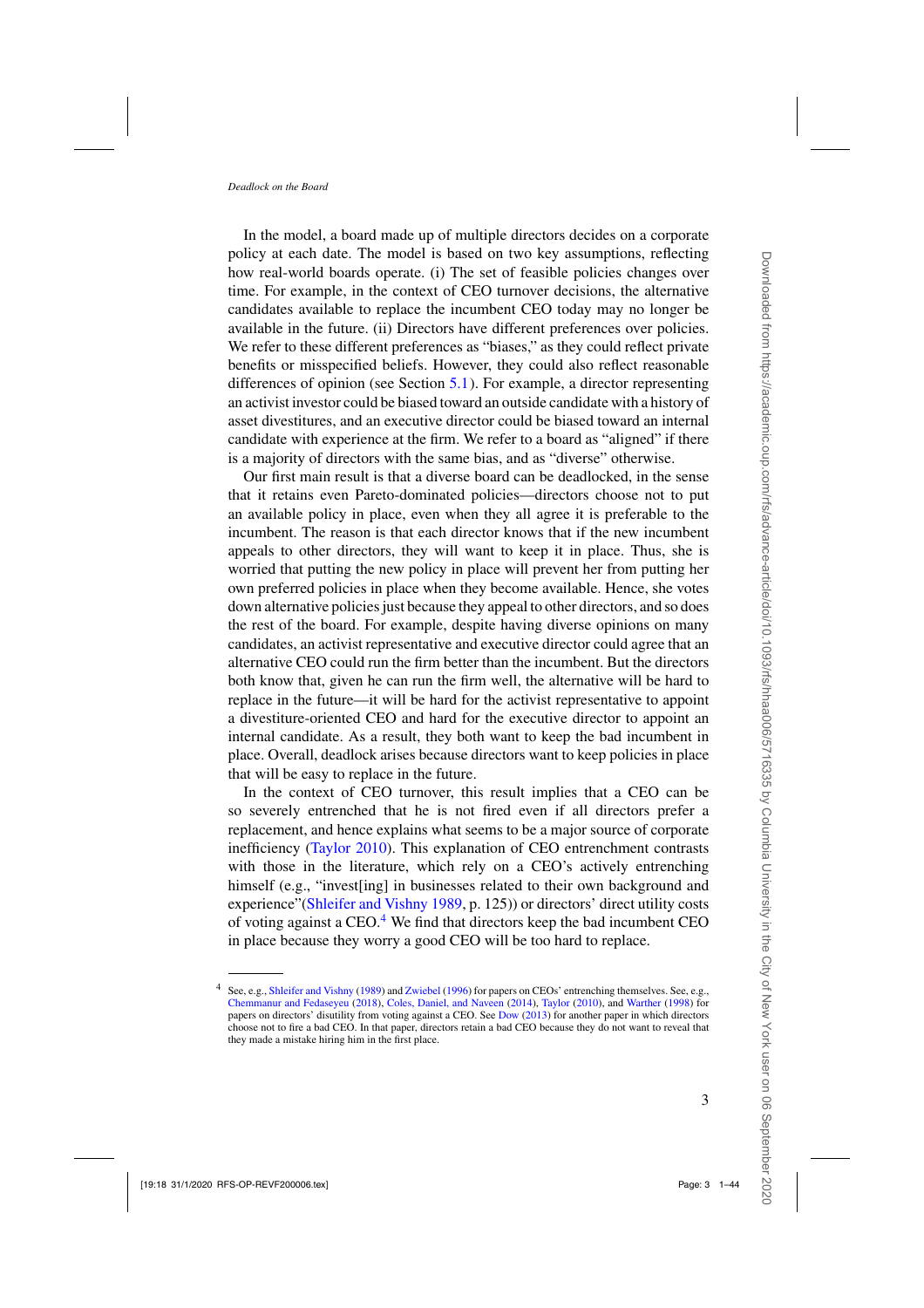This mechanism resonates with practice. For example, in 2017, Uber's executive search resulted in deadlock on the board, $5$  and the company stayed without a CEO for several months. One director was pushing for a weak CEO who would be easy to replace in the future. According to *Bloomberg*, "[t]he company hopes to lock in a CEO by early September. The big question is whether the board can get on the same page. Getting a majority of the eight-person group to support a single candidate is looking to be difficult.... Some...have argued...that Kalanick [a current director and former CEO] would *prefer a weak CEO just to increase his chance of making a comeback.*"6

Directors' desire to preserve their option to get their way in the future leads not only to too little policy change—"deadlock"—but also to too much what we call anti-deadlock. The mechanism is the same: directors replace an incumbent with a worse alternative that will be easier to replace. This could cast light on why directors may fire an incumbent CEO before lining up a new one: it could be easier to agree on a replacement if there is a weak interim CEO in place or even, as in Uber's case, no CEO at all.

Since deadlock arises due to the dynamic linkage between present and future decisions, it arises only when directors care enough about the future. It does not arise in the benchmark in which directors vote only once, or, equivalently, if directors are myopic, in that they put a lot of weight on current decisions. In this case, a diverse board always acts in the interest of shareholders. Thus, our model provides a counterpoint to the broadly negative view of corporate short-termism, and speaks to the current debate over director tenure (Section [2.1\)](#page-10-0).

To ask what board composition is best for shareholders, we explore how deadlock depends on whether the board is diverse or aligned. On a diverse board, deadlock arises. This is because, even if all directors agree on the best decision today, they anticipate disagreeing in the future. On an aligned board, in contrast, deadlock does not arise. This is because not only do directors agree on the best decision today, they also know they will agree in the future. Thus, they have no incentive to block policies to ensure they get their way in the future—they will get their way anyway. Despite the absence of deadlock, an aligned board is not necessarily good for shareholders. Indeed, directors on an aligned board will put their preferred policies in place at shareholders' expense.

<sup>5</sup> According to Shervin Pishevar, an early shareholder in Uber, there was one director, a representative of blockholder Benchmark Capital, who was "holding the company hostage and not allowing it to move forward in its critical executive search.... Benchmark has threatened to block investments...by bargaining over board seats" (Pishevar's letter to Benchmark, August 15, 2017). Moreover, deadlock on the board led one frontrunner for the job, Meg Whitman, to withdraw her name from consideration, saying "it was becoming clear that the board was still too fractured to make progress on the issues that were important to me" ("Inside Uber's Wild Ride in a Search of a New C.E.O." *New York Times*, August 29, 2017). Whitman's description of Uber's board traces the dictionary definition of deadlock: "a situation, typically one involving opposing parties, in which no progress can be made" (*New Oxford American Dictionary*).

<sup>6</sup> "Behind Uber's Messy CEO Search Is a Divided Boardroom," *Bloomberg Technology*, July 28, 2017, emphasis added).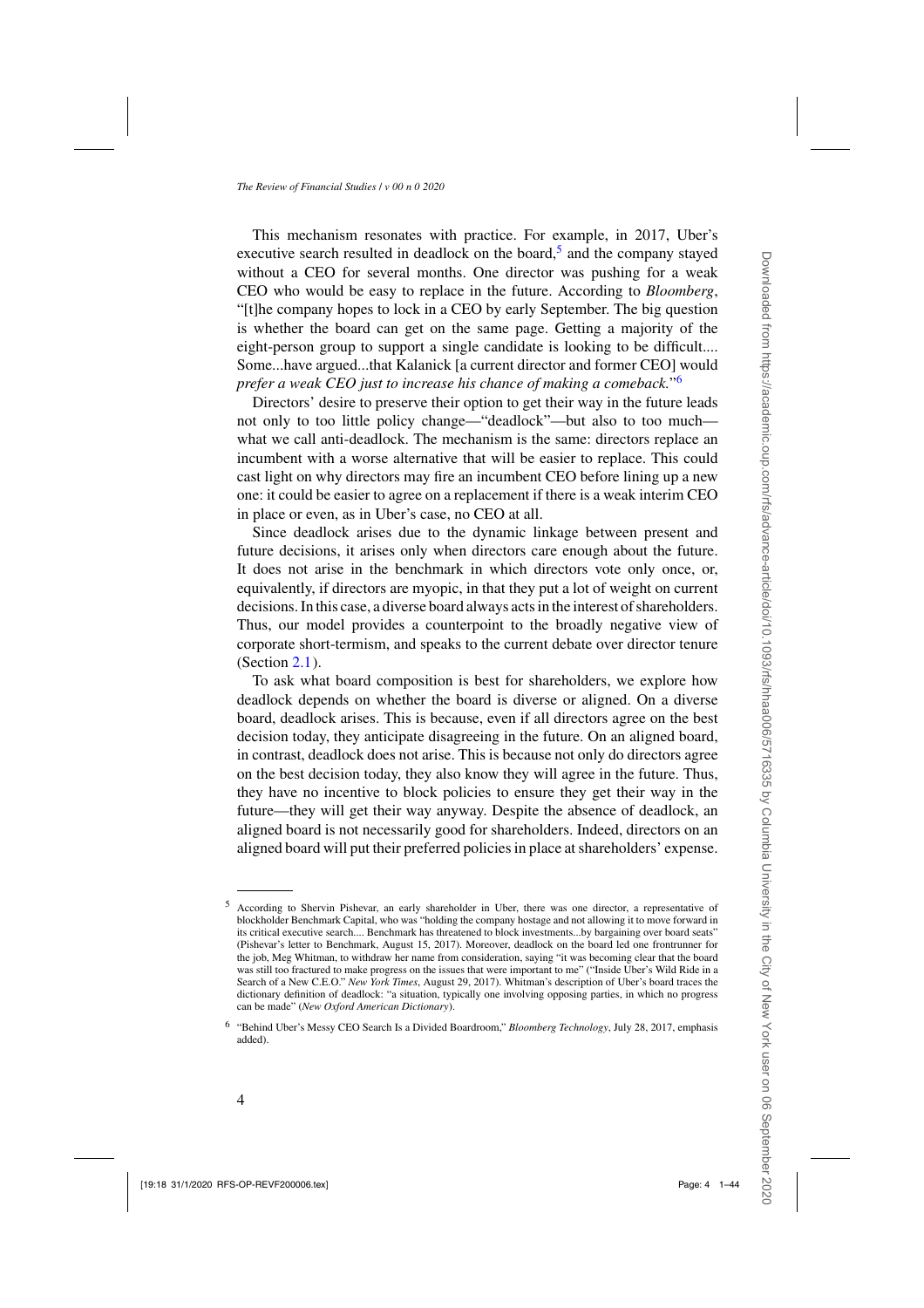Thus, board composition presents a trade-off between the costs of deadlock on a diverse board and the tyranny of biases on an aligned board.

Our second main result is that a diverse board is better for shareholders if directors' biases are small, but an aligned board is better if they are large. To see why, observe that a diverse board acts in shareholders' interest all of the time if biases are small, but none of the time if they are large. The reason is that directors act against shareholders' interests only to preserve their option to get their way in the future, and this option is valuable enough to induce deadlock only if biases are large. In contrast, an aligned board acts against shareholders' interest some of the time, whether biases are small or large (although they do act against shareholders' interests more often for larger biases). The reason is that directors act against shareholders' interest only at times when their favorite policies are available.

Our third main result is an explanation of why shareholders should not have all the power to choose new board appointments. In fact, their power is limited in practice. As corporate governance advocate Adrian Cadbury puts it, "[t]he classical theory of the board is that shareholders elect the directors.... In practice, however, the shareholders of most public companies have little say in the appointment of directors, other than to nod through the nominations presented by the current board.... The legitimacy of the board as the appointee of the shareholders is something of a fiction" [\(Cadbury 2002](#page-41-0), p. 66). Although Cadbury seems to think giving incumbent directors this power is a bad idea, we argue that it can be optimal. The reason is that it can mitigate deadlock. If a director knows she will become part of a majority on the board if she appoints new directors, then she knows she will be able to put her favorite policies in place, regardless of the incumbent. Thus, she does not have to block good policies today to ensure that the incumbent is easy to replace in the future. However, shareholders should not cede all the power to appoint to incumbent directors; otherwise, as on an aligned board, incumbent directors' bias can take over the whole board. They should cede just enough power to prevent deadlock.

This result rationalizes the real-world institution by which incumbent directors nominate new directors and shareholders vote on them, so neither has all the power to appoint new directors. More generally, it points to a downside of full shareholder control, suggesting a heretofore overlooked cost of reforms like "proxy access," the controversial policy that shareholders be able to place their own di[rector](#page-40-0) [nominees](#page-40-0) [directly](#page-40-0) [on](#page-40-0) [the](#page-40-0) [ballot](#page-40-0) [\(see,](#page-40-0) [e.g.,](#page-40-0) Akyol, Lim, and Verwijmeren [2012](#page-40-0) and [Bhandari, Iliev, and Kalodimos 2017\)](#page-41-0). The result also applies if there is an executive director on the board, and hence explains why the CEO often has influence over the appointment of new board members in practice (e.g., [Coles, Daniel, and Naveen 2014](#page-41-0); [Hermalin and Weisbach 1998;](#page-42-0) [Shivdasani and Yermack 1999\)](#page-42-0).

We also ask how the power to appoint new directors should be distributed among the current directors. Should it be distributed equally among them? For example, should they all have seats on the nominating committee? We find that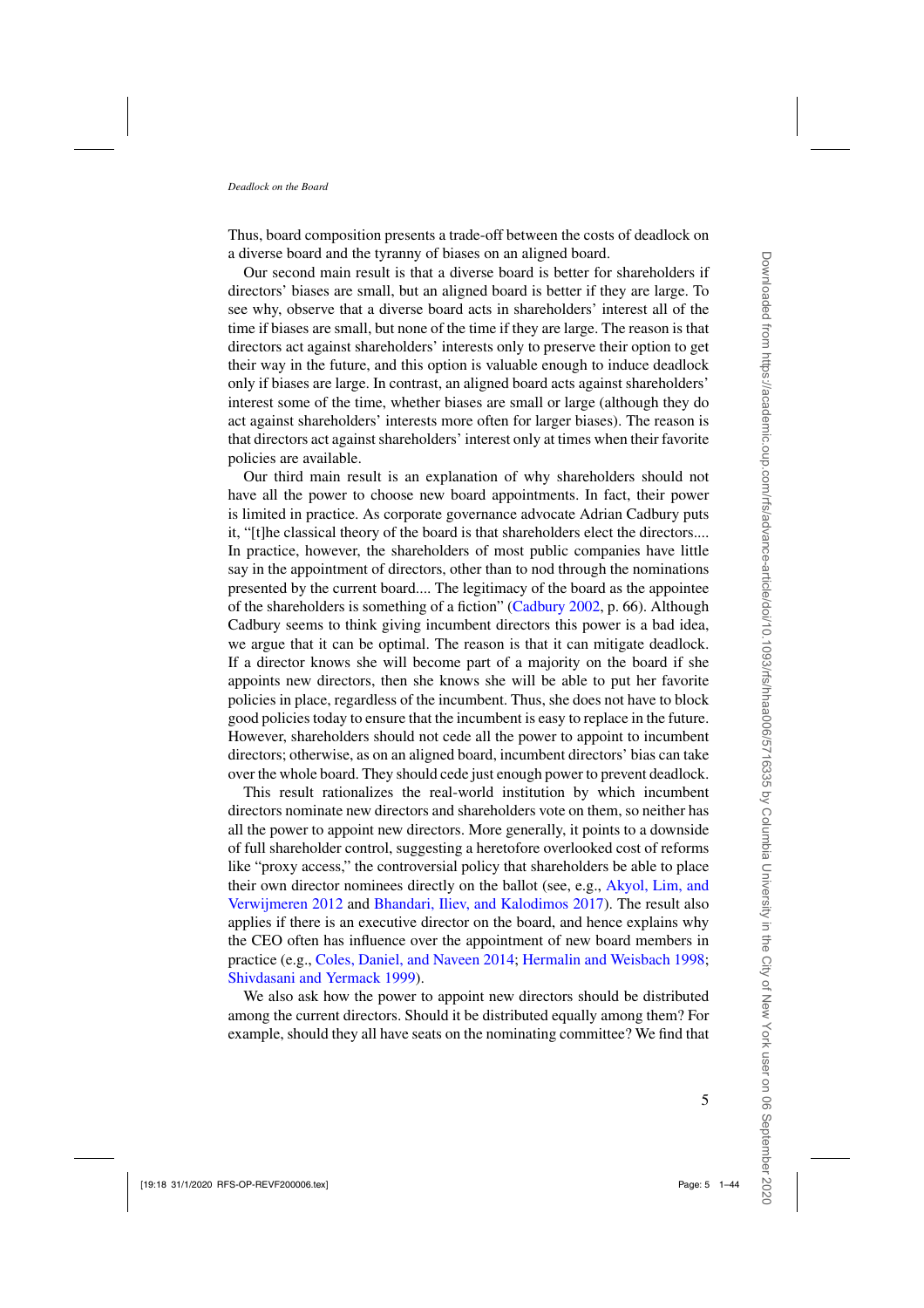the answer is no. To prevent deadlock, it is enough to induce a majority of directors to vote to replace the incumbent.

We are the first to use a dynamic voting model to study corporate boards. Although others, notably [Dziuda and Loeper](#page-41-0) [\(2016](#page-41-0)), have used such models to explain political gridlock,<sup>7</sup> they do not address our main questions—how should boards be composed, how should directors be appointed, and who should have power over the future of the board. These questions are likely to have analogs in some political situations. Hence, our findings also contribute to the political economy literature, which, to our knowledge, has yet to explore optimal committee composition and member appointments within this class of models.

Although gridlock in the dynamic political economy literature is closely related to deadlock in our model, there are important differences. In particular, in [Dziuda and Loeper](#page-41-0) [\(2016\)](#page-41-0) the same two policies are available at each date and voters with changing preferences vote on which to put in place. To generate gridlock, what matters is that the status quo stays in place when the voters cannot agree. In other words, each voter has veto power, and thus wants to lock in her preferred kinds of policies (e.g., left-wing policies) as the default outcome for voting in the future, even if she thinks others (e.g., right-wing policies) could be beneficial in the short term. In contrast, our results are unrelated to the default outcome. Indeed, voters in our model do not want to lock in a policy. Rather, [they](#page-40-0) [want](#page-40-0) [to](#page-40-0) [make](#page-40-0) [it](#page-40-0) [e](#page-40-0)asy to replace.

Austen-Smith et al. [\(2019\)](#page-40-0) build on [Dziuda and Loeper](#page-41-0)'s [\(2016](#page-41-0)) framework to include three policies, and find that adding a mediocre policy can mitigate gridlock, preventing a bad policy from staying in place. As they explain, their mechanism hinges on veto power, and is not at work in settings like ours in which multiple voters make decisions by majority voting. Our mechanism, in contrast, hinges on new policies becoming available over time. And, unlike theirs, it can generate too much policy change, not just too little—there is antideadlock as well as deadlock. We discuss these differences further in Section [2](#page-7-0) and Section [4.](#page-14-0)

A relatively small number of theory papers study decision making by multiple directors on a corporate board.<sup>8</sup> We contribute to this literature by including dynamic interactions, which are almost entirely absent from this literature, even though they alter behavior dramatically. Indeed, none of our results obtain with a one-shot decision since deadlock does not arise (Proposition [1\)](#page-8-0). The only other papers that include dynamic decision making with multiple directors are [Garlappi, Giammarino, and Lazrak](#page-41-0) [\(2017,](#page-41-0) [2019\)](#page-41-0). In the [2017](#page-41-0) paper, directors

<sup>7</sup> Other papers in this literature include [Duggan and Kalandrakis](#page-41-0) [\(2012](#page-41-0)), [Dziuda and Loeper](#page-41-0) [\(2018](#page-41-0)), and [Zápal](#page-43-0) [\(2012\)](#page-43-0).

<sup>8</sup> See [Chemmanur and Fedaseyeu](#page-41-0) [\(2018](#page-41-0)), [Fluck and Khanna](#page-41-0) [\(2011\)](#page-41-0), [Harris and Raviv](#page-41-0) [\(2008](#page-41-0)), [Levit and Malenko](#page-42-0) [\(2016\)](#page-42-0), [Malenko](#page-42-0) [\(2014](#page-42-0)), and [Warther](#page-43-0) [\(1998](#page-43-0)); see also [Baranchuk and Dybvig](#page-40-0) [\(2009](#page-40-0)) for a model with multiple directors, but not strategic decision making.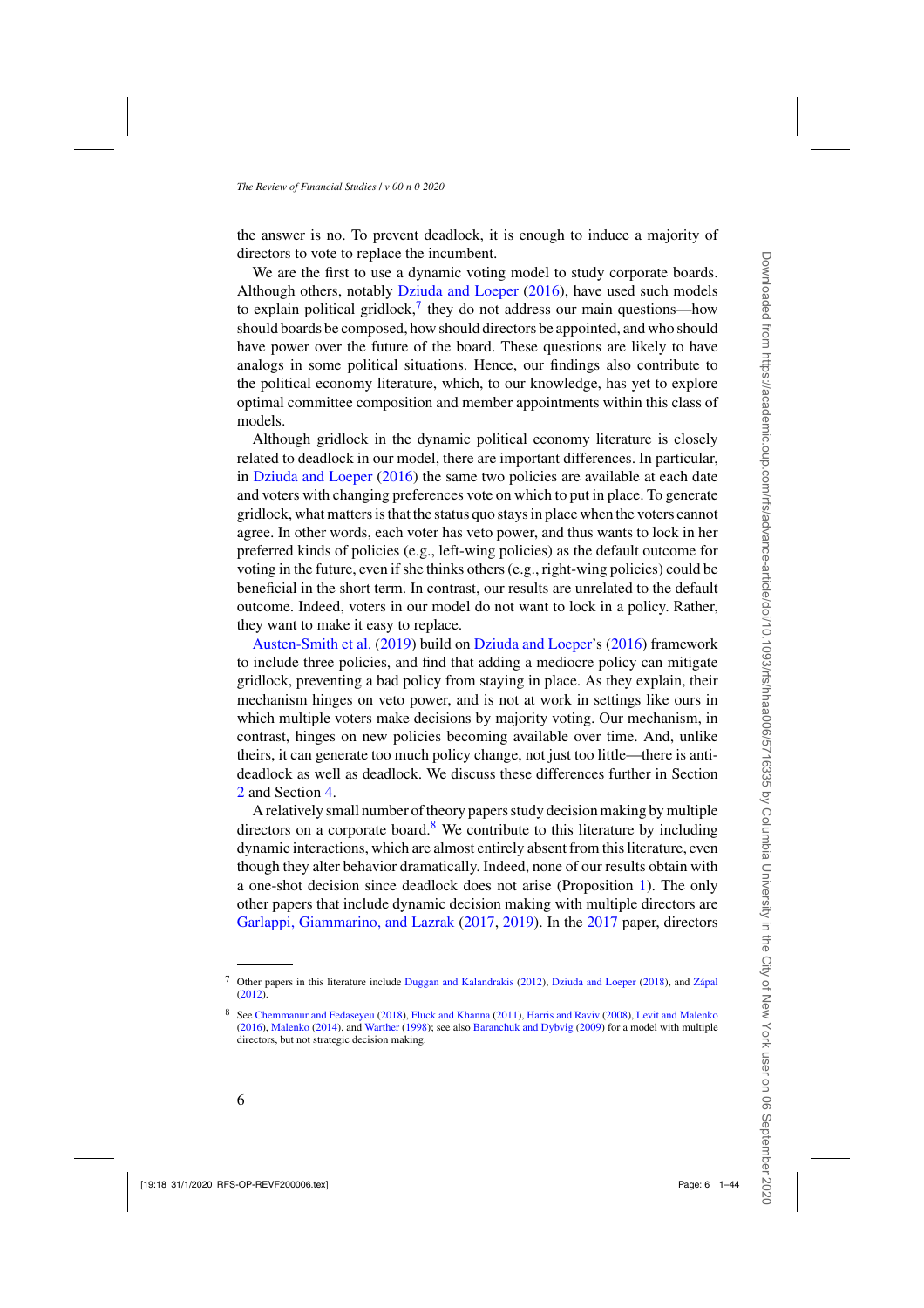are not strategic. However, group dynamics still generate inefficiencies, because directors pass up an investment they all believe is good anticipating that it will not be managed the way they want after new information arrives. In the [2019](#page-41-0) paper, directors are strategic, and if there is an even number of them, group dynamics generate inefficiencies because they anticipate disagreeing about when to exercise a real option.

We also add to the broader theory literature on boards.<sup>9</sup> Our finding that board diversity can exacerbate deadlock complements existing work on the downsides of director independence, since independent directors are likely to have different views than insiders on the board.<sup>10</sup>

Our result that it can be optimal to not give shareholders all of the control over director appointments, but to give some of it to incumbent directors, resonates with [Burkart, Gromb, and Panunzi](#page-41-0)'s [\(1997\)](#page-41-0) idea that it can be optimal to not give shareholders complete control over a manager's actions. In their model, limiting shareholder control encourages the manager to make firm-specific investments today, since he anticipates capturing the rents in the future. In ours, it discourages directors from deadlocking the board today, since they do not anticipate getting deadlocked in the future. Overall, we give a new perspective on shareholder control based on directors' desire to maintain flexibility rather than managers' desire to expropriate rents.

### **1. Setup**

There is a board comprising  $N > 2$  directors, indexed by  $i \in \{1, ..., N\}$ , who decide on a policy at each of two dates,  $t \in \{1,2\}$ .<sup>11</sup> At date t, there is an incumbent policy  $\hat{x}_{t-1}$  in place and a single alternative policy  $x_t$  available.<sup>12</sup> The board decides whether to replace the incumbent with the alternative policy by strict majority voting: if (strictly) more than  $N/2$  of the directors vote for the alternative  $x_t$ , then  $x_t$  becomes the incumbent policy,  $\hat{x}_t = x_t$ ; otherwise, the incumbent policy stays in place,  $\hat{x}_t = \hat{x}_{t-1}$ .

Policies differ in two dimensions: in how much value they create for shareholders and in how much they appeal to biased directors. Specifically, a policy is characterized by its value v and type  $\tau$ . And a director is characterized

<sup>9</sup> See [Adams, Hermalin, and Weisbach](#page-40-0) [\(2010](#page-40-0)) for a survey.

<sup>10</sup> See [Adams and Ferreira](#page-40-0) [\(2007](#page-40-0)), [Kumar and Sivaramakrishnan](#page-42-0) [\(2008\)](#page-42-0), [Laux](#page-42-0) [\(2008\)](#page-42-0), and [Malenko](#page-42-0) [\(2014](#page-42-0)).

<sup>&</sup>lt;sup>11</sup> See Section [5.3](#page-20-0) for an infinite-horizon extension.

<sup>&</sup>lt;sup>12</sup> Thus, in each period, the board makes a decision between only two alternatives. This captures many issues for which boards choose between binary outcomes. Indeed, the most important board decisions are arguably whether to retain executives and whether to make an acquisition/divestment. Both of these are inherently binary. Other decisions are effectively binary, or close to it, because boards are unlikely to vote on the entire spectrum of possible alternatives, but only on shortlists proposed by executives, advisers, or one of the directors. Finally, many important board decisions can be meaningfully approximated by binary choices. For example, the decision of how much cash to pay out can be approximated by whether or not to cut a dividend. Moreover, restricting attention to binary decisions allows us to focus on a simple decision rule (majority voting) without running into the paradoxes inherent in preference aggregation (e.g., [Arrow 1950](#page-40-0); [Gibbard 1973](#page-41-0); [Satterthwaite 1975](#page-42-0)).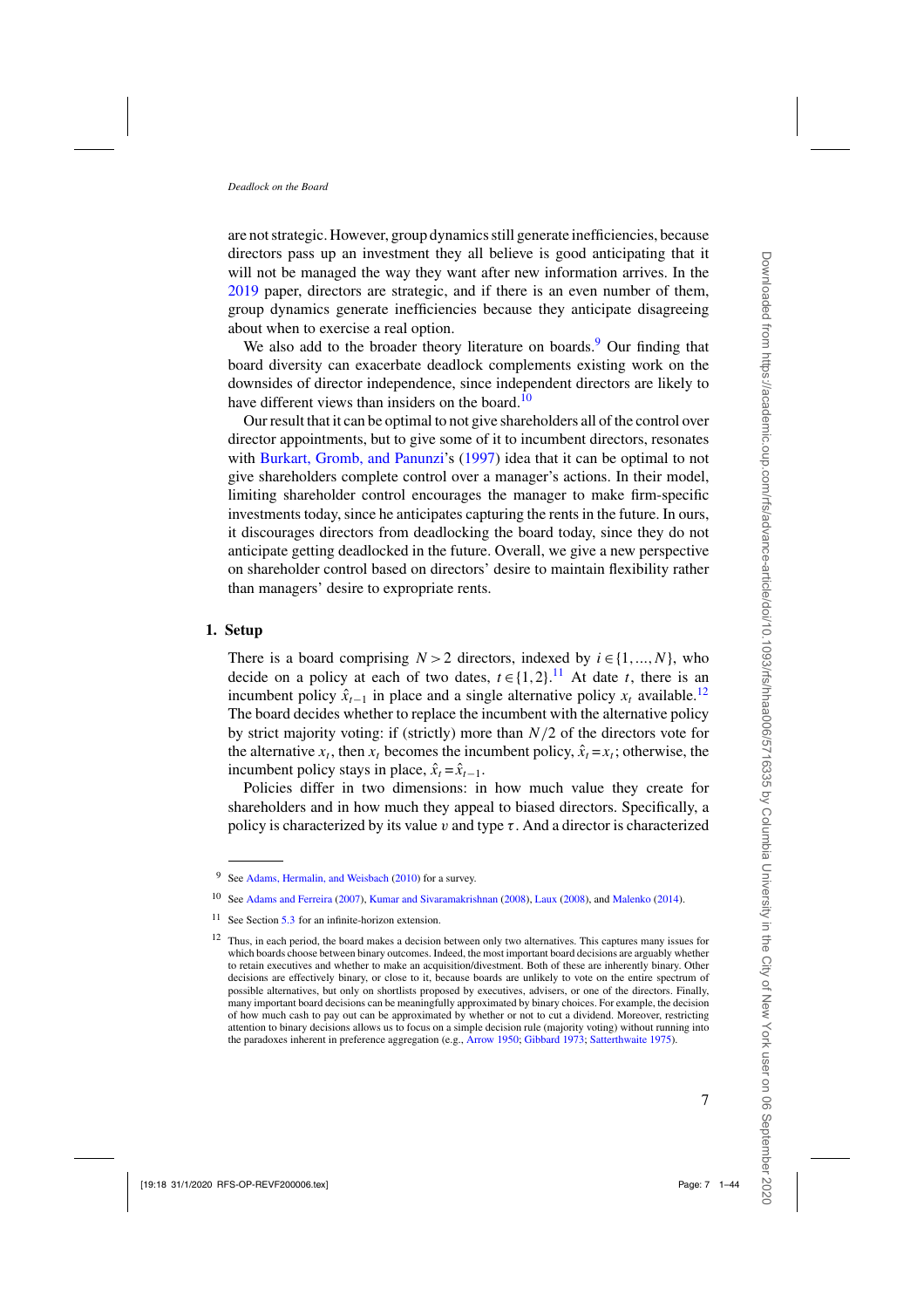<span id="page-7-0"></span>by her bias toward a preferred policy type  $\tau$ . (So  $\tau$  indicates both a type of policy and the type of directors it appeals to.) Whereas all directors get utility from  $v$ , a  $\tau$ -biased director also gets additional benefit b from policies that match her type: if a policy x of type  $\tau_x$  is in place, a director i of type  $\tau_i$  gets

$$
b_i(x) = \begin{cases} b & \text{if } \tau_x = \tau_i, \\ 0 & \text{otherwise.} \end{cases}
$$
 (1)

(We discuss different interpretations of directors' biases in Section [5.1.](#page-17-0)) Using the shorthand  $\hat{v}_t \equiv v(\hat{x}_t)$ , a director's payoff is

$$
U = \hat{v}_1 + b_i(\hat{x}_1) + \delta(\hat{v}_2 + b_i(\hat{x}_2)),
$$
 (2)

where  $\delta$  is directors' rate of time preference. (We allow  $\delta$  to be larger than one, since date 2 may represent more calendar time than date 1.) Shareholders care about v, but not  $\tau$ . Their payoff is  $\hat{v}_1 + \delta_s \hat{v}_2$ , where their rate of time preference  $\delta_s$  need not coincide with directors'.

We assume that the alternative policies' value and type are independent and identically distributed (i.i.d.) at date 1 and date 2, and we make the following assumptions on distributions. At each date  $t$ , the value  $v$  of alternative  $x_t$  is drawn from a uniform distribution on [0,1], with distribution function  $F(v) \equiv \max\{0, \min\{1, v\}\}\$ . We assume that there are  $N+1$  possible bias types  $\tau$ . There are N that can appeal to directors, each of which occurs with equal probability  $p$ , and there is another that cannot appeal to directors, that occurs with complementary probability  $1 - Np$ . (Allowing N distinct types that can appeal to directors implies that all  $N$  directors could potentially be biased toward different policies; however, the board need not be composed this way.)

We define the composition of the board by the distribution of bias types among its directors. Specifically, we refer to a board as "aligned" if there is a majority of directors with the same bias type, as "diverse" if there is not, and as "fully diverse" if there are no two directors who share the same bias (we use this stronger notion of diversity only in Section [4\)](#page-14-0). At first, we assume that board composition stays the same at each date; later, we allow it to change between date 1 and date 2.

We solve for stage-undominated<sup>13</sup> subgame perfect equilibria, characterized by sequentially rational strategies for each director i to vote for/against  $x_t$  at date  $t \in \{1,2\}$  given consistent beliefs, such that no one plays a weakly dominated strategy at any date.

### **2. Diversity and Deadlock**

We begin by analyzing a diverse board. We solve the model backward. At the last date, the model is just a one-shot voting game. In a one-shot game, a diverse

 $13$  This refinement implies that directors act as if they have a non-zero probability of being pivotal. It serves just to rule out trivial equilibria. Without it, there would always be an equilibrium in which all directors voted against, for example. In this case, each director knows she is not pivotal, and that the incumbent will stay in place no matter how she votes. Hence, voting against and voting for are both weak best responses.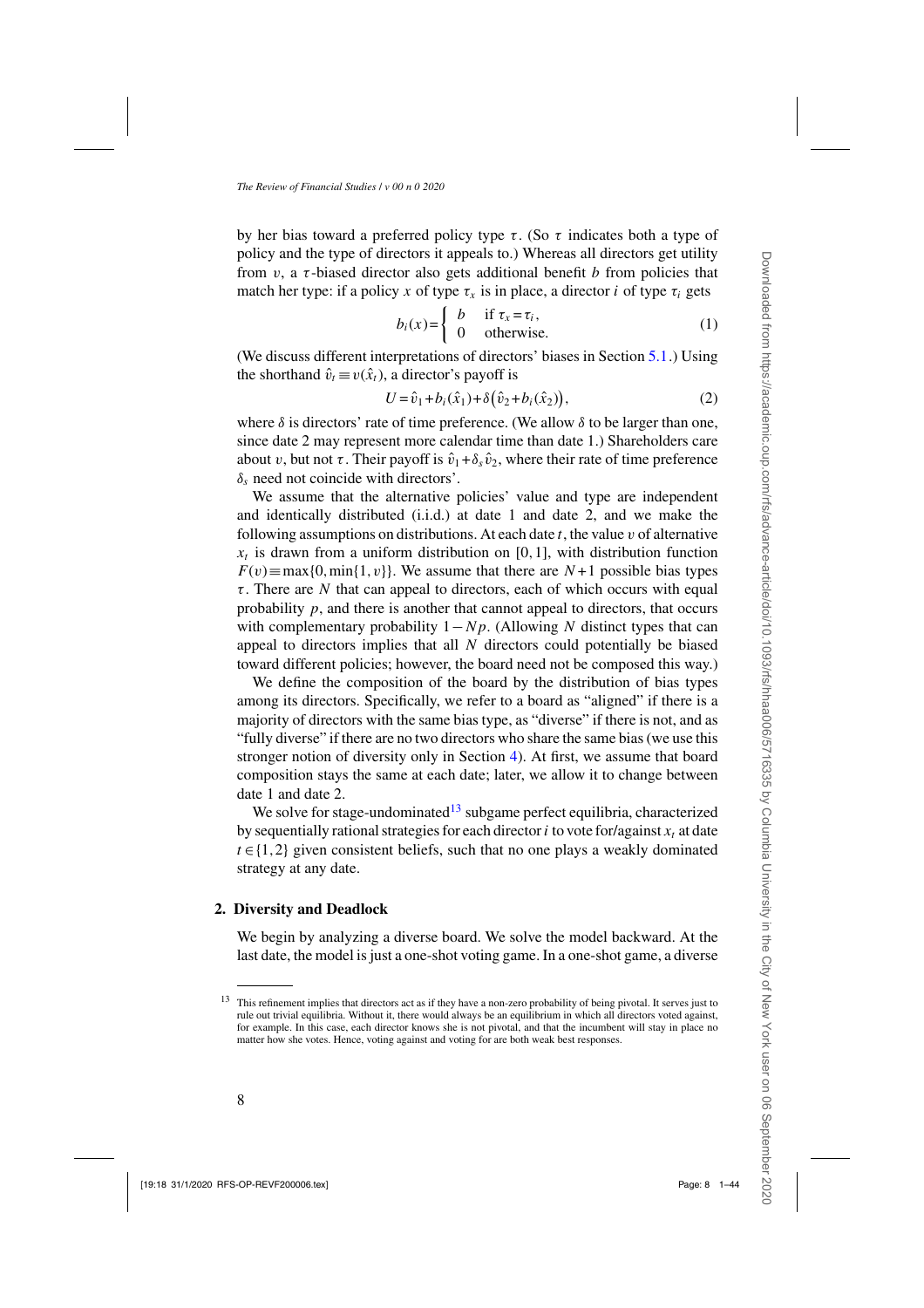<span id="page-8-0"></span>board always acts in the interest of shareholders, replacing  $\hat{x}_1$  with  $x_2$  if and only if  $\hat{v}_1 < v_2$ :

**Proposition 1.** (One-shot benchmark.) Suppose the board is diverse. At the last date, the incumbent policy  $\hat{x}_1$  is retained if and only if it has higher value than the alternative  $x_2$ , that is, if and only if  $\hat{v}_1 \ge v_2$ .

Intuitively, even though directors may have substantial biases, only a minority of them are biased toward  $\hat{x}_1$  or  $x_2$  on a diverse board. Thus, the pivotal director is effectively unbiased,  $b_i(\hat{x}_1) = b_i(x_2) = 0$ , and hence compares only  $\hat{v}_1$  with  $v_2$ . Thus, at the final date, she always votes for the policy shareholders prefer. The same intuition applies if directors are myopic  $(\delta = 0)$ , because, for example, they serve only single-period terms, and therefore do not care about the future. Again, the pivotal director acts as if she is unbiased:

**Corollary 1.** Suppose directors are myopic  $(\delta = 0)$ . At any date, the statement of Proposition 1 applies.

These results are useful benchmarks, emphasizing that if directors are not concerned about the future, then a diverse board is always good for shareholders. They also provide the first step in solving the dynamic model, in which we will see that a diverse board might not be good for shareholders, because directors might not act in shareholders' interest at date 1.

Given the outcome at date 2, we can calculate any director's payoff from replacing/not replacing  $\hat{x}_0$  with  $x_1$  at date 1. Again, on a diverse board, only a minority of directors can be biased toward  $\hat{x}_0$  or  $x_1$ . So the pivotal director is not biased toward either policy that is available at date 1. She anticipates, however, that she may be biased toward the alternative policy that becomes available at date 2. Thus, when she votes to determine  $\hat{x}_1$ , she takes into account that if her preferred type becomes available tomorrow, it will be put in place if and only if  $v_2 > \hat{v}_1$  (Proposition 1). And between  $\hat{x}_0$  and  $x_1$ , she votes for the policy  $\hat{x}_1$ with the value  $\hat{v}_1$  that maximizes her forward-looking expected payoff:

$$
\mathbb{E}\big[U\big|\hat{x}_1\big]=\hat{v}_1+\delta\Big(\big(1-F\big(\hat{v}_1\big)\big)\mathbb{E}\big[v_2+pb\big|v_2\geq \hat{v}_1\big]+F\big(\hat{v}_1\big)\hat{v}_1\Big).
$$
 (3)

With this expression, we can already see that there is a trade-off in increasing  $\hat{v}_1$ . On the one hand, high  $\hat{v}_1$  is good: it increases the common-value part of her payoff both today and (in expectation) tomorrow. On the other hand, high  $v_1$  is bad: it decreases the expected private benefit part of her payoff tomorrow. The reason is that if  $\hat{v}_1$  is high, other directors will want to keep  $\hat{x}_1$ in place tomorrow. Thus, they are likely to block her preferred policy tomorrow, decreasing her chance of getting her associated private benefits *b*. Intuitively, since other directors do not care about her private benefits, she wants to make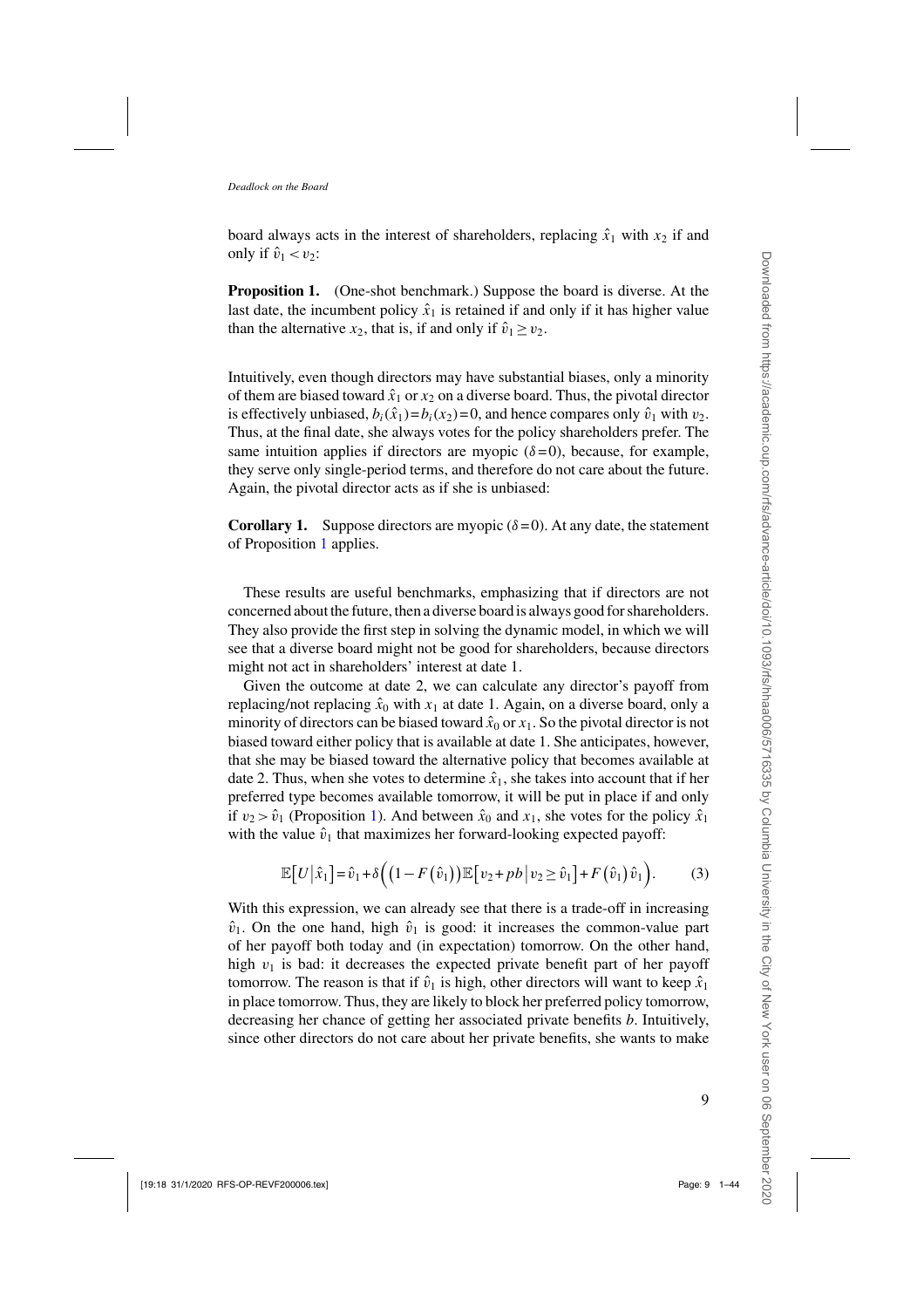<span id="page-9-0"></span>the incumbent policy unattractive to them, so that they want to replace it with her preferred policy when it is available.

Every director thus has the incentive to keep a low-quality policy in place today to preserve the option to get her way in the future, when her preferred policy could become available. This incentive can be strong enough that all directors vote to keep  $\hat{x}_0$  in place. To see this, substitute in for the uniform distribution,  $F(\hat{v}_1) = \hat{v}_1$ , and compare director *i*'s payoff with  $\hat{v}_1 = v_1$  and with  $\hat{v}_1 = \hat{v}_0$ . She votes to keep  $\hat{x}_0$  if

$$
\hat{v}_0 + \delta \left( \frac{1 + \hat{v}_0^2}{2} + (1 - \hat{v}_0) p b \right) \ge v_1 + \delta \left( \frac{1 + v_1^2}{2} + (1 - v_1) p b \right). \tag{4}
$$

Under the assumption that  $\hat{v}_0 < v_1$ , we can divide by  $v_1 - \hat{v}_0$  to get our first main result:

**Proposition 2.** (Deadlock.) Suppose the board is diverse and  $\hat{v}_0 < v_1$ . The board retains  $\hat{x}_0$  if and only if

$$
pb \geq \frac{1}{\delta} + \frac{1}{2}(\hat{v}_0 + v_1).
$$
 (5)

This result captures what we refer to as deadlock: the board keeps a bad policy in place, even though all directors individually could prefer the alternative (since  $v_1 > \hat{v}_0$ ). The reason is that when the director votes at date 1, when her preferred policy is not available, she wants to preserve the option to get her way at date 2, when her preferred policy might be available. But she knows that at date 2, the majority of directors will not care that it is her preferred policy, and thus will vote to put it in place only if its quality exceeds that of the incumbent, or  $v_2 > \hat{v}_1$ . Thus, she has the incentive to keep  $\hat{v}_1$  low to preserve her option to get her way in the future. $14$ 

This incentive is strong enough to outweigh the benefits of having a higherquality policy in place today, and thus a higher expected quality policy in place tomorrow, whenever Condition  $(5)$  is satisfied. That is, a director keeps the incumbent in place despite its low value whenever she has a strong bias  $(b \text{ is }$ large), she is likely to have the option to put her policy in place  $(p$  is large), or she values the future highly relative to the present ( $\delta$  is large). But she replaces it with the alternative whenever the value of the alternative is high enough  $(v_1)$ is large) or the value of the incumbent is close to that of the alternative (given  $\hat{v}_0 < v_1$ , increasing  $\hat{v}_0$  makes it closer to  $v_1$ ; this decreases the option value created by replacing it).

Observe that if biases are negative,  $b < 0$ , Condition (5) is never satisfied, and there is no deadlock. The reason is that for negative biases, a director no longer

<sup>&</sup>lt;sup>14</sup> This extends the real options intuition that it can be optimal to delay decisions that are hard to undo (see, e.g., [Dixit and Pindyck 1994](#page-41-0)). Here, decisions today determine the preferences of the pivotal director tomorrow, creating an endogenous reason that they can be hard to undo.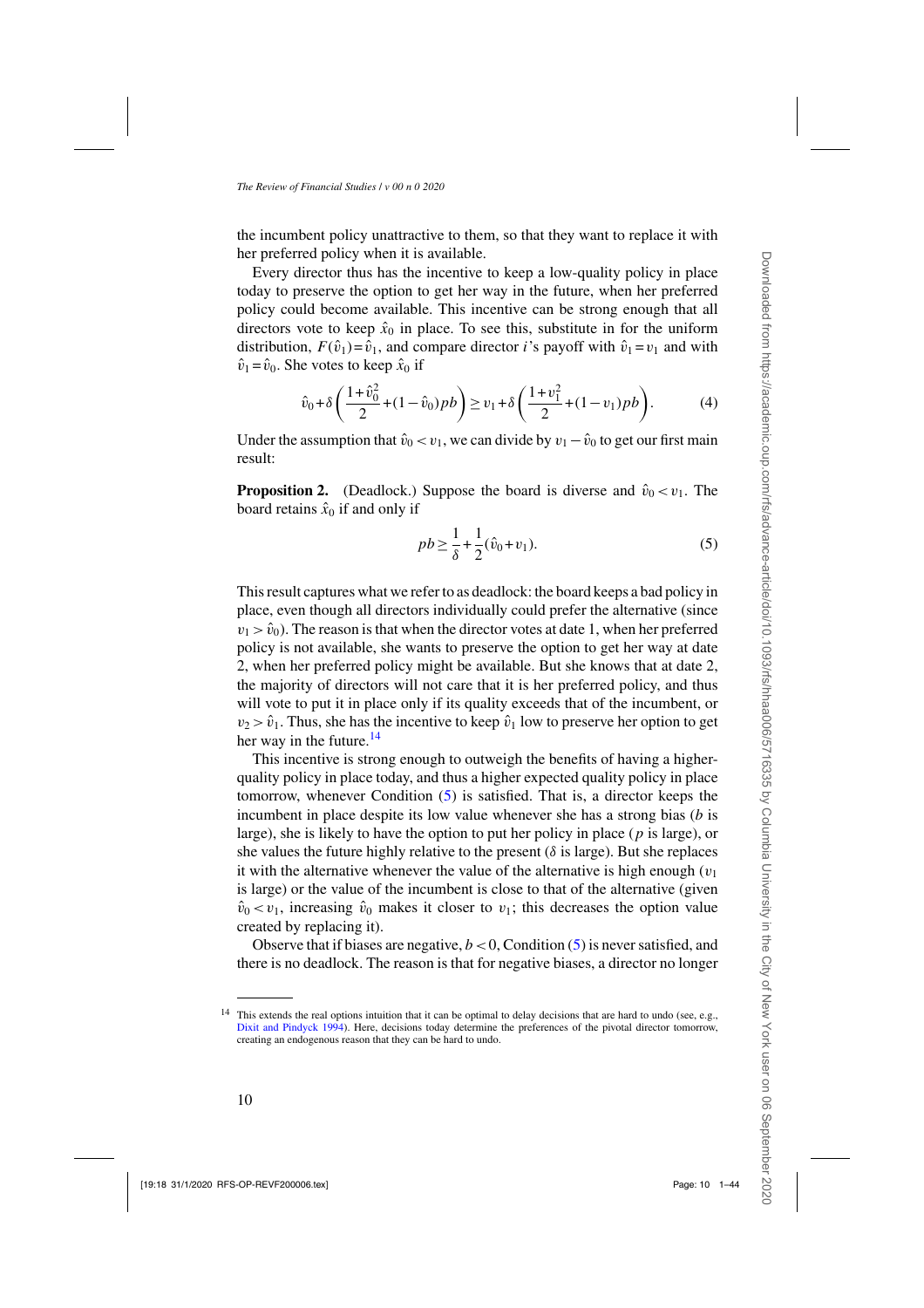<span id="page-10-0"></span>wants to preserve the possibility that her favorite policy is put in place in the future. Rather, she wants to avoid the possibility that her least favorite policy is put in place in the future. And the way to do that is to make the incumbent policy as attractive as possible to other directors, that is, to maximize the common value of the incumbent—to vote in shareholders' interest.

The same mechanism that leads to deadlock—keeping a bad incumbent policy in place when a good one is available—can lead to what we refer to as "anti-deadlock"—replacing a good incumbent with a bad one. The mechanism is the same: to make it easier to get her preferred policy in place in the future, a director may prefer to replace a high-quality incumbent with a low-quality alternative.

**Corollary 2.** (Anti-deadlock.) Suppose the board is diverse and  $\hat{v}_0 \ge v_1$ . The board replaces  $\hat{x}_0$  with  $x_1$  (inefficiently) if and only if Condition [\(5\)](#page-9-0) is satisfied.

This result contrasts with [Dziuda and Loeper'](#page-41-0)s [\(2016](#page-41-0)) political economy model, in which dynamic incentives always lead to too little change, and never too much. The difference is the result of two different assumptions: in our model, (i) the available policies, not voters' preferences over policies, change over time, and (ii) decisions are made by majority voting, not unanimity, so no voter has veto power. Anti-deadlock relies on directors' replacing a good policy today to ensure it is unavailable in the future. Hence, without (i), it never arises. It also relies on directors' being able to replace a bad policy in the future. Since this policy could be a director's preferred type, this is difficult if directors have veto power. Hence, without (ii), it arises only if  $x_1$  is no director's preferred type.

Because "anti-deadlock" arises when keeping the incumbent in place would be efficient, our model suggests that slow-moving institutions, which make policies hard to replace, could be good. They could prevent directors from putting a bad policy, for example, a weak interim CEO, in place for purely strategic reasons. Thus, our model provides a rationale for the checks and balances expressly intended to create so-called structural gridlock, and slow down political reform (veto rules, super-majority rules, and judicial review are examples of such policies; see, e.g., [Gerhardt 2013](#page-41-0)).

# **2.1 Director tenure**

In our model, deadlock is the result of directors' voting strategically to increase their chances of implementing their preferred policies later on. As the one-shot and myopic-director benchmarks illustrate, directors on a diverse board always act in the interest of shareholders if they do not care about future periods. Indeed, if directors' rate of time preference,  $\delta$ , is sufficiently small, Condition [\(5\)](#page-9-0) is never satisfied, and directors always vote for shareholders' preferred policies: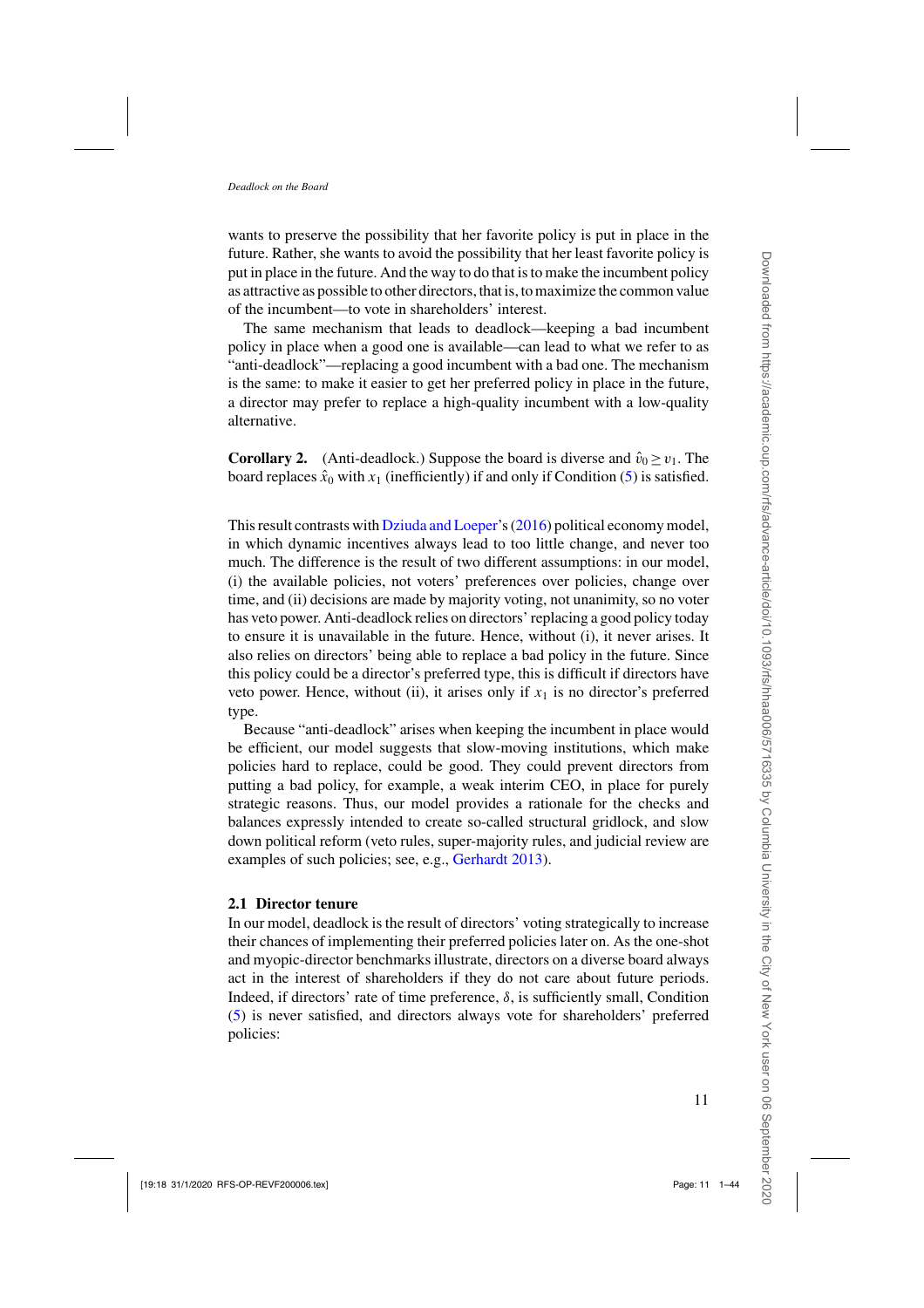**Corollary 3.** (Tenure.) Suppose that  $b > 0$  and the board is diverse. Directors always act in the interest of shareholders if and only if  $\delta$  is sufficiently small,  $\delta < \frac{1}{pb}$ .

In some circumstances,  $\delta$  can be viewed as a measure of directors' remaining tenure, and thus our model can speak to the current debate on tenure limits and director elections. Formally,  $\delta$  captures how much directors care about what policies are put in place in the future relative to the present. Thus, if directors care mainly about policies implemented while they are on the board for example, with career concerns they care about how a company performs before they leave and enter the labor market for directors<sup>15</sup>—then it captures their expected remaining tenure.<sup>16</sup> Thus, if directors' tenure is formally limited by regulation or company bylaws, then  $\delta$  can be interpreted directly as the time to the end of their term; if their tenure is determined by reelection (as studied in Section [4\)](#page-14-0), then  $\delta$  can be interpreted as the time to the next election or the probability of being reappointed in it. With either interpretation, our analysis points to a positive side of shorter tenure, suggesting term limits and frequent elections could be good things (notwithstanding the benefits of long-termism, such as taking total value, not just short-term payoffs into account; we model this possibility explicitly in Appendix B).

The suggestion that director tenure should be limited resonates with current market sentiment. Deeming director tenures too long, a number of institutional investors, such as BlackRock and State Street, are now voting against reappointments. Moreover, many countries, such as the U.K., France, Spain, Hong Kong, and Singapore, have adopted some form of term limits for independent directors. As a result, some commentators suggest that director tenure [is "the next boardroom battle"](#page-41-0) [\(Libit and Freier 2016](#page-42-0)[, p. 5;](#page-41-0) Francis and Lublin [2016\)](#page-41-0). The argument for shorter tenures has centered around the idea that after a long tenure, a director may become too close to management and may also lack fresh ideas about the business (e.g., [Katz and McIntosh 2014\)](#page-42-0). Thus, our analysis offers a new, complementary perspective on the downside of long tenures: in anticipation of a long tenure, directors behave strategically, creating deadlock. More generally, our analysis uncovers a cost of long-termism: it can incentivize strategic voting, exacerbating deadlock. This provides a counterpoint to the broadly negative view of corporate short-termism; see, for

<sup>&</sup>lt;sup>15</sup> Indeed, evidence in [Fos, Li, and Tsoutsoura](#page-41-0) [\(2018\)](#page-41-0) suggests that directors' incentive to boost current performance is strongest near the ends of their terms.

<sup>&</sup>lt;sup>16</sup> Note that directors may care about policies implemented even after they are not on the board. For example, if a director wants to implement CSR policies only for the social good they create or if she wants to use suppliers she has personal stakes in, she will still value having them implemented after she is no longer on the board. In this case, the effect of tenure is attenuated, but can still hold as long as she cares more about policies implemented during her tenure than afterward.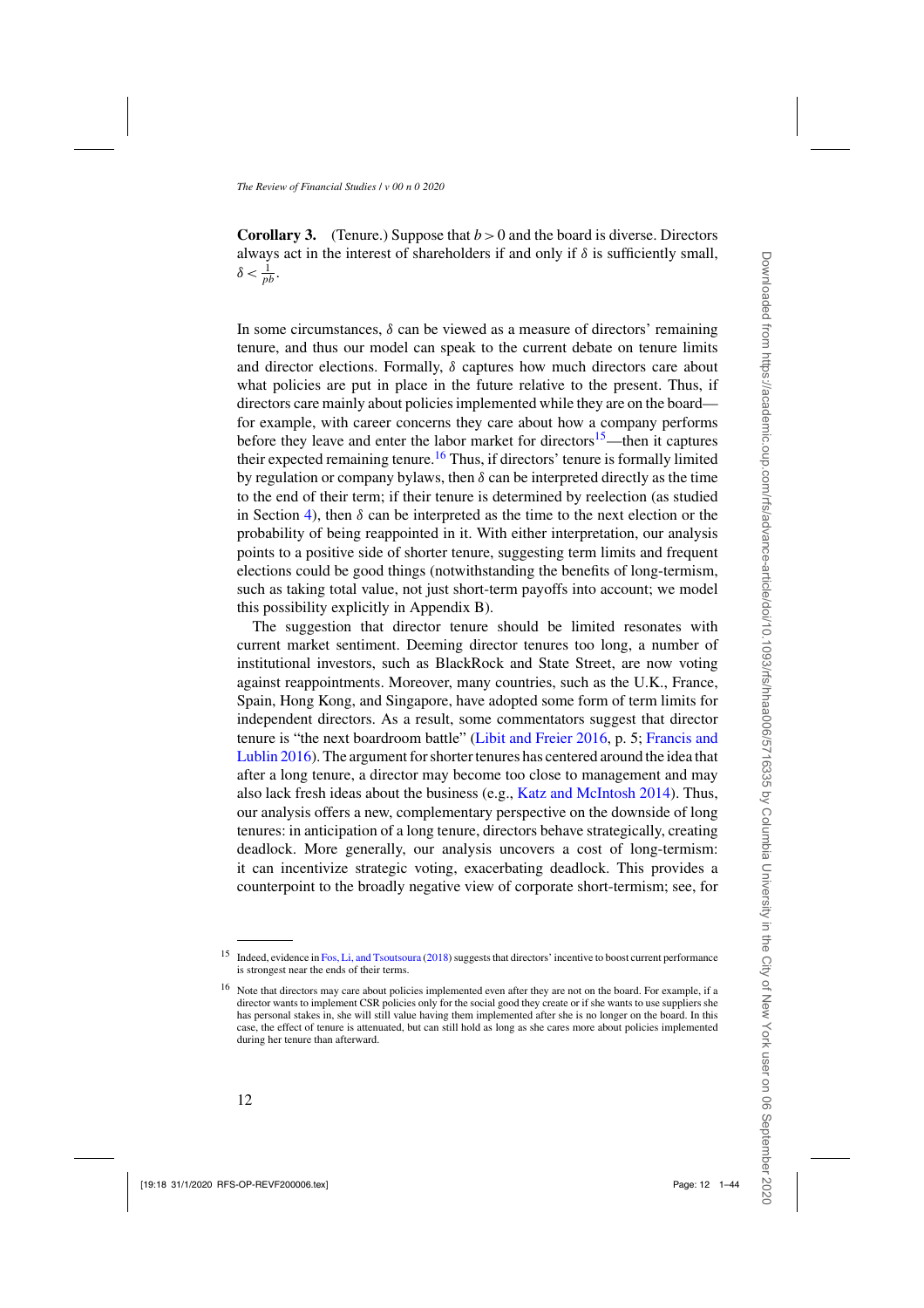<span id="page-12-0"></span>example, former Vice President Joe Biden's opinion that short-termism "saps the economy."<sup>17</sup>

# **3. Alignment and Optimal Board Composition**

We now turn to an aligned board, one in which a majority of directors share the same bias. Unlike on a diverse board, deadlock does not arise. Rather, the board retains the current policy if and only if it is preferred by the majority of directors:

**Proposition 3.** (Aligned board.) Suppose the board is aligned with preferred policy  $\tau^*$ . It retains an incumbent  $\hat{x}_{t-1}$  with type  $\tau_{\hat{x}_{t-1}}$  rather than replacing it with an alternative  $x_t$  with type  $\tau_{x_t}$  whenever

$$
\hat{v}_{t-1} + \mathbf{1}_{\{\tau_{\hat{x}_{t-1}} = \tau^*\}} b \ge v_t + \mathbf{1}_{\{\tau_{x_t} = \tau^*\}} b. \tag{6}
$$

This result captures the costs and benefits of alignment. On the one hand, an aligned board always acts with bias. For example, it replaces high-quality policies that are not the majority's preferred type with low-quality policies that are. On the other hand, unlike a diverse board, it does not suffer from deadlock due to strategic voting (cf. Proposition [2\)](#page-9-0). The reason is that, as long as board composition does not change over time, directors who are in the majority today know they will also be in the majority in the future. Thus, they have no incentive to vote strategically to change the incentives of future pivotal directors, given they know they will be pivotal themselves.

Given this trade-off, could shareholders be better off with an aligned board than a diverse one? Could the bias be a small price to pay for avoiding deadlock? The next proposition says that the answer is yes if and only if directors are sufficiently biased.

**Proposition 4.** (Shareholder optimal board composition.) For any initial incumbent policy  $\hat{x}_0$ , shareholders are better off with a diverse board if directors' biases are sufficiently small (or negative) and with an aligned board if they are sufficiently large (and  $\hat{x}_0$  is not the preferred type of the majority of directors on the aligned board).

If biases are sufficiently small (or negative), then directors on a diverse board vote in shareholders' interest (Condition [\(5\)](#page-9-0) is never satisfied). Intuitively, the option to get their way in the future cannot be appealing enough to outweigh the cost of keeping a bad policy in place today. In contrast, directors on an aligned board do not act in shareholders' interest even if biases are small. Their choices

<sup>17</sup> "How Short-Termism Saps the Economy," *Wall Street Journal*, September 27, 2016).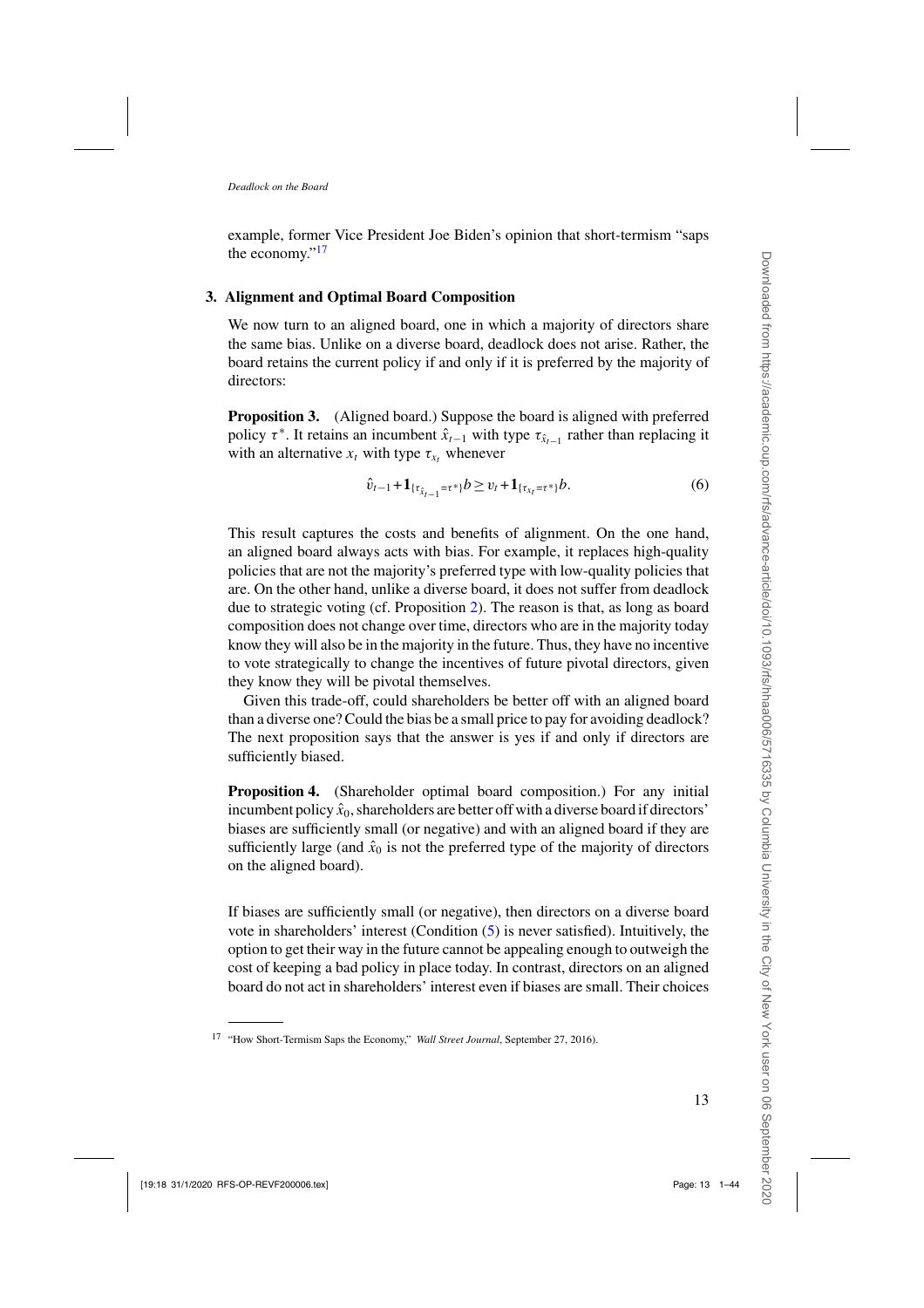<span id="page-13-0"></span>are always somewhat distorted by their biases. Hence, for small biases, board diversity is always a good thing.

If biases are large (and positive), then directors on a diverse board vote against shareholders' interest (Condition [\(5\)](#page-9-0) is satisfied). Intuitively, getting their way in the future is so appealing that they are willing to pay a high cost to preserve the option to do so. Hence, they are willing to keep even the lowest quality policies in place today, no matter what the alternative is. But increasing directors' biases on an aligned board does not affect their behavior as severely. The reason is that their behavior is distorted only if a policy of their preferred type is available. Since they know they will always be able to get their way in the future, they do not strategically manipulate other policies. Hence, for large biases, board diversity can be a bad thing, and even be worse than completely biased alignment.

The relative costs of diversity are greatest when directors on a diverse board have the strongest incentive to vote strategically in anticipation of future votes, namely when they care the most about the future, or  $\delta$  is high. Given  $\delta$  can be interpreted as director tenure (subject to the caveats discussed above), we have our next result:

**Lemma 1.** Increasing "director tenure"  $\delta$  increases the relative benefit of board alignment.

In the results above, we assume that the date-1 alternative is not yet known (i.e.,  $x_1$  is not yet realized). But, in practice, shareholders could observe alternatives in some circumstances and want to optimize board composition in response. This leads to our next result, which is the analog of Proposition [4](#page-12-0) given the alternative  $x_1$  is known.

**Lemma 2.** Consider a diverse board and an aligned board on which a majority of directors is of type  $\tau$ . For any initial incumbent policy  $\hat{x}_0$  that is not of type  $\tau$  and any alternative  $x_1$ , shareholders are better off with a diverse board if and only if either directors' biases are sufficiently small (or negative) or if both directors' biases are sufficiently large and one of the following holds:

- (i) the alternative is of type  $\tau$  and  $v_1 < \hat{v}_0$ ,
- (ii) the alternative is of type  $\tau$ ,  $v_1 > \hat{v}_0$ , and

$$
v_1 - \hat{v}_0 < \frac{\delta_s}{2} \left[ \hat{v}_0^2 - p(1 - v_1)^2 + 1 - 2v_1 \right],\tag{7}
$$

(iii) the alternative is not of type  $\tau$  and

$$
v_{\text{max}} - v_{\text{min}} < \frac{\delta_s}{2} \left[ v_{\text{min}}^2 - (1 - p) v_{\text{max}}^2 \right],\tag{8}
$$

where  $v_{\text{max}} \equiv \max(v_1, \hat{v}_0)$  and  $v_{\text{min}} \equiv \min(v_1, \hat{v}_0)$ .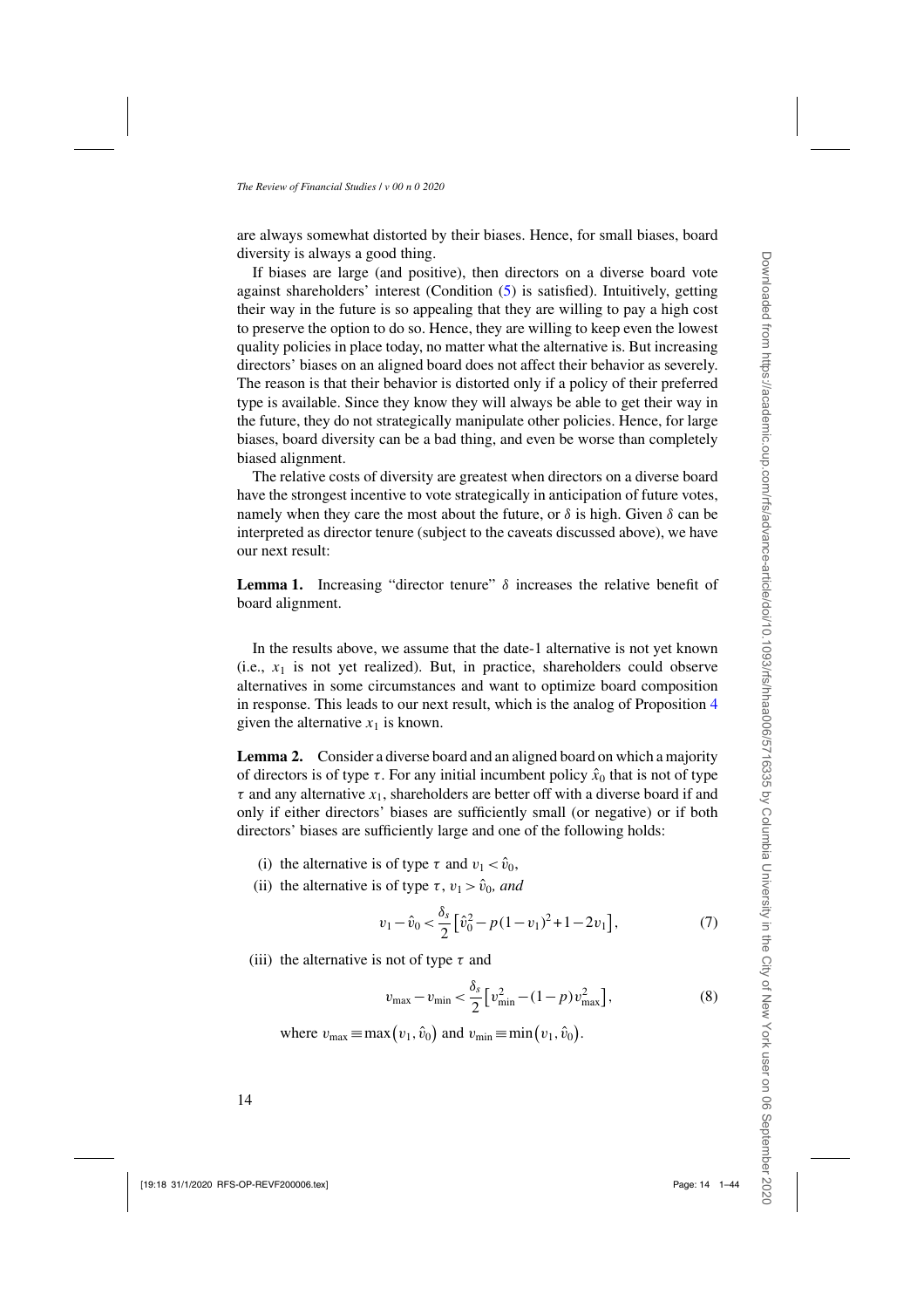<span id="page-14-0"></span>The basic intuition mirrors that of Proposition [4:](#page-12-0) with small (or negative) biases, a diverse board always votes in shareholders' interest, so it dominates an aligned board for any policies; with large biases, a diverse board makes suboptimal decisions at date 1 (but always optimal ones at date 2), and hence may be dominated by an aligned board, which usually makes optimal decisions at date 1 (but sometimes suboptimal ones at date 2). The conditions of Lemma [2](#page-13-0) show how the trade-off depends on the policies available at date 1. A diverse board is preferred as long as the cost of having a low-quality policy in place at date 1 (as captured by the left-hand side in Equations  $(7)$  and  $(8)$ ) is sufficiently small relative to the expected cost of putting a low-quality policy in place at date 2 (as captured by the right-hand side of Equations  $(7)$  and  $(8)$ ). These conditions are most likely to hold if the aligned board is likely to make an inefficient decision at date 2. We discuss the empirical implications of this result in Section 7.

Our analysis so far underscores the trade-off between diverse and aligned boards. On a diverse board the pivotal director is not biased toward either the incumbent or alternative, but she votes strategically in case she might be biased toward one or the other in the future. In contrast, on an aligned board, directors are all biased, but do not vote strategically. Is there a way to have the best of both worlds, and reduce both bias and strategic voting? In the next section, we examine a practical institution that partially achieves this goal: giving incumbent directors the power to appoint new directors.

# **4. Who Should Appoint Directors?**

In practice, board composition is not constant. It changes as new directors join the board. How does this affect how current directors vote? Does it mitigate or exacerbate deadlock? Does the answer depend on how directors are appointed? In particular, does it depend on who has the power to appoint new directors, shareholders or incumbent directors?

With our model, we are poised to address these questions. We need only to incorporate the possibility that some new directors join the board (with everything else identical to the baseline model). To do so, we consider a fully diverse board after the date-1 vote on policies. To capture the possibility of both shareholder and incumbent director power to appoint new directors, we assume that, at date 2, the board acts in the interest of shareholders with probability  $1-\pi$ (e.g., because it stays diverse; see Proposition [1\)](#page-8-0) and acts in the interest of some directors with probability  $\pi$  (e.g., because it becomes aligned; see Proposition [3\)](#page-12-0). Thus, we interpret  $\pi \in [0,1]$  as directors' power to appoint new directors. If  $\pi$  is strictly between zero and one, then shareholders and directors share power, as in the current institution in which incumbent directors nominate new ones and shareholders vote on the nominations. Finally, we assume that, when directors have power to appoint, new directors are aligned with incumbent director *i* with probability  $\alpha_i$ , where  $\sum_{i=1}^{N} \alpha_i = 1$ . If all directors have the same power,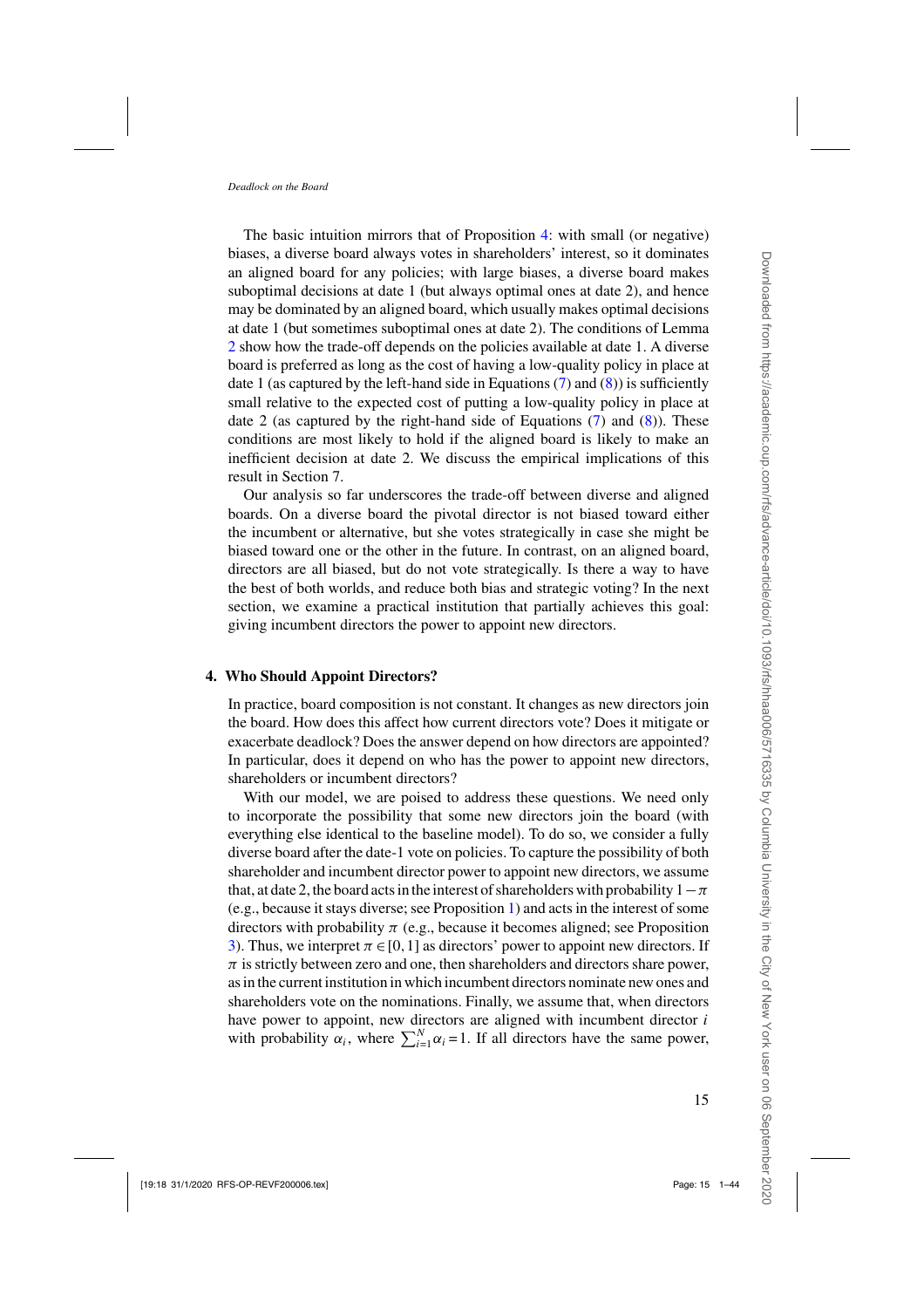<span id="page-15-0"></span>then  $\alpha_i = 1/N$ . But in practice, directors typically do not have the same power, for example, because some are on the nominating committee that proposes new directors and some are not, so  $\alpha_i \neq \alpha_j$  for  $i \neq j$ . In this case, suppose, without loss, that the ranking of power coincides with the indexing of directors, that is,  $\alpha_1 \leq \alpha_2 \leq \cdots \leq \alpha_N$ . We denote the lower median by  $\alpha^m := \alpha_{\lfloor \frac{N+1}{2} \rfloor}$  (which will be the power of the pivotal director).  $\frac{18}{18}$ 

To make our interpretation concrete, suppose, for a moment, that there are three directors,  $i \in \{1, 2, 3\}$ , each of whom prefers a different type of policy. At date 1, they vote on whether to replace  $\hat{x}_0$  with  $x_1$ . And then two new directors join the board. With probability  $1-\pi$ , shareholders choose these new directors, so the board stays diverse and maximizes shareholders' interests at date 2. With probability  $\pi$ , the incumbent board chooses new directors. In this case, director *i* chooses new directors with probability  $\alpha_i$ , and thus optimally appoints directors of the same type as himself. Thus, with probability  $\pi \alpha_i$  a majority of directors (three out of five) have the same preferences as director i, so the board is aligned at date 2.

We now proceed to analyze how deadlock depends on directors' power to appoint. We then ask whether it is optimal for shareholders to cede power to appoint to directors. Finally, we investigate how shareholders should optimally allocate power among directors.

To begin, suppose that policy  $\hat{x}_0$  is in place and  $x_1$  is available, where neither is any director's preferred type, and  $x_1$  is better than  $\hat{x}_0$  in the sense that  $v_1 > \hat{v}_0$ . Does giving the board power to appoint affect how directors vote? We find that the answer is yes. Giving the board more power to appoint can mitigate deadlock, inducing directors to replace  $\hat{x}_0$ . Specifically, given a fixed distribution of power among directors (i.e., given a fixed  $\{\alpha_i\}_i$ ), giving more power to appoint to the board (i.e., increasing  $\pi$ ) can make  $x_1$  more attractive for directors:

**Lemma 3.** Suppose  $b > v_1 > \hat{v}_0$  and  $\alpha^m - p + \frac{1}{\delta b} > 0$ . Increasing power to appoint  $\pi$  reduces deadlock.

Intuitively, a director only deadlocks the board to make it easier to get her way in the future. Thus, the intuition is akin to that in Proposition [3:](#page-12-0) knowing the board could be aligned with her preference—knowing that she could get her way regardless of the policy that is in place at date 2—weakens her incentive to keep an easily replaceable policy in place. But to guarantee that director  $i$ can get her way in the future, it is not enough that  $\pi$  is high (i.e., that current directors have power to appoint). It must be that  $\alpha_i$  is high as well (i.e., that they will appoint a board aligned with her). Hence, it is  $\pi \alpha_i$  that matters for

<sup>&</sup>lt;sup>18</sup>  $\lfloor x \rfloor$  is the "floor" of x, i.e., greatest integer less than or equal to x. Likewise,  $\lceil x \rceil$  is the "ceiling" of x, i.e., the least integer greater or equal to than  $x$ .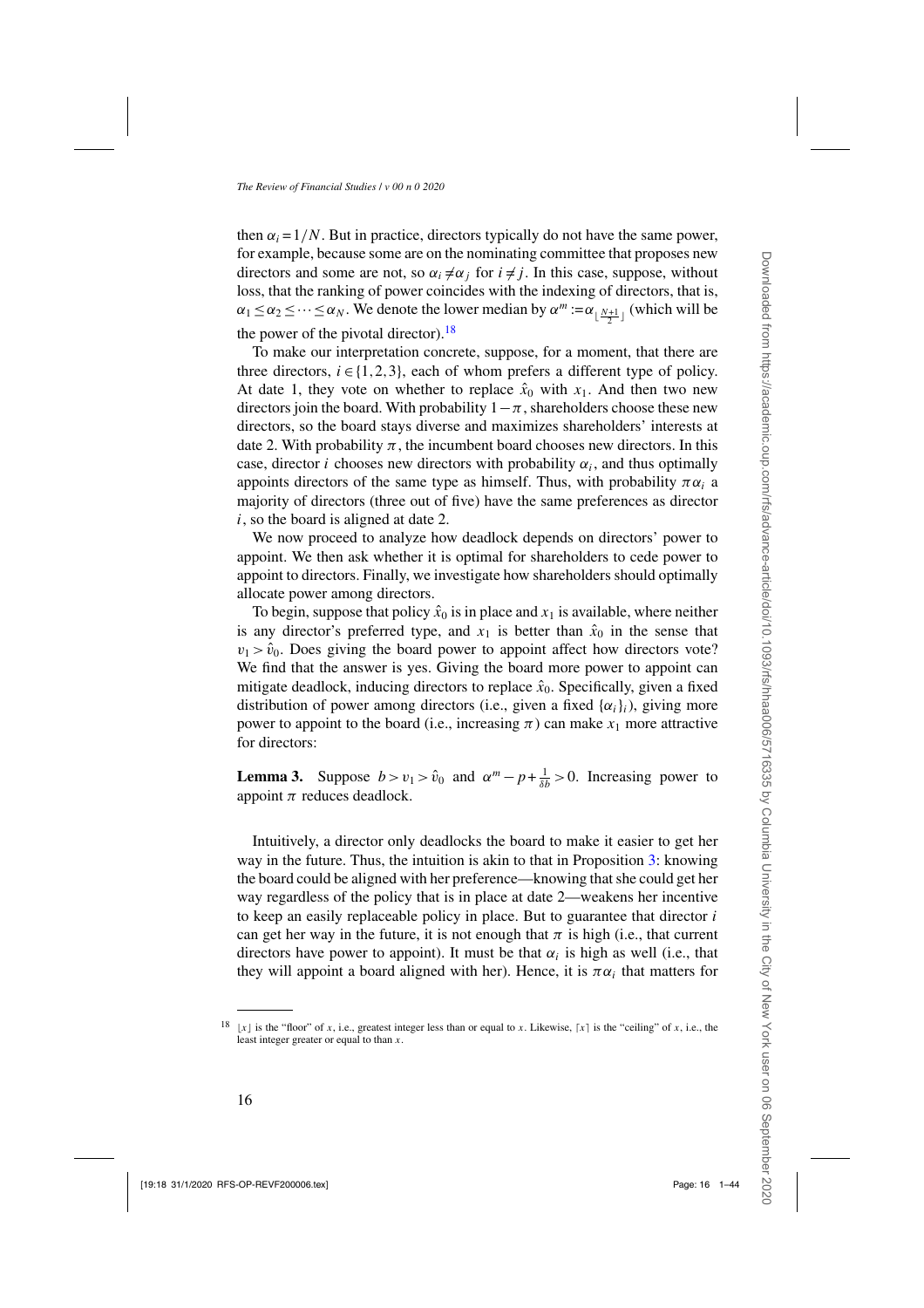<span id="page-16-0"></span>director  $i$ 's vote. And the director  $i$  that matters is the pivotal one—the median voter—at date 1, who has power  $\alpha^m$  by definition. This explains why the lemma requires that  $\alpha^m$  be sufficiently large.

This benefit of increasing  $\pi$  comes with the cost of an aligned board, namely worse outcomes at date 2. The next result summarizes how much power shareholders should optimally give to the incumbent directors to manage the trade-off between avoiding deadlock at date 1 and not getting their preferred policy at date 2, for a fixed distribution of director power: they should set either  $\pi = \pi^*$  or  $\pi = 0$ .

**Proposition 5.** (Power to appoint.) Suppose  $b > v_1 > \hat{v}_0$ ,

$$
\alpha^m - p + \frac{1}{\delta b} > 0 \tag{9}
$$

and

$$
\pi^* := \frac{1}{p} \left( 1 - \frac{2b(\alpha^m - p + \frac{1}{\delta b})}{2\alpha^m b - \hat{v}_0 - v_1} \right) \in (0, 1).
$$
 (10)

It is optimal for shareholders to give incumbent directors positive power to appoint  $\pi^*$  whenever

$$
v_1 + \frac{\delta_s}{2} \left( 1 + (1 - p\pi^*) v_1^2 \right) \ge \hat{v}_0 + \frac{\delta_s}{2} \left( 1 + \hat{v}_0^2 \right) \tag{11}
$$

and no power otherwise.

Condition (11) compares shareholders' payoff if they give directors the optimal power to appoint  $\pi^*$  (on the left-hand side) with their payoff if they give them none (on the right-hand side). The condition captures the benefits of putting high-value policies in place at date 1 (getting  $v_1$  instead of  $\hat{v}_0$  today) with the cost of an aligned board at date 2 (replacing the incumbent with a low-value policy of directors' preferred type with probability  $p\pi^*$ ). If this and the other conditions of the proposition are satisfied, then shareholders should not give incumbent directors full power over new appointments. Rather, they should give them just enough power over the future to prevent deadlock today (doing so defines  $\pi^*$  in Equation (10)), while still retaining some power to prevent incumbent directors from implementing low-quality policies in the future. The reason is that, by ceding power to the incumbent director, shareholders can overcome a commitment problem: they effectively commit not to block her preferred policies at date 2, which can improve date 1 outcomes. As a result, they can enjoy the benefit of a fully biased board without bearing all of the cost.

Our results could point to a possible cost of proxy access, which increases shareholder power over the composition of the board (see, e.g., Akyol, Lim, and Verwijmeren [2012](#page-40-0); [Bhandari, Iliev, and Kalodimos 2017](#page-41-0)). Furthermore, our results apply if there is an executive director on the board, and hence explain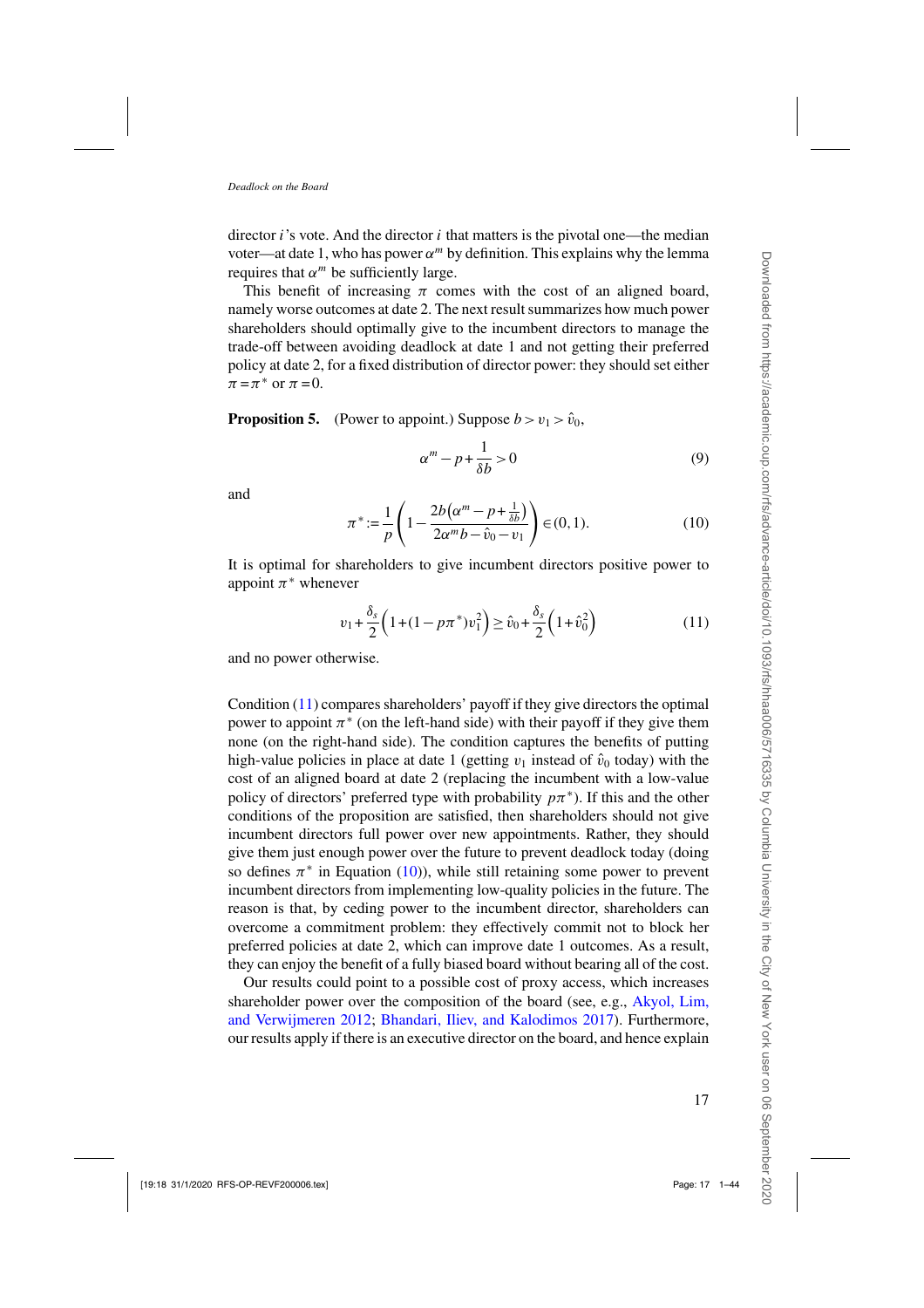<span id="page-17-0"></span>why CEOs often exert influence over the appointment of new board members in practice (e.g., [Hermalin and Weisbach 1998](#page-42-0); [Shivdasani and Yermack 1999\)](#page-42-0).

Should the power to appoint be distributed among all directors? Or concentrated within a subset of them? So far, we have taken the distribution of  $\{\alpha_i\}_i$  as given. Now, we show that if shareholders can choose  $\pi$  and  $\alpha_i$  jointly, they want to concentrate the power to appoint with half of the directors.

**Proposition 6.** (Director power.) Suppose the conditions of Proposition [5](#page-16-0) are satisfied with  $\alpha^m$  in Equations [\(9\)](#page-16-0), [\(10\)](#page-16-0), and [\(11\)](#page-16-0) replaced by  $\left(\left\lceil \frac{N+1}{2} \right\rceil\right)^{-1}$ . The optimal distribution of director power is to give no power to directors  $1, \ldots, \lfloor \frac{N-1}{2} \rfloor$  and an equal amount of power to each of the others.

Intuitively, shareholders want to give directors just enough power to prevent them from voting strategically. To do so, they do not need to incentivize all directors, but only a majority of them. Hence, they optimally give half the directors enough power to induce them not to deadlock the board, and no power to the others.

Overall, the results in this section provide a counterpoint to Adrian Cadbury's views quoted earlier. They imply that the institution by which shareholders cede some power to incumbent directors can be optimal in some circumstances, and hence offer an explanation of why we see it in practice, even though Cadbury and others seem to find it perverse.

Finally, these results provide a stark example of how our mechanism contrasts with that in [Austen-Smith et al.](#page-40-0) [\(2019\)](#page-40-0) and [Dziuda and Loeper](#page-41-0) [\(2016\)](#page-41-0). To see why, suppose that the board is diverse today, but there is one director, say  $i$ , who will be part of a majority for sure in the future, and hence an effective dictator (i.e.,  $\pi = 1$  and  $\alpha_i = 1$ ). In our model, deadlock can occur, because the pivotal director today can manipulate director *i*'s alternatives in the future: by keeping a weak policy in place, today's pivotal director makes future alternatives of her own pr[eferred type relatively more attractive to director](#page-40-0) *i*. But in Austen-Smith et al.'s and [Dziuda and Loeper'](#page-41-0)s models, deadlock cannot occur, because the same policies are available at each date. Hence, the pivotal director today cannot manipulate director i's alternatives in the future: no matter what policy is chosen today, the same choice set is available to director  $i$  in the future (all the pivotal director can affect is the default outcome in the event of a fifty-fifty split, which is irrelevant if  $i$  becomes a dictator).

# **5. Discussion and Extensions**

# **5.1 Interpretation of biases and diversity**

**5.1.1 Heterogeneous biases and diversity.** Heterogeneous director biases are the key driver of our results. These biases capture realistic heterogeneity among directors. For example, the interests of inside directors can be different from those of outside directors. In start-ups, founding entrepreneurs often sit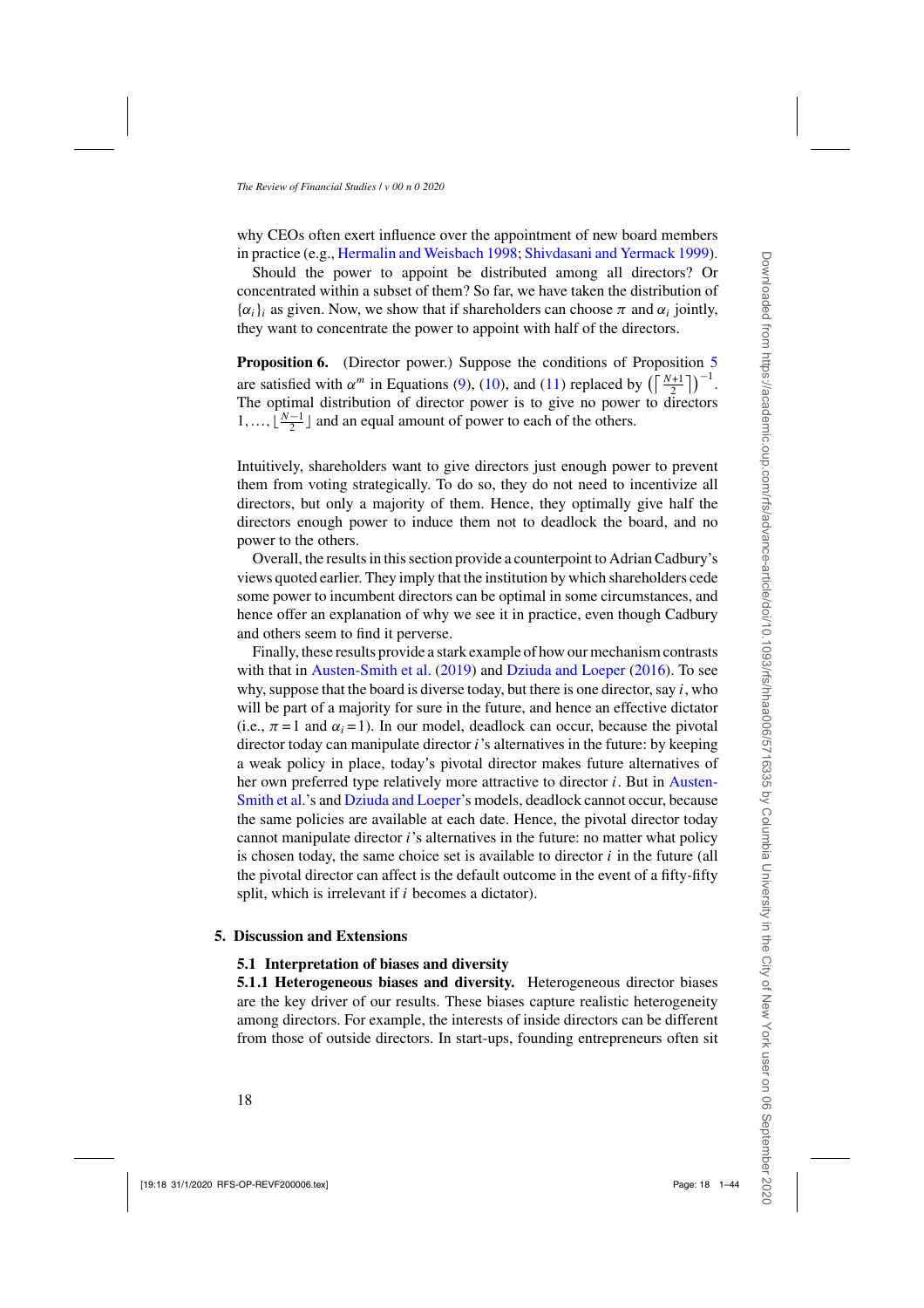on boards beside capital providers like venture capitalists, which have different objectives for the corporation. Indeed, in 2017 deadlock was so severe on the board of Applied Cleantech, a technology start-up, that the investors on the board sued the founder for control. In mature firms, equity blockholders often sit on the board. These could be heirs to family firms, with an interest in preserving their legacies, or activist investors, with interests in preserving their reputations for fast value-enhancement. Other kinds of director heterogeneity are common. For example, in Germany it is common for directors to represent stakeholders such as bank creditors or employees/unions. Moreover, even independent directors, those without a material relationship to the corporation, have their own opinions and conflicts of interest, for example, due to connections with the CEO or their own career concerns.<sup>19</sup>

Director heterogeneity can also reflect heterogeneity among shareholders themselves, who can have different preferences, for example, due to different beliefs and portfolio positions. In close corporations, diverse shareholders sit directly on the board. And even in public corporations, diverse shareholders appoint directors to represent their diverse interests. For example, suppose one group of shareholders values a policy x at 5 and another at 10. In this case, there is another interpretation of director preferences, in which director biases reflect shareholder biases. In particular, these two groups of shareholders could be represented by two directors on a diverse board, with biases corresponding to the shareholders', that is, they could have common value  $v(x)=5$  and heterogeneous biases  $b_1(x)=0$  and  $b_2(x)=5$ . Alternatively, these two groups could be represented by two directors on an aligned board, each of whom represents the preferences of the average shareholder and has common value  $v(x)=5$  and common bias  $b_i(x)=2.5$ . Our analysis suggests that these two ways of representing heterogeneous shareholders are not equivalent. If they are represented by an aligned board, there is no deadlock, whereas if they are represented by a diverse board, there could be (see Section [3\)](#page-12-0).

Overall, our results highlight novel costs and benefits of diversity, which shareholders and policy makers can take into account when they determine how board composition should be chosen or regulated. But our setup, in which diversity represents heterogeneity in directors' biases, could understate the benefits of diversity. Although Proposition [4](#page-12-0) implies that diversity helps to keep (small) biases in check in our model, it could have other benefits in reality. For example, directors with diverse backgrounds, experience, and expertise could have more innovative ideas for new proposals or better information about existing ones. Thus, diversity could help boards implement better policies for reasons outside our model.

<sup>&</sup>lt;sup>19</sup> Independent directors can be connected to the CEO because, for example, the CEO appointed them (Coles, Daniel, and Navee[n 2014](#page-41-0)), they have overlapping social networks [\(Kramarz and Thesmar 2013\)](#page-42-0), or they serve on interlocking boards with the CEO [\(Hallock 1997\)](#page-41-0). [Fos, Li, and Tsoutsoura](#page-41-0) [\(2018](#page-41-0)) show that time to reelection affects directors' decisions, implying they care about their own careers, not just maximizing shareholder value.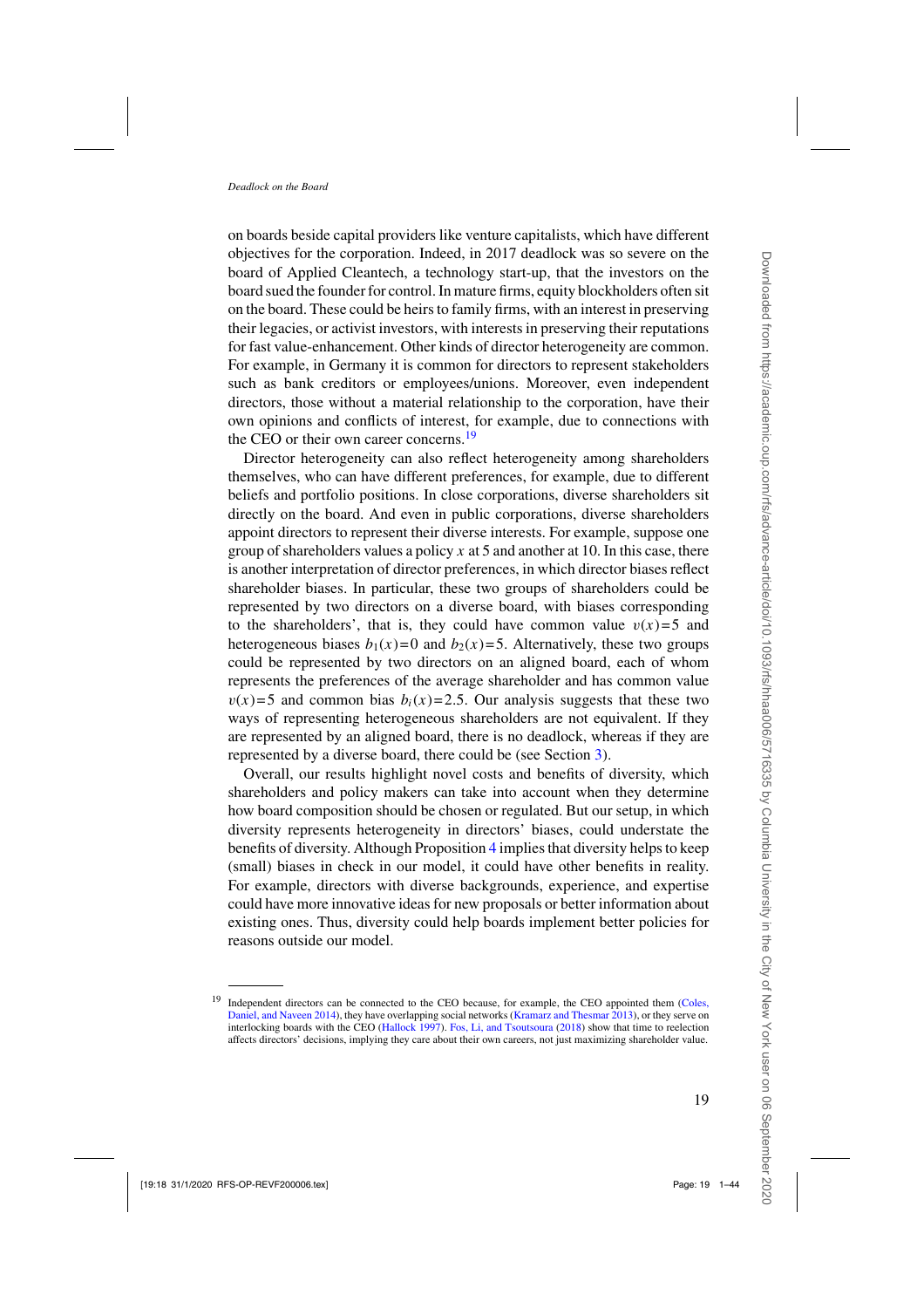**5.1.2 Preferences vs. beliefs.** We have described directors' biases as reflecting differences in their preferences (i.e., tastes) over policies. But they can also reflect differences in beliefs. To see why, consider the following setup, which is equivalent to ours. At the end of each date, the policy  $x_t$  either "succeeds," generating value  $V$ , or "fails," generating zero. If the policy is type  $\tau$ , a director who is not  $\tau$ -biased believes it succeeds with probability  $\pi_0(x_t)$ , such that her value of the policy coincides with shareholder value, that is,  $\pi_0(x_t)V = v(x_t)$ , so  $\pi_0(x_t) = v(x_t)/V$ . If the director is  $\tau$ -biased, she believes it succeeds with probability  $\pi_{\tau}(x_t) > \pi_0(x_t)$ , such that her value of the policy is  $v(x_t)+b$ , that is,  $\pi_\tau(x_t)V = v(x_t)+b$  or

$$
\pi_{\tau}(x_t) = \pi_0(x_t) + \frac{b}{V}.
$$
\n(12)

# **5.2 Staggered elections**

Our results also give a new perspective on an important policy issue: staggered director elections. This policy prevents shareholders "from replacing a majority of the board of directors without the passage of at least two annual elections" [\(Bebchuk and Cohen 2005](#page-40-0), p. 410). Since this is a question about multiple strategic directors interacting over time, something that has not been modeled before, the literature has been largely silent on it.<sup>20</sup> But, with fixed  $\pi$ , as in Lemma [3,](#page-15-0) our model may be able to say something about it. The reason is that we model incumbent directors who anticipate being joined on the board by new directors with uncertain biases. This is analogous (and sometimes equivalent) to modeling the key feature of staggered boards, namely that only part of a staggered board is up for election at a time.

In our baseline model, we cannot rationalize such staggered elections. Indeed, it is better for all directors to have short tenure ( $\delta = 0$ ) than for some to have short tenure and others to have longer tenure, as on a staggered board. However, there could be good reasons (outside the model) for some directors to have longer tenure. One salient possibility is that short-term directors favor non-permanent policies that may generate high payoffs in the short term while creating little long-term value. Do long-term directors mitigate such short-termism? To address this question, we formally model policies with heterogeneous permanence in Appendix B. There, we find that long-term directors on a diverse board can actually be biased toward non-permanent policies. The reason is analogous to the reason that they are biased toward low-value policies in the

<sup>&</sup>lt;sup>20</sup> Much of the literature on staggered boards focuses on their effect of lengthening directors' terms, and the associated costs and benefits. Notably, it emphasizes that, on the one hand, staggered boards can be harmful, by preventin[g](#page-40-0) [efficient](#page-40-0) [takeovers](#page-40-0) [and](#page-40-0) [proxy](#page-40-0) [fights](#page-40-0) [and](#page-40-0) [entrenching](#page-40-0) [managers](#page-40-0) [\(e.g.,](#page-40-0) Bebchuk, Coates, and Subramanian [2002](#page-40-0)). But, on the other hand, they can be beneficial, by allowing to extract a higher offer price from potential bidders (e.g., [Stulz 1988](#page-43-0)) and by encouraging long-term investments by the firm's managers and relationship-specific investments by the firm's stakeholders (e.g., [Cremers, Litov, and Sepe 2017\)](#page-41-0). We abstract from this effect and zero in on a different, less-discussed aspect: whether the board is staggered or not affects directors' strategic interaction over time.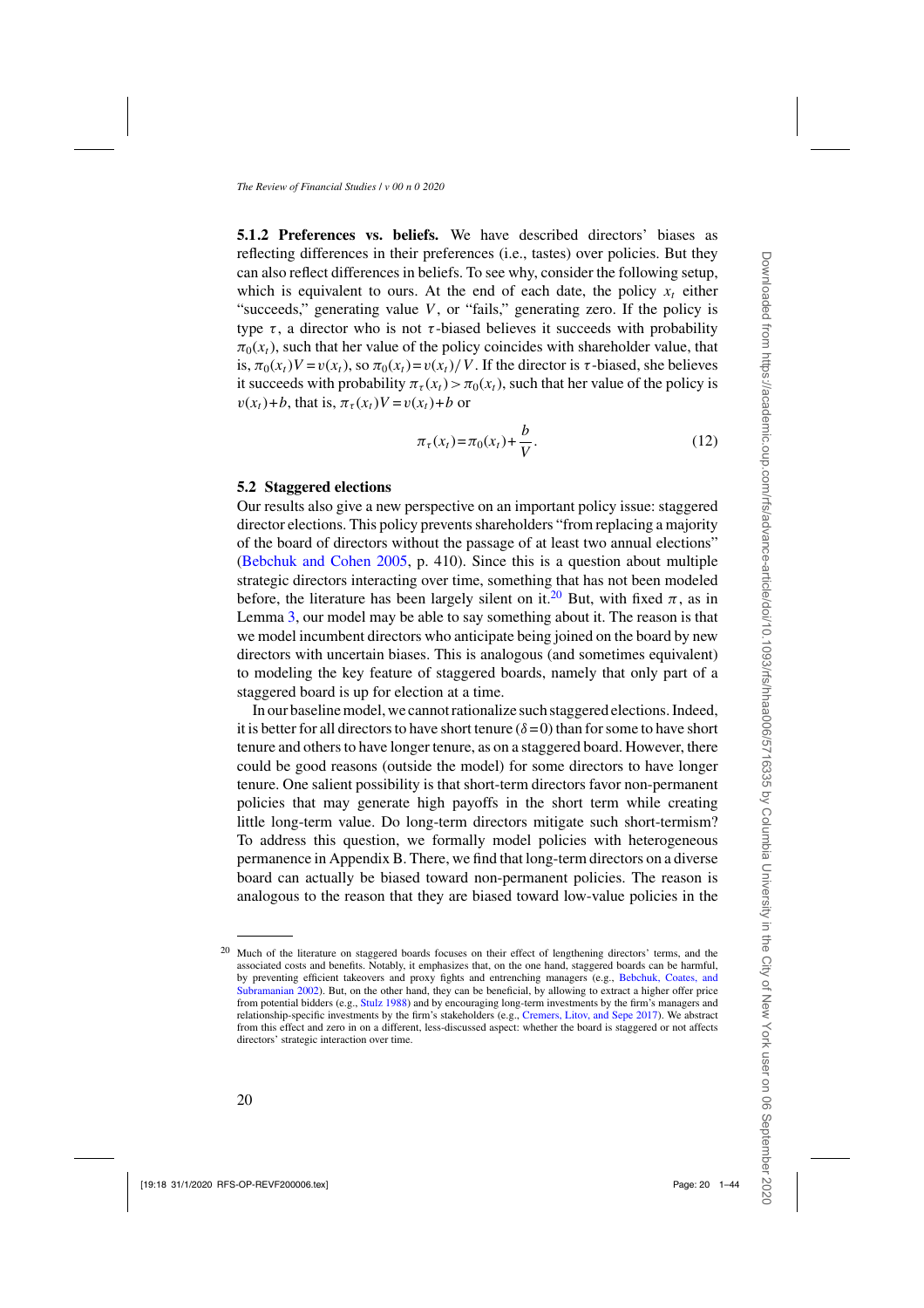<span id="page-20-0"></span>baseline model: non-permanent policies are easy to replace by definition they expire, and are necessarily replaced. However, a staggered board can alleviate this short-termism of long-term directors. On a staggered board, directors who are not up for election are less likely to choose non-permanent policies. The reason is that they anticipate that, after elections, the board could become aligned with them, making them able to replace any policy, not just non-permanent ones. Hence, long-term directors choose permanent policies to maximize their future payoffs. As a result, boards with a mix of long- and short-tenure directors can dominate those with all one or the other.

### **5.3 Infinite horizon**

We now ask whether our results are specific to the two-date setup. We show that a version of deadlock can arise even if there is no final date in which directors anticipate that their preferred policies will probably get through. Even with an infinite horizon, directors do strategic blocking, keeping Pareto-dominated policies in place, as long as it improves their chances to get their way in the future.

We focus on the special case of our baseline setup in which there are only two directors and the initial incumbent  $\hat{x}_0$  is "very bad," in the sense that  $\hat{v}_0 = 0$  and it is neither of the directors' preferred type. We also assume there are only two types of alternatives, one appealing to each director, so that  $p=1/2$ . Finally, we require  $\delta \in (0,1)$  to ensure that directors' value functions are well defined.

We now show that, if biases are sufficiently large, a form of deadlock arises. Specifically, there is no Markov equilibrium in which  $\hat{x}_0$  is always replaced immediately, even though it is Pareto dominated by any alternative:

**Proposition 7.** (Infinite horizon.) Suppose  $\delta \in (0,1)$ , there are two directors, two types of alternatives, and  $\hat{x}_0$  is "very bad" as described above. If

$$
b > \frac{1}{1 - \delta},\tag{13}
$$

then any Markov equilibrium is defined by a cutoff  $\overline{V} \in (0,1)$  such that

- 1.  $\hat{x}_0$  stays in place until  $v_t > \bar{V}$ , in which case it is replaced;
- 2. after  $\hat{x}_0$  is replaced, policies are replaced if and only if the alternative is a higher-value policy of the same type.

Intuitively, as in the baseline model, having a bad incumbent policy in place makes it easier for a director to get her way in the future. Here, she knows that a policy of her preferred type can get through as long as it has high enough quality  $v$ . Hence, she blocks Pareto-improving policies of the other director's preferred type, waiting for a higher-quality policy of her preferred type to become available. However, also as in the baseline model (Equation [5\)](#page-9-0), she does not block any policies that have sufficiently high quality, since high  $v > V$ can compensate for foregone b.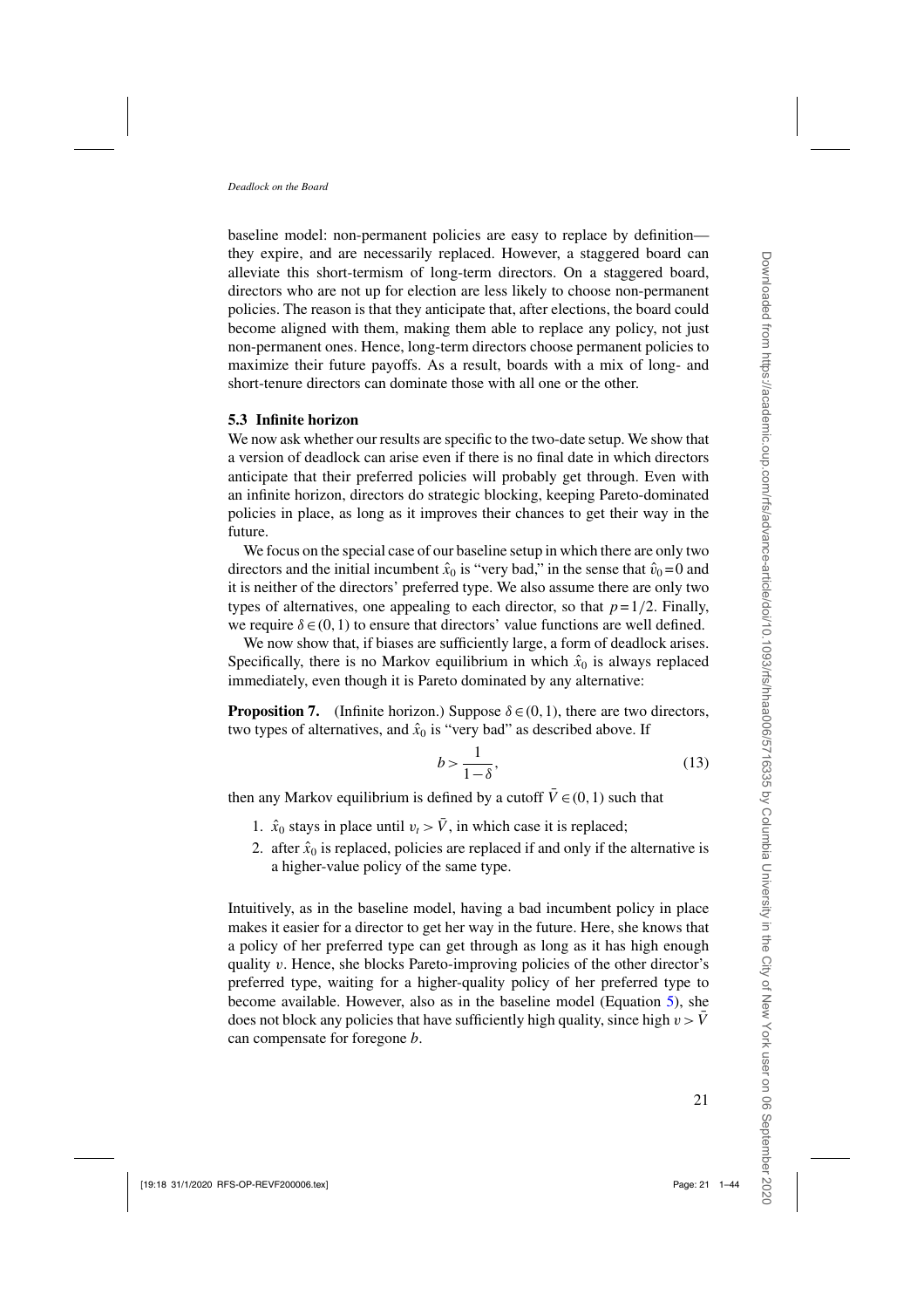### **6. Empirical Implications**

Turning to our model's empirical content, we discuss empirical proxies for our model's key quantities and empirical predictions corresponding to its main results.

*Proxies.* Boards meet in the privacy of the boardroom without disclosing their minutes. Hence, in most countries deadlock is rarely revealed publicly outside of extreme cases, such as those that wind up in court or result in director resignations.<sup>21</sup> One exception is China, where firms must publicly disclose if their independent directors vote in dissent (e.g., Jiang, Wan, and Zhao  $2016$ ).<sup>22</sup>

Testing for deadlock directly requires the kind of detailed data available in China. But even absent such data, our model suggests a way to test for deadlock indirectly: deadlock is manifested in boards' retaining incumbent policies, even when superior alternatives are available (Proposition [2\)](#page-9-0). Applied to boards' key decisions, CEO turnover and corporate strategy, deadlock can be measured/proxied for by the following:

- (i) longer CEO tenure;
- (ii) longer periods to appoint a new CEO after a CEO is terminated (as with Uber's deadlocked board);
- (iii) slow changes in strategy in response to a changing environment, even at the expense of the firm's competitiveness (as is common in corporations; see, e.g., [Hannan and Freeman 1984;](#page-41-0) [Hopkins, Mallette, and Hopkins](#page-42-0) [2013](#page-42-0));
- (iv) more persistent corporate policies.

A number of our predictions require proxies not only for deadlock, but also for directors' "biases"  $b<sub>\tau</sub>$  representing their preferences/private benefits or beliefs (Subsection [5.1\)](#page-17-0). Proxies for directors' preferences include the stakeholders they represent—directors could represent employee unions, outside creditors, corporate executives, and a variety of equity blockholders, such as VC investors, activists, and founding families; these diverse stakeholders are likely all to have different preferences over/private benefits from different company policies. Proxies for directors' beliefs include diversity in directors' experience, expertise, backgrounds, or skills, all of which are likely to lead to different views on the best policy for a company.

*Predictions.* Our main results correspond to testable predictions on the determinants of deadlock. In our model, deadlock is entirely the result of dynamic interactions among directors. It does not occur in a one-shot setting

<sup>&</sup>lt;sup>21</sup> Translation company Transperfect and start-up Applied Cleantech are examples of deadlock cases that have gone all the way to court. [Agrawal and Chen](#page-40-0) [\(2017\)](#page-40-0) and [Marshall](#page-42-0) [\(2013](#page-42-0)) analyze director resignations resulting from board disputes, which U.S. companies must disclose by a 2004 SEC law.

<sup>22</sup> Of course, companies typically want to keep such disagreements private, so boards that disclose their directors' voting in dissent should make up only a fraction of deadlocked boards.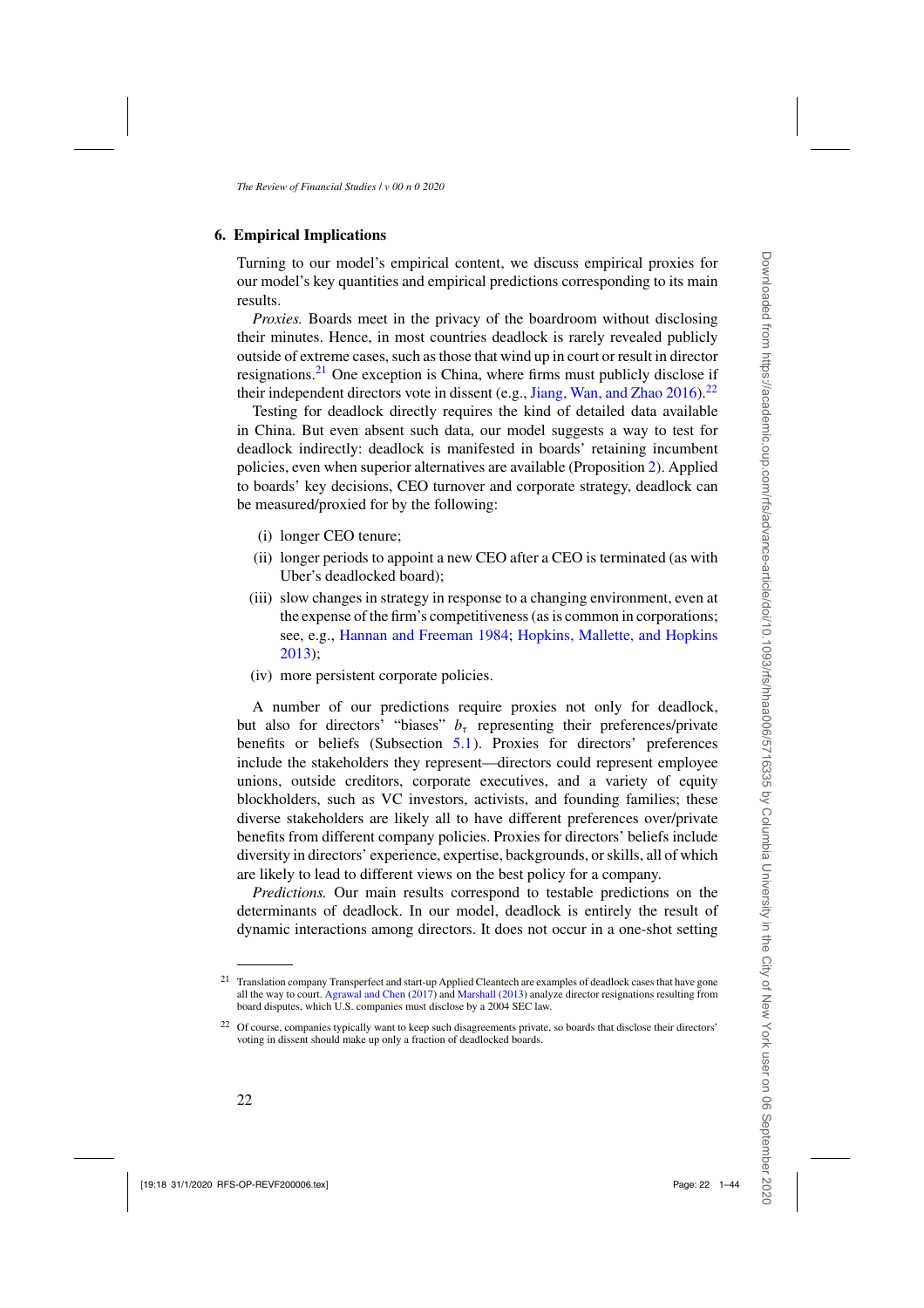<span id="page-22-0"></span>(cf. Proposition [1\)](#page-8-0) and is more likely when policies are more permanent (see Appendix  $B(1)$ . Thus, deadlock is relatively more likely to arise over policies with long durations, such as long-term investment projects or employment contracts.

**Prediction 1.** All else equal, deadlock is more likely in decisions over longerterm policies.

Similarly, deadlock can only arise when directors' remaining tenures are sufficiently long, so that they vote strategically in anticipation of future votes (cf. Corollary [3\)](#page-10-0).

**Prediction 2.** All else equal, deadlock is more likely when directors' remaining tenures are longer.

In contrast to much of the literature, which focuses on directors' past tenure, this prediction underscores the costs and benefits of directors' future tenure. Hence, our model predicts that deadlock is less likely to arise if many directors are likely to leave the board soon, for example, because they are nearing retirement or they are reaching the legal maximum tenure in jurisdictions where such a maximum exists, such as the U.K., France, Spain, Hong Kong, and Singapore (e.g., [Katz and McIntosh 2014](#page-42-0)).

Our analysis also shows that deadlock is more likely to arise on a diverse board because on an aligned board, directors do not have incentives to vote strategically (cf. Propositions [2](#page-9-0) and [3\)](#page-12-0). This result is consistent with the following empirical findings. $23$ 

- (i) Bernile, Bhagwat, and Yonker [\(2018\)](#page-40-0) construct a board diversity index and show that a high index is associated with persistent corporate policies.
- (ii) Goodstein, Gautam, and Boeker [\(1994\)](#page-41-0) show that diversity in directors' occupational or professional backgrounds is associated with less strategic change, such as fewer divestitures and reorganizations.
- (iii) Knyazeva, [Knyazeva, and Raheja](#page-40-0) [\(2013\)](#page-42-0) and Adams, Akyol, and Verwijmeren [\(2018](#page-40-0)) find that diversity in directors' skills, expertise, [and](#page-43-0) [ince](#page-43-0)ntives is associated with lower firm value.
- (iv) Volkova [\(2018\)](#page-43-0) finds that blockholder diversity has a negative influence on company value and operations, since proposed policy changes receive little support (if blockholders have their representatives on the board, diversity in blockholders' preferences will translate into diversity in directors' preferences).

<sup>&</sup>lt;sup>23</sup> In addition to the finance papers listed subsequently, a number of papers in the management literature find that there are co[sts to diversity. See, e.g.,](#page-42-0) [Adams\(2016](#page-40-0)), [Knight et al.](#page-42-0) [\(1999](#page-42-0)), [Lau and Murnighan](#page-42-0) [\(1998](#page-42-0)), and Milliken and Martins [\(1996](#page-42-0)).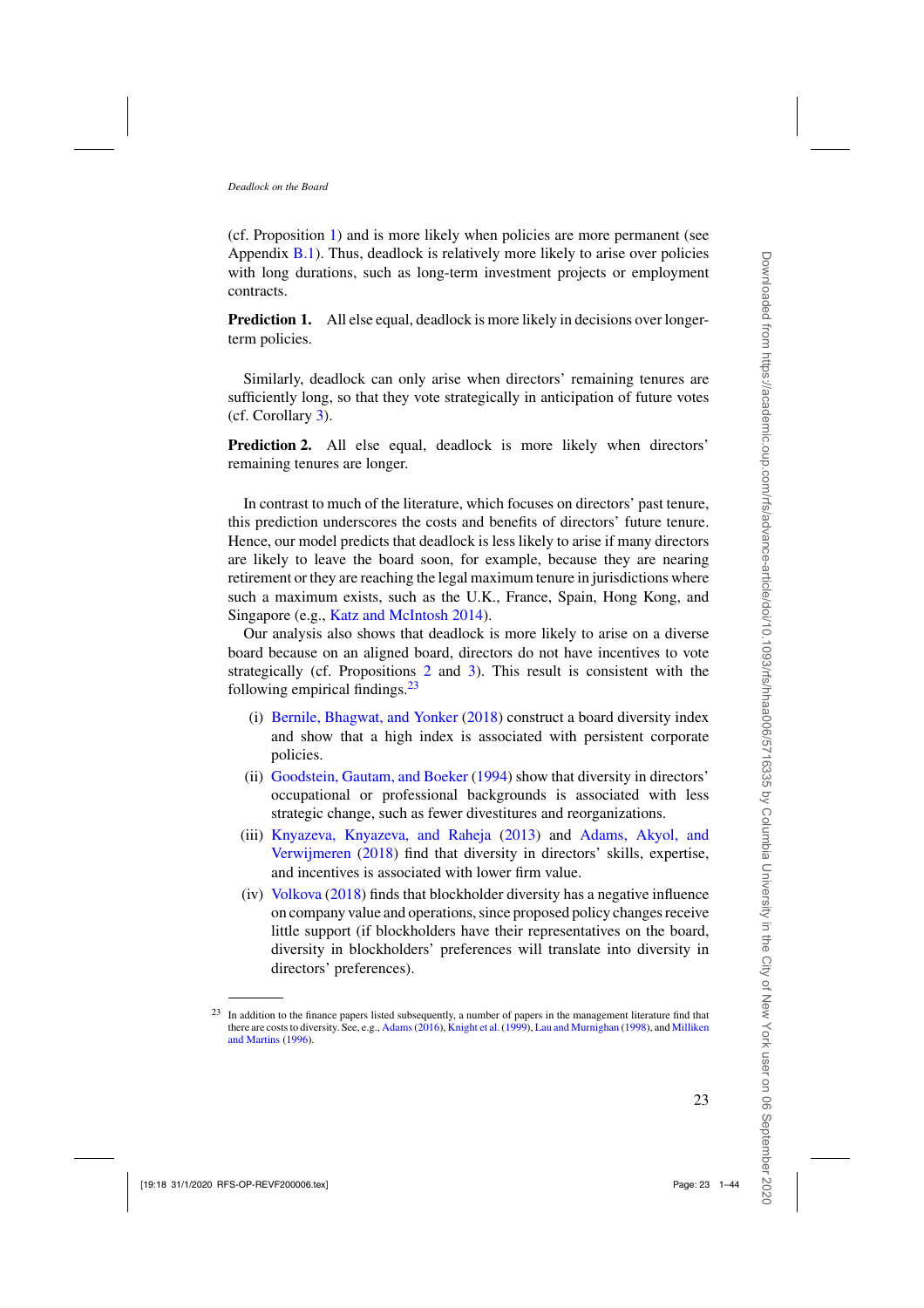Some other models could be consistent with the above evidence as well. For example, in a behavioral model, disagreement alone could lead directors to keep Pareto-dominated policies in place—they might feel aggrieved if they do not get their way, and thus want to spite other directors, analogously to the aggrieved contracting parties in [Hart and Moore](#page-41-0) [\(2008](#page-41-0)). In contrast, in our rational model, disagreement alone is not enough: directors are strategic only because they might disagree (due to diversity) in the future. Hence, the distinguishing prediction of our model is that it is the interaction of board composition and measures of dynamic interactions between directors that gives rise to deadlock. Specifically:

**Prediction 3.** All else equal, board diversity makes deadlock more likely, and the effect of diversity is stronger when directors' remaining tenures are longer and decisions involve longer-term policies.

So far, we have focused on testing for deadlock, not anti-deadlock (Corollary [2\)](#page-10-0), a distinct result of our model without parallels in the political economy literature on dynamic voting. Since, like deadlock, it is driven by long-term directors' incentives to preserve the option to get their way in the future, Prediction [1,](#page-22-0) Prediction [2,](#page-22-0) and Prediction 3 likewise apply to anti-deadlock. But testing for them requires a proxy for anti-deadlock. One possible proxy is a board's firing a CEO without having a permanent successor lined up. In this case, a company is left with an interim CEO or no CEO whatsoever, two common occurrences, despite the costs of missing leadership and evidence that interim CEOs are associated with poor performance (e.g., [Ballinger and Marcel](#page-40-0) [2010](#page-40-0) and [Mooney, Semadeni, and Kesner 2017\)](#page-42-0).

In our model, directors strategically block policies preferred by other directors to improve their future bargaining positions. Hence, given data on individual director voting (as is available for Chinese firms), we have the following testable prediction:

**Prediction 4.** All else equal, a director is more likely to vote against a policy if

- *(i)* there are other directors on the board who especially favor this alternative;
- *(ii)* these other directors have longer expected remaining tenure;
- *(iii)* the director himself has longer expected remaining tenure.

This prediction reflects the real-options intuition at the core of our model: to preserve the option to get their way in the future, directors want to ensure that other directors are dissatisfied with the status quo. This prediction contrasts with other models of boards, making it useful to distinguish our model from them.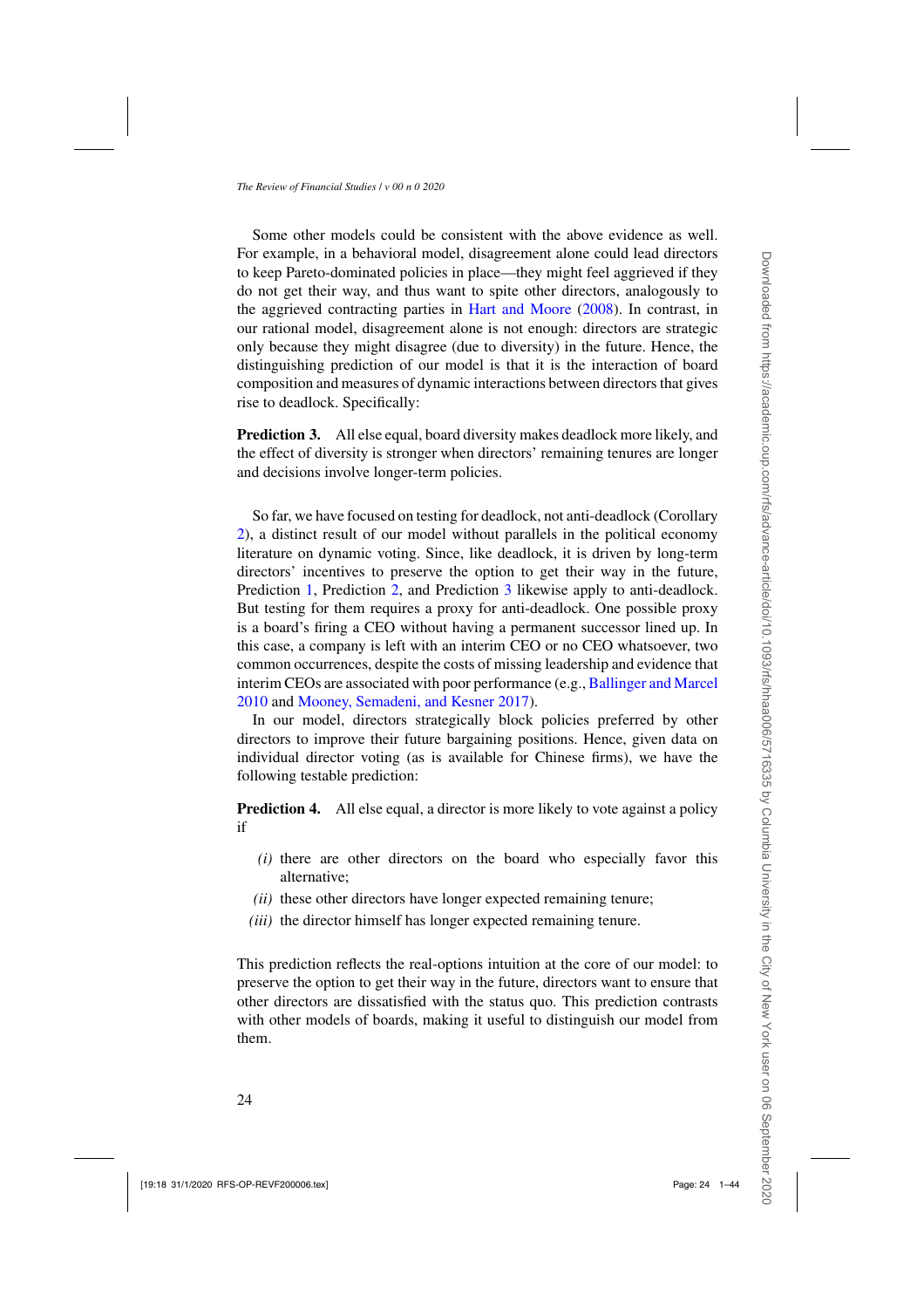Practically, it suggests that a director is relatively likely to vote against a CEO candidate nominated by an influential blockholder on the board, since the blockholder is likely to nominate someone she is biased toward. For example, hedge fund activist campaigns are increasingly likely to include the demand to replace the incumbent CEO. Our model suggests that directors on the board are relatively likely to vote against the activist's candidate if the activist has (or will get) board representation. Something like this happened at Uber during its CEO search in the summer of 2017, when some directors were opposed to hiring Meg Whitman because they viewed her as "potentially compromised by her strong affiliation with Benchmark," a VC blockholder with a seat on the board. $24$ 

Our model also speaks to when deadlock is most costly. Almost by definition, and as per the conditions of Lemma [2,](#page-13-0) the costs of deadlock—of keeping policy  $\hat{x}_0$  in place—are highest when the incumbent policy is the worst. As a result, combatting deadlock by making the board less diverse should be most beneficial when the value of replacing the incumbent  $\hat{x}_0$  is the highest. This could be when firms have made poor decisions in the past, so  $\hat{x}_0$  is a truly damaging policy for them, or when competition is high, so firms need to respond quickly to environmental changes, since having a bad policy  $\hat{x}_0$  in place can quickly decrease their market share.

**Prediction 5.** All else equal, the more costly it is to keep the incumbent policy in place, the more the adverse effect of diversity decreases firm value.

Two things that are useful to test this prediction are stock price reactions to director appointments and shareholder support in director elections. Indeed, [Cai, Nguyen, and Walkling](#page-41-0) [\(2019](#page-41-0)) find the following consistent evidence: in more competitive environments, in which the cost of keeping a bad  $x_0$  in place is especially high, prices react positively when new directors are connected to the incumbent board and shareholders are more likely to support connected directors.

Finally, a 2017 shake-up on General Electric's board also resonates with this prediction. The company massively reshuffled its board to create an aligned group focused on its core growth areas. In line with our model, its rationale was to streamline decision making to get out of the trouble it was in. Indeed, according to the *Wall Street Journal*, "A housecleaning at General Electric Co.'s board...aims to create a board that is more closely aligned with CEO John Flannery's strategy.... The unusual shakeout...shows the depths of the problems that developed on the board's watch...shares of the one-time industrial bellwether have plunged 42% this year. Last week, the company slashed profit targets and cut its dividend by half." $25$ 

<sup>24</sup> "Inside Uber's Wild Ride in a Search of a New C.E.O.," *New York Times*, August 29, 2017.

<sup>25</sup> "GE Housecleaning Will Alter Board's Makeup," *Wall Street Journal*, November 19, 2017.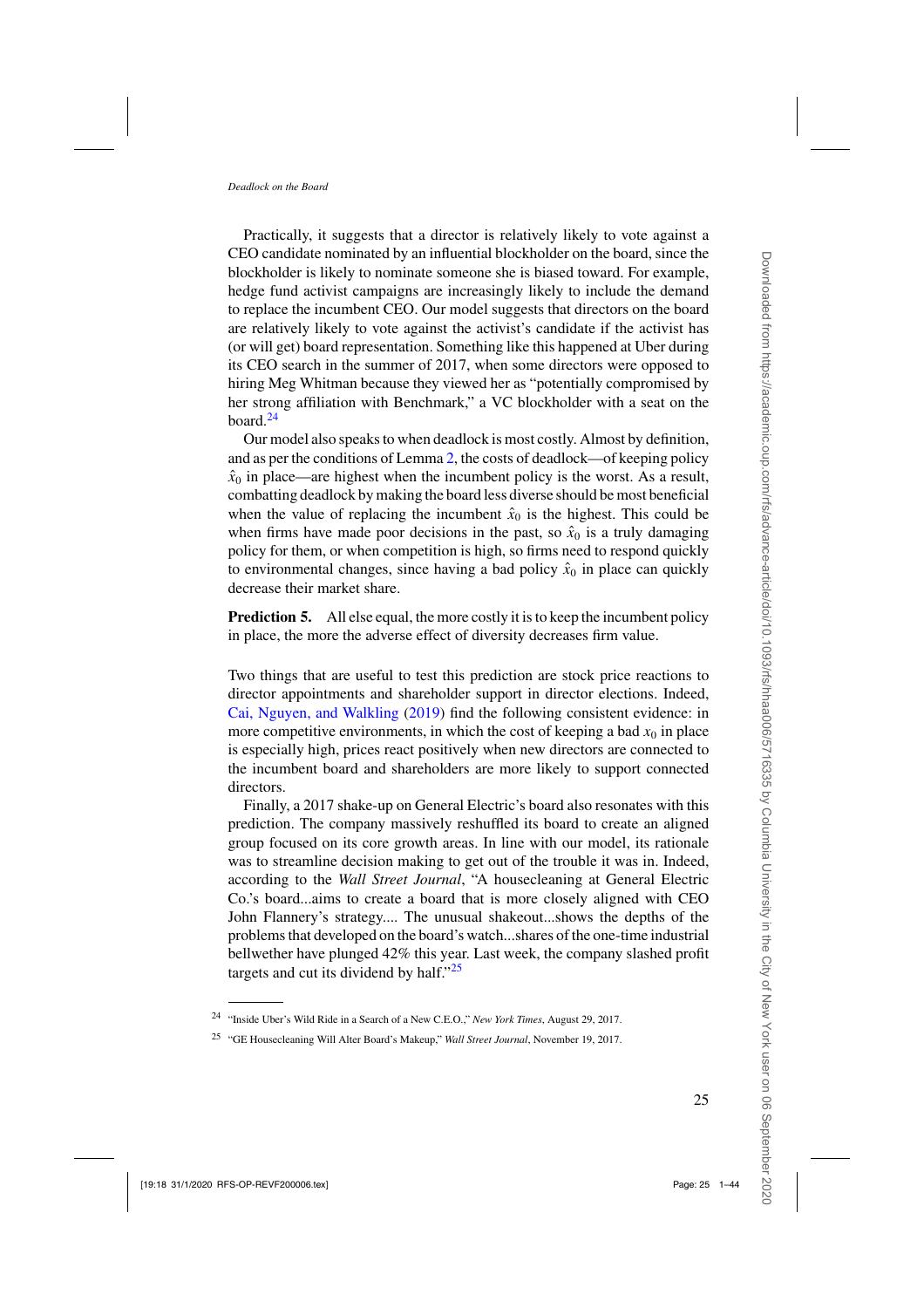# <span id="page-25-0"></span>**7. Conclusion**

We present a model of a corporate board comprising multiple, heterogenous directors interacting over time. Despite its realism, modeling such dynamic group decision making is new to the literature on corporate boards, and it leads to new, empirically relevant results. It generates deadlock on the board, which causes pervasive entrenchment, and hence explains why corporations are often too slow to turn over their top management and to adapt their strategies to a changing competitive environment. And it gives a new take on board composition, director appointments, director tenure, staggered boards, and proxy access.

Our results also suggest open problems for future research. For example, why do shareholders tend not to offer directors sophisticated compensation contracts, inducing them to do the right thing, rather than to give them the power to appoint new directors, who could make value-destroying decisions? One possibility is that directors' biases could reflect shareholders'. Thus, although giving one director control over the board is bad for some shareholders, it could still be good for others. More generally, if shareholders knew directors' preferences and beliefs, they might not need to allocate control over policies to them in the first place. They might be better off contracting over specific policy decisions. However, in reality, directors have relatively simple compensation contracts (typically just cash and equity), and make decisions by voting in board meetings. Understanding these trade-offs would require a model in which directors are allocated control rights precisely because frictions such as asymmetric information, unforeseen contingencies, imperfect contractual enforcement, legal uncertainty, and bounded rationality make efficient contracting infeasible, that is, the Coase theorem does not apply.

### **Appendix A. Proofs**

#### **A.1 Proof of Proposition [1](#page-8-0)**

First, recall that the definition of a diverse board is that no majority is biased toward any one policy. Now, the result follows from the fact that the majority of directors are not biased toward either the incumbent  $\hat{x}_1$  or the alternative  $x_2$ . Thus, the majority, which controls the decision, cares only about the common values  $\hat{v}_1$  and  $v_2$ , and votes accordingly.  $\Box$ 

#### **A.2 Proof of Corollary [1](#page-8-0)**

Given  $\delta = 0$ , directors in any period act as if it is the last period. Hence, the result follows immediately from Proposition [1.](#page-8-0)

### **A.3 Proof of Proposition [2](#page-9-0)**

The derivation is in the text.  $\Box$ 

#### **A.4 Proof of Corollary [2](#page-10-0)**

The derivation coincides with that of Proposition [2.](#page-9-0) In this case, the board makes an inefficient decision if [\(4\)](#page-9-0) is violated. Dividing by  $v_1 - \hat{v}_0 < 0$  gives Equation [\(5\)](#page-9-0).  $\Box$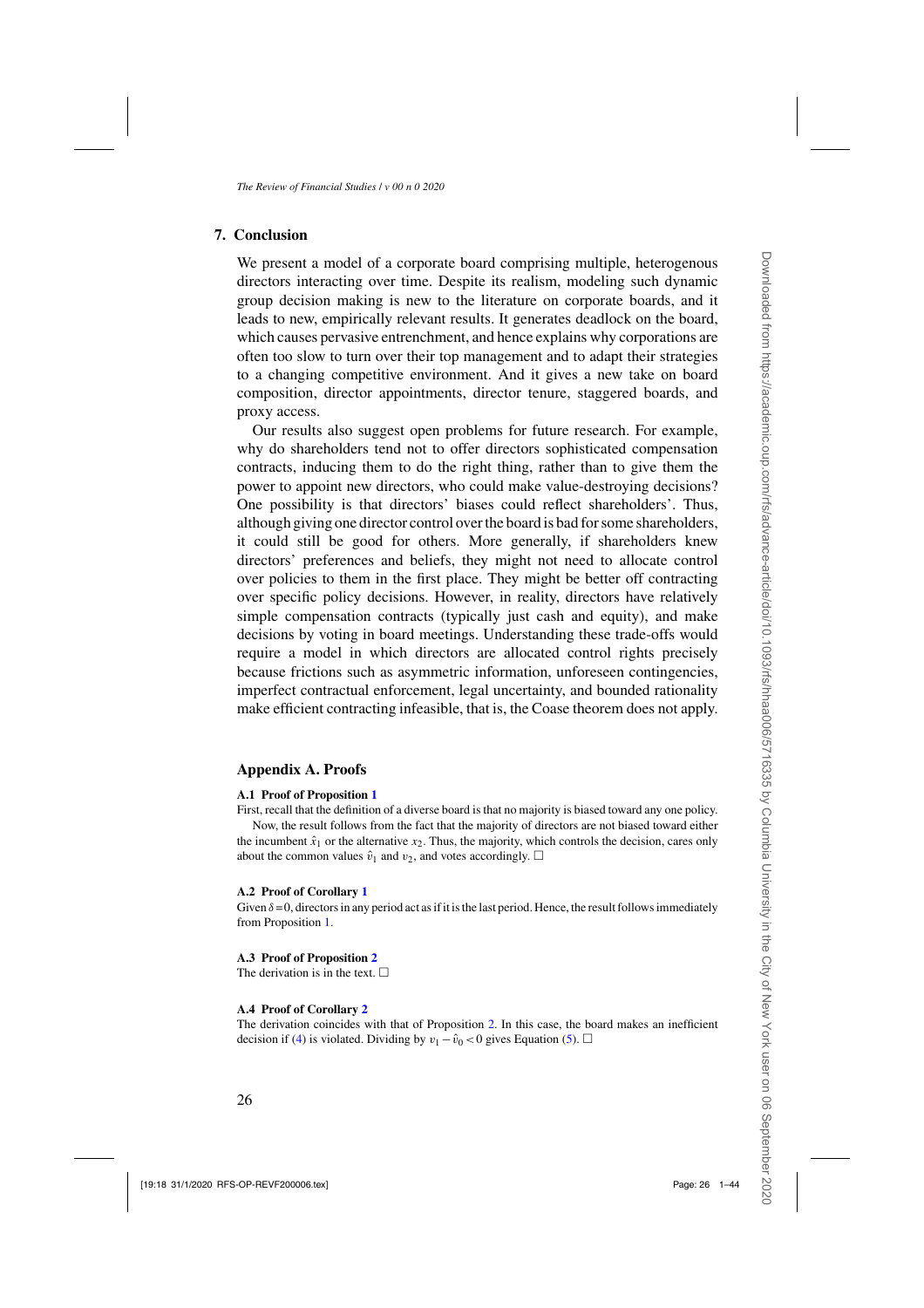#### <span id="page-26-0"></span>**A.5 Proof of Corollary [3](#page-10-0)**

The result follows immediately from the condition of Proposition [2](#page-9-0) with  $\hat{v}_0 = v_1 = 0$ .

#### **A.6 Proof of Proposition [3](#page-12-0)**

On an aligned board, there is a majority of directors who know they will always be in the majority. Thus, they act like a (biased) unitary decision maker maximizing her expected payoff at each date, as per the expression in the proposition.  $\Box$ 

#### **A.7 Proof of Proposition [4](#page-12-0)**

**A.7.1 Aligned board.** Consider an aligned board in which a majority of directors are  $\tau$ -biased. We consider two cases, first that  $x_1$  is not type  $\tau$ , and second that it is.

*Aligned board, case 1.*  $x_1$  *is not type*  $\tau$ . In this case,  $x_1$  is put in place at date 1 if and only if  $v_1 \geq \hat{v}_0$ . If  $x_1$  is put in place,  $\hat{v}_1 = v_1$ ; otherwise,  $\hat{v}_1 = \hat{v}_0$ .

Following the board's choice at date 1, there are two possibilities at date 2: (i)  $x_2$  is type  $\tau$ , in which case  $x_2$  is put in place if and only if  $b + v_2 > \hat{v}_1$ . And (ii)  $x_2$  is of another type  $\tau'$ , in which case  $x_2$  is put in place if and only if  $v_2 > \hat{v}_1$ .

Now we compute shareholders' expected payoff conditional on  $x_1$  not being type  $\tau$ .

$$
\mathbb{E}\Big[U^S\Big|x_1\text{ is type } \tau'\Big]\Big|=\Big(1-F(\hat{v}_0)\Big)\mathbb{E}\Big[v_1+\delta_s\Big\{(1-p)\Big[\big(1-F(v_1)\big)\mathbb{E}\big[v_2\big|v_2>v_1\big]+F(v_1)v_1\Big] +p\Big[\big(1-F(v_1-b)\big)\mathbb{E}\big[v_2\big|v_2+b>v_1\big]+F(v_1-b)v_1\Big]\Big\}\Big|v_1>\hat{v}_0\Big]
$$
\n
$$
+F(\hat{v}_0)\mathbb{E}\Big[\hat{v}_0+\delta_s\Big\{(1-p)\Big[\big(1-F(\hat{v}_0)\big)\mathbb{E}\big[v_2\big|v_2>\hat{v}_0\big]+F(\hat{v}_0)\hat{v}_0\Big] +p\Big[\big(1-F(\hat{v}_0-b)\big)\mathbb{E}\big[v_2\big|v_2+b>\hat{v}_0\big]+F(\hat{v}_0-b)\hat{v}_0\Big]\Big\}\Big|v_1<\hat{v}_0\Big]
$$
\n(A.1)

Calculating, we get

$$
\mathbb{E}\left[U^{S}\middle|x_{1}\text{ is type }\tau'\right]=\left\{\begin{array}{ll} \frac{1+\hat{v}_{0}^{2}}{2}+\frac{\delta_{s}}{6}\left(4+2(1-p)\hat{v}_{0}^{3}-pb^{2}(3-2b)\right) & \text{if }\hat{v}_{0}b \end{array}\right.\tag{A.2}
$$

*Aligned board, case 2.*  $x_1$  *is type*  $\tau$ . In this case,  $x_1$  is put in place at date 1 if and only if  $v_1 + b > \hat{v}_0$ . If  $x_1$  is put in place,  $\hat{v}_1 = v_1$ ; otherwise,  $\hat{v}_1 = \hat{v}_0$ .

Following the board's choice at date 1, there are four possibilities at date 2: (i)  $x_1$  is put in place and  $x_2$  is type  $\tau$ , in which case  $x_2$  is put in place if and only if  $v_2 > v_1$ . (ii)  $x_1$  is put in place and  $x_2$  is not type  $\tau$ , in which case  $x_2$  is put in place if and only if  $v_2 > v_1 + b$ . (iii)  $x_0$  is retained and  $x_2$ is type  $\tau$ , in which case  $x_2$  is put in place if and only if  $v_2 + b > \hat{v}_0$ . (iv)  $x_0$  is retained and  $x_2$  is not type  $\tau$ , in which case  $x_2$  is put in place if and only if  $v_2 > \hat{v}_0$ .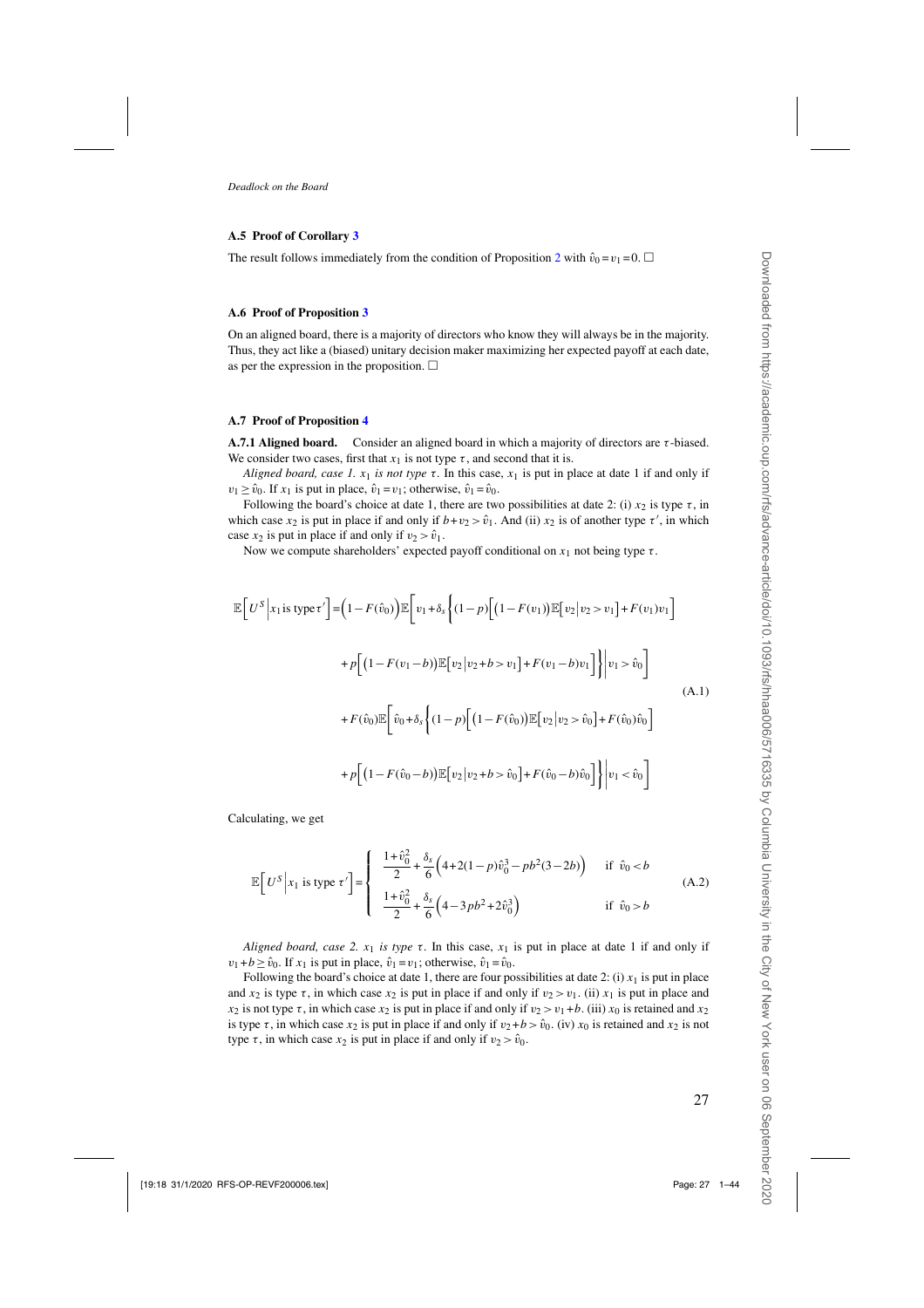<span id="page-27-0"></span>Now we compute shareholders' expected payoff conditional on  $x_1$  being type  $\tau$ .

$$
\mathbb{E}\Big[U^{S}\Big|x_{1}\text{ is type } \tau\Big]\Big|=\Big(1-F(\hat{v}_{0}-b)\Big)\mathbb{E}\Big[v_{1}+\delta_{s}\Big\{p\Big[\big(1-F(v_{1})\big)\mathbb{E}\big[v_{2}\big|v_{2}>v_{1}\big]+F(v_{1})v_{1}\Big] + (1-p)\Big[\big(1-F(v_{1}+b)\big)\mathbb{E}\big[v_{2}\big|v_{2}>v_{1}+b\big]+F(v_{1}+b)v_{1}\Big]\Big\}\Big|v_{1}>\hat{v}_{0}-b\Big]
$$

$$
+F(\hat{v}_{0}-b)\mathbb{E}\Big[\hat{v}_{0}+\delta_{s}\Big\{p\Big[\big(1-F(\hat{v}_{0}-b)\big)\mathbb{E}\big[v_{2}\big|v_{2}>\hat{v}_{0}-b\big]+F(\hat{v}_{0}-b)\hat{v}_{0}\Big] + (1-p)\Big[\big(1-F(\hat{v}_{0})\big)\mathbb{E}\big[v_{2}\big|v_{2}>\hat{v}_{0}\big]+F(\hat{v}_{0})\hat{v}_{0}\Big]\Big\}\Big|v_{1} < \hat{v}_{0}-b\Big].
$$
\n(A.3)

Calculating, we get

$$
\mathbb{E}\left[U^{S}\big| x_{1} \text{ is type } \tau\right] = \begin{cases} \frac{1}{2} + \frac{\delta_{s}}{6} \left(4 - (1 - p)(3 - 2b)b^{2}\right) & \text{if } \hat{v}_{0} < b \\ \frac{1}{1} \left(1 + \frac{\delta_{s}}{2} - \frac{1}{2}\right) + \frac{\delta_{s}}{2} \left(4 + \frac{\delta_{s}}{2}\right) + \frac{1}{2} \left(4 + \frac{\delta_{s}}{2}\right) + \frac{1}{2} \left(4 + \frac{\delta_{s}}{2}\right) + \frac{1}{2} \left(4 + \frac{\delta_{s}}{2}\right) + \frac{1}{2} \left(4 + \frac{\delta_{s}}{2}\right) + \frac{1}{2} \left(4 + \frac{\delta_{s}}{2}\right) + \frac{1}{2} \left(4 + \frac{\delta_{s}}{2}\right) + \frac{1}{2} \left(4 + \frac{\delta_{s}}{2}\right) + \frac{1}{2} \left(4 + \frac{\delta_{s}}{2}\right) + \frac{1}{2} \left(4 + \frac{\delta_{s}}{2}\right) + \frac{1}{2} \left(4 + \frac{\delta_{s}}{2}\right) + \frac{1}{2} \left(4 + \frac{\delta_{s}}{2}\right) + \frac{1}{2} \left(4 + \frac{\delta_{s}}{2}\right) + \frac{1}{2} \left(4 + \frac{\delta_{s}}{2}\right) + \frac{1}{2} \left(4 + \frac{\delta_{s}}{2}\right) + \frac{1}{2} \left(4 + \frac{\delta_{s}}{2}\right) + \frac{1}{2} \left(4 + \frac{\delta_{s}}{2}\right) + \frac{1}{2} \left(4 + \frac{\delta_{s}}{2}\right) + \frac{1}{2} \left(4 + \frac{\delta_{s}}{2}\right) + \frac{1}{2} \left(4 + \frac{\delta_{s}}{2}\right) + \frac{1}{2} \left(4 + \frac{\delta_{s}}{2}\right) + \frac{1}{2} \left(4 + \frac{\delta_{s}}{2}\right) + \frac{1}{2} \left(4 + \frac{\delta_{s}}{2}\right) + \frac{1}{2} \left(4 + \frac{\delta_{s}}{2}\right) + \frac{1}{2} \left(4 + \frac{\delta_{s}}{2}\right) + \frac{1}{2} \left(
$$

$$
\begin{bmatrix} 1 & 1 & 1 \\ 1 & 2 & 1 \\ 1 & 2 & 1 + \hat{v}_0^2 - b^2 + \frac{\delta_s}{6} \left( 4 + 2\hat{v}_0^3 + 4pb^3 - 3b^2 + 3pb^2 - 6pb^2\hat{v}_0 \right) & \text{if } \hat{v}_0 > b \\ (A.4)
$$

Now, we have to take the expectation over the two cases to get shareholders' ex ante expected payoff:

$$
\mathbb{E}\left[U^{S}\right] = (1-p)\mathbb{E}\left[U^{S}\middle|x_{1}\text{ is type }\tau'\right] + p\mathbb{E}\left[U^{S}\middle|x_{1}\text{ is type }\tau\right]
$$
\n
$$
= \begin{cases}\n\frac{1+(1-p)\hat{v}_{0}^{2}}{2} + \frac{\delta_{s}}{6}\left(4 - 2p(1-p)(3 - 2b)b^{2} + 2(1-p)^{2}\hat{v}_{0}^{3}\right) & \text{if } \hat{v}_{0} < b \quad (A.5) \\
\frac{1+\hat{v}_{0}^{2} - pb^{2}}{2} + \frac{\delta_{s}}{6}\left(4 + 4p^{2}b^{3} - 6pb^{2} + 6p^{2}b^{2} - 6p^{2}b^{2}\hat{v}_{0} + 2\hat{v}_{0}^{3}\right) & \text{if } \hat{v}_{0} > b\n\end{cases}
$$

### **A.7.2 Diverse board.** Define

$$
v_1^* := 2pb - \frac{2}{\delta} - \hat{v}_0,\tag{A.6}
$$

as the value of v<sub>1</sub> that makes inequality [\(5\)](#page-9-0) bind. Recall from Proposition [2](#page-9-0) that if  $v_1 - v_0 > 0$ , then  $x_0$  is (inefficiently) retained if  $v_1 \le v_1^*$ . Similarly, recall from Corollary [2](#page-10-0) that if  $v_1 - \hat{v}_0 < 0$ , then  $x_0$  is (efficiently) retained if  $v_1 > v_1^*$ .

Notice that this implies that if  $v_1^*$  is small, the board always acts in the interest of shareholders, putting  $x_1$  in place if and only if  $v_1 > \hat{v}_0$ , and, in contrast, if  $v_1^*$  is large, the board always acts against the interest of shareholders, putting  $x_1$  in place if and only if  $v_1 \leq \hat{v}_0$ . Intuitively,  $v_1^*$  is high when directors' biases  $b$  are high, and when  $b$  is high, the board is deadlocked or "anti-deadlocked."

We proceed to calculate shareholders' ex ante payoff. The payoff depends on the region that  $v_1^*$ is in. In particular, we have four cases:

- (1)  $v_1^* < 0$ ,
- (2)  $v_1^* \in [0, \hat{v}_0)$ ,
- (3)  $v_1^* \in [\hat{v}_0, 1)$ ,
- (4)  $v_1^* \geq 1$ .

*Case (1):*  $v_1^*$  <0. In this case, Proposition [2](#page-10-0) and Corollary 2 imply that the board retains  $\hat{x}_0$  if and only if it is optimal for shareholders, or  $\hat{v}_0 \ge v_1$ . The expected payoff is the average over two subcases depending on whether  $x_0$  is retained or not at date 1: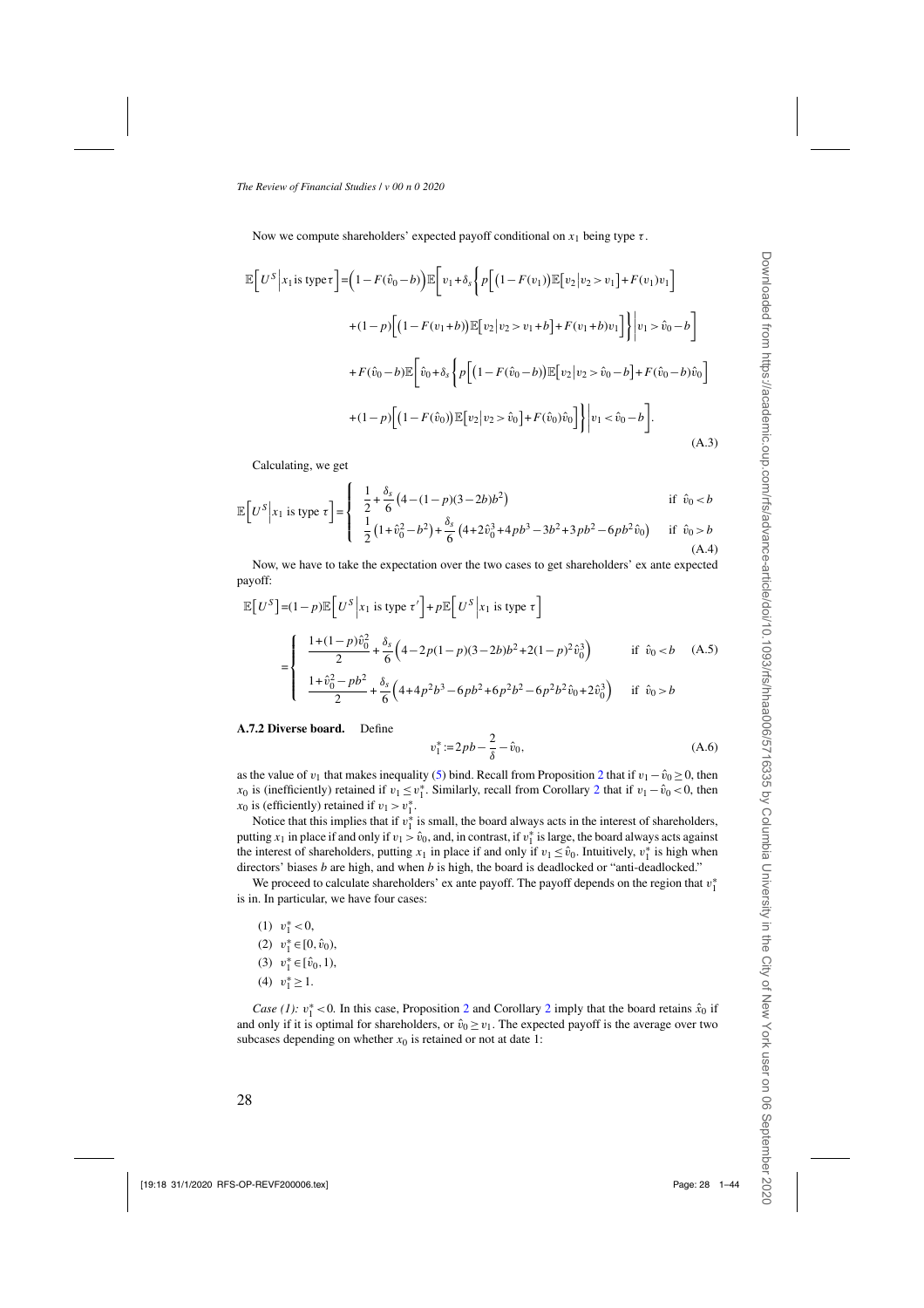<span id="page-28-0"></span>*(1a)*  $v_1 \le \hat{v}_0$ : In this case,  $x_0$  is retained. The expected shareholder payoff as of date 1 is

$$
\mathbb{E}\left[U^S\right] = \hat{v}_0 + \delta_s \left[\left(1 - F(\hat{v}_0)\right) \mathbb{E}\left[v_2|v_2 \ge \hat{v}_0\right] + F(\hat{v}_0)\hat{v}_0\right]
$$
  

$$
= \hat{v}_0 + \delta_s \frac{1 + \hat{v}_0^2}{2}.
$$
 (A.7)

*(1b)*  $v_1 > \hat{v}_0$ : In this case,  $x_1$  is put in place. The expected payoff as of date 1 is, similarly,  $v_1 + \delta_s \frac{1+v_1^2}{2}$ .

Taking the weighted average over these two cases gives the ex ante expected payoff:

$$
\mathbb{E}\left[U^S\right] = \hat{v}_0 \mathbb{E}\left[\hat{v}_0 + \delta_s \frac{1 + \hat{v}_0^2}{2} \middle| v_1 \le \hat{v}_0\right] + (1 - \hat{v}_0)\mathbb{E}\left[v_1 + \delta_s \frac{1 + v_1^2}{2} \middle| v_1 > \hat{v}_0\right]
$$
\n
$$
= \frac{1}{2}\left(1 + \hat{v}_0^2\right) + \frac{\delta_s}{6}\left(4 + 2\hat{v}_0^3\right).
$$
\n(A.8)

*Case (2):*  $\hat{v}_0 > v_1^* > 0$ . In this case, the expected payoff is the average over three subcases depending on whether  $x_0$  is retained or not at date 1:

- (2*a*)  $v_1 \le v_1^*$ : In this case,  $v_1 < \hat{v}_0$ , so  $x_1$  is put in place. The expected payoff as of date 1 is  $v_1 + \delta_s \frac{1+v_1^2}{2}$ .
- (2b)  $v_1 \in [v_1^*, \hat{v}_0]$ : In this case,  $x_0$  is retained. The expected payoff as of date 1 is  $\hat{v}_0 + \delta_s \frac{1 + \hat{v}_0^2}{2}$ .
- (2c)  $v_1 > v_0$ : In this case,  $v_1 > v_1^*$ , so  $x_1$  is put in place. The expected payoff as of date 1 is  $v_1 + \delta_s \frac{1+v_1^2}{2}$ .

Taking the weighted average over these three cases gives the ex ante expected payoff:

$$
\mathbb{E}\left[U^{S}\right] = v_{1}^{*}\mathbb{E}\left[v_{1} + \delta_{s}\frac{1+v_{1}^{2}}{2}\middle|v_{1} < v_{1}^{*}\right] + (\hat{v}_{0} - v_{1}^{*})\mathbb{E}\left[\hat{v}_{0} + \delta_{s}\frac{1+\hat{v}_{0}^{2}}{2}\middle|v_{1}^{*} \leq v_{1} \leq \hat{v}_{0}\right]
$$
  
+ 
$$
(1 - \hat{v}_{0})\mathbb{E}\left[v_{1} + \delta_{s}\frac{1+v_{1}^{2}}{2}\middle|v_{1} > \hat{v}_{0}\right]
$$
  
= 
$$
\frac{1}{2}\left(1 + (\hat{v}_{0} - v_{1}^{*})^{2}\right) + \frac{\delta_{s}}{6}\left(4 + 2\hat{v}_{0}^{3} - 3\hat{v}_{0}^{2}v_{1}^{*} + v_{1}^{*3}\right).
$$
 (A.9)

*Case (3):*  $\hat{v}_0 < v_1^* < 1$ . In this case, the expected payoff is the average over three subcases depending on whether  $x_0$  is retained or not at date 1:

- (3*a*)  $v_1 < \hat{v}_0$ : In this case,  $v_1 < v_1^*$ , so  $x_1$  is put in place. The expected payoff as of date 1 is  $v_1 + \delta_s \frac{1+v_1^2}{2}$ .
- (3b)  $v_1 \in [\hat{v}_0, v_1^*]$ : In this case,  $x_0$  is retained. The expected payoff as of date 1 is  $\hat{v}_0 + \delta_s \frac{1 + \hat{v}_0^2}{2}$ .
- (3c)  $v_1 > v_1^*$ : In this case,  $v_1 > v_0$ , so  $x_1$  is put in place. The expected payoff as of date 1 is  $v_1 + \delta_s \frac{1+v_1^2}{2}$ .

Taking the weighted average over these three cases gives the ex ante expected payoff:

$$
\mathbb{E}\left[U^{S}\right] = \hat{v}_{0}\mathbb{E}\left[v_{1} + \delta_{s}\frac{1+v_{1}^{2}}{2}\middle|v_{1} < \hat{v}_{0}\right] + (v_{1}^{*} - \hat{v}_{0})\mathbb{E}\left[\hat{v}_{0} + \delta_{s}\frac{1+\hat{v}_{0}^{2}}{2}\middle|\hat{v}_{0} \leq v_{1} \leq v_{1}^{*}\right] + (1-v_{1}^{*})\mathbb{E}\left[v_{1} + \delta_{s}\frac{1+v_{1}^{2}}{2}\middle|v_{1} > v_{1}^{*}\right]
$$
\n
$$
= \frac{1}{2}\left(1-(v_{1}^{*} - \hat{v}_{0})^{2}\right) + \frac{\delta_{s}}{6}\left(4 - 2\hat{v}_{0}^{3} + 3\hat{v}_{0}^{2}v_{1}^{*} - v_{1}^{*3}\right).
$$
\n(A.10)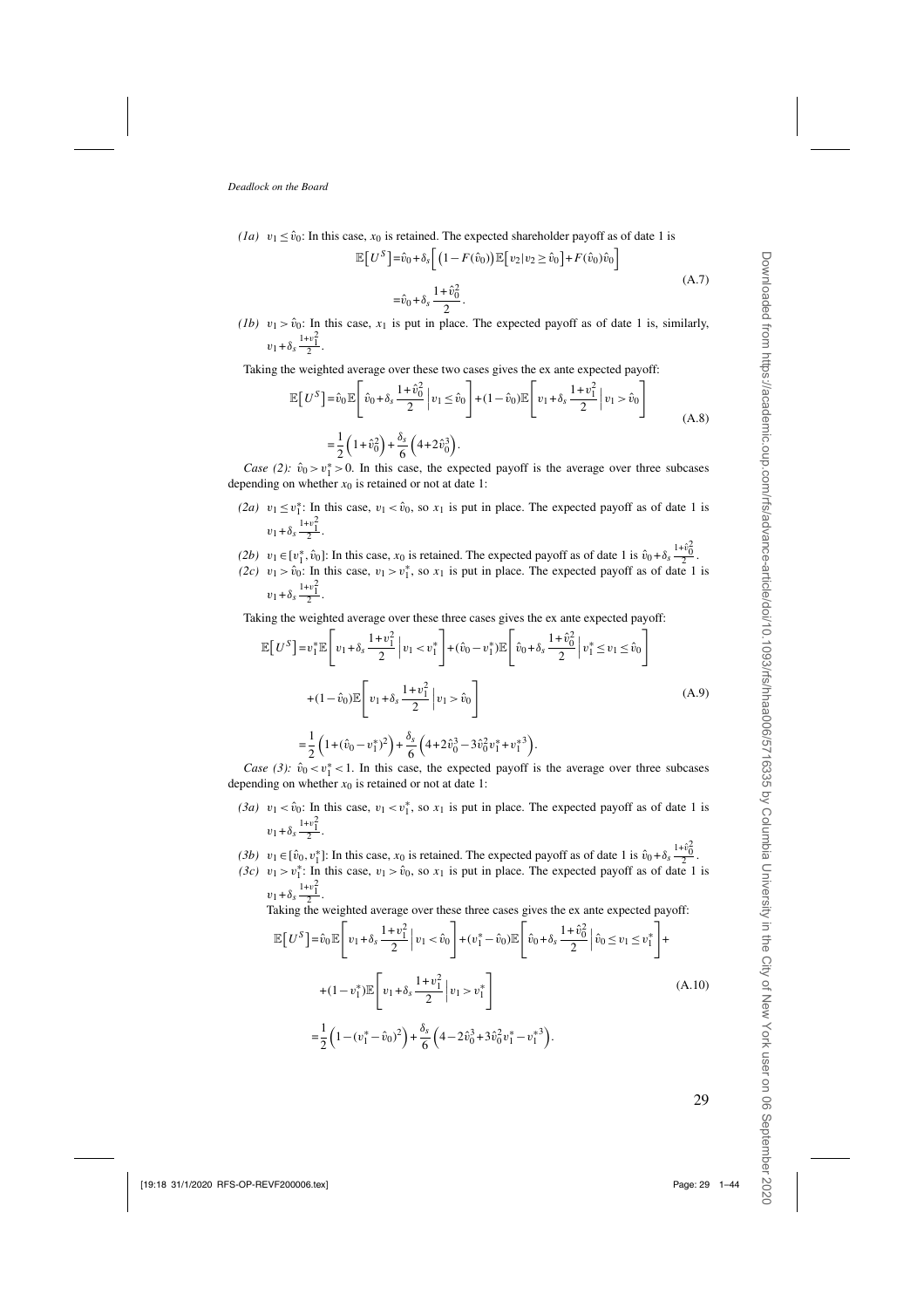<span id="page-29-0"></span>*Case* (4):  $v_1^* \ge 1$ . In this case, the expected payoff is the average over two subcases depending on whether  $x_0$  is retained or not at date 1:

- (4*a*)  $v_1 < \hat{v}_0$ : In this case,  $v_1 < v_1^*$ , so  $x_1$  is put in place. The expected payoff as of date 1 is  $v_1 + \delta_s \frac{1+v_1^2}{2}$ .
- (4b)  $v_1 \ge \hat{v}_0$ : In this case,  $x_0$  is retained. The expected payoff as of date 1 is  $\hat{v}_0 + \delta_s \frac{1 + \hat{v}_0^2}{2}$ .

Taking the weighted average over these two cases gives the ex ante expected payoff:

$$
\mathbb{E}\left[U^{S}\right] = \hat{v}_{0}\mathbb{E}\left[v_{1} + \delta_{s}\frac{1+v_{1}^{2}}{2}\middle|v_{1} < \hat{v}_{0}\right] + (1-\hat{v}_{0})\mathbb{E}\left[\hat{v}_{0} + \delta_{s}\frac{1+\hat{v}_{0}^{2}}{2}\middle|v_{1} \geq \hat{v}_{0}\right]
$$
\n
$$
= \frac{1}{2}\left(1 - (1-\hat{v}_{0})^{2}\right) + \frac{\delta_{s}}{6}\left(3 - 2\hat{v}_{0}^{3} + 3\hat{v}_{0}^{2}\right).
$$
\n(A.11)

**A.7.3 Comparing aligned and diverse board.** *Small biases.* Suppose biases are small enough, such that  $v_1^* \equiv 2pb - \frac{2}{\delta} - \hat{v}_0 < 0$ . Then, a diverse board always acts in the interest of shareholders (Case (1)), but an aligned board does not (Proposition [3\)](#page-12-0). Hence a diverse board is better for shareholders than an aligned board.

*Large biases.* Suppose that biases are large enough, such that  $v_1^* \equiv 2pb - \frac{2}{\delta} - v_0 \ge 1$ , as in Case (4). Then, shareholders' expected payoff with a diverse board is as in Equation (A.11). In addition,  $v_1^* \ge 1$  implies  $2pb \ge 1 + \frac{2}{\delta} + \hat{v}_0 > 2p$  (since  $p \le 1/3$  by the assumption that there are at least three directors), and hence  $b > 1 \ge \hat{v}_0$ , so shareholders' expected payoff with an aligned board is given by the case  $\hat{v}_0 < b$  in Equation [\(A.5\)](#page-27-0). Comparing these two equations, we find that shareholders prefer an aligned board if

$$
\frac{1 + (2 - p)\hat{v}_0^2 - 2\hat{v}_0}{2} + \frac{\delta_s}{6} \left( 1 - 2p(1 - p)(3 - 2b)b^2 + 2(1 - p)^2 \hat{v}_0^3 + 2\hat{v}_0^3 - 3\hat{v}_0^2 \right) > 0 \tag{A.12}
$$

Note also that  $(3-2b)b^2$  is decreasing in b for  $b > 1$ , and since, as shown above,  $v_1^* \ge 1$  implies  $b > 1$ , it is sufficient to show that

$$
\frac{1+(2-p)\hat{v}_0^2 - 2\hat{v}_0}{2} + \frac{\delta_s}{6} \left( 1 - 2p(1-p) + 2(1-p)^2 \hat{v}_0^3 + 2\hat{v}_0^3 - 3\hat{v}_0^2 \right) > 0.
$$
 (A.13)

To proceed, we rewrite this inequality, defining

$$
f_1(\hat{v}_0) := 1 + (2 - p)\hat{v}_0^2 - 2\hat{v}_0
$$
 (A.14)

and

$$
f_2(\hat{v}_0) := 1 - 2p(1-p) + 2(1-p)^2 \hat{v}_0^3 + 2\hat{v}_0^3 - 3\hat{v}_0^2.
$$
 (A.15)

Now, Equation (A.13) says  $\frac{1}{2}$  $\frac{1}{2}f_1(\hat{v}_0)+\frac{\delta_s}{6}f_2(\hat{v}_0)>0$ . We will show that both terms are positive.

Starting with  $f_1$ , we first note that  $f_1$  is positive on the boundaries of [0,1]:  $f_1(0) > 0$  and  $f_1(1)=1-p>0$ . Thus, given  $f_1$  is continuous, it is positive on all of [0,1] if it is positive for any local extremum in [0,1]. This is the case. Indeed, it has a unique local extremum:  $f'_1(\hat{v}_0) = 0$  if and only if  $\hat{v}_0 = 1/(2 - p)$ . And, indeed,  $f_1\left(\frac{1}{2-p}\right) = \frac{1-p}{2-p} > 0$ , as needed.

Next, turn to  $f_2$ . As above, we first note that  $f_2$  is positive on the boundary of [0,1]. To show this, we split up the argument in two steps:

• 
$$
f_2(0)=1-2p(1-p)>0.
$$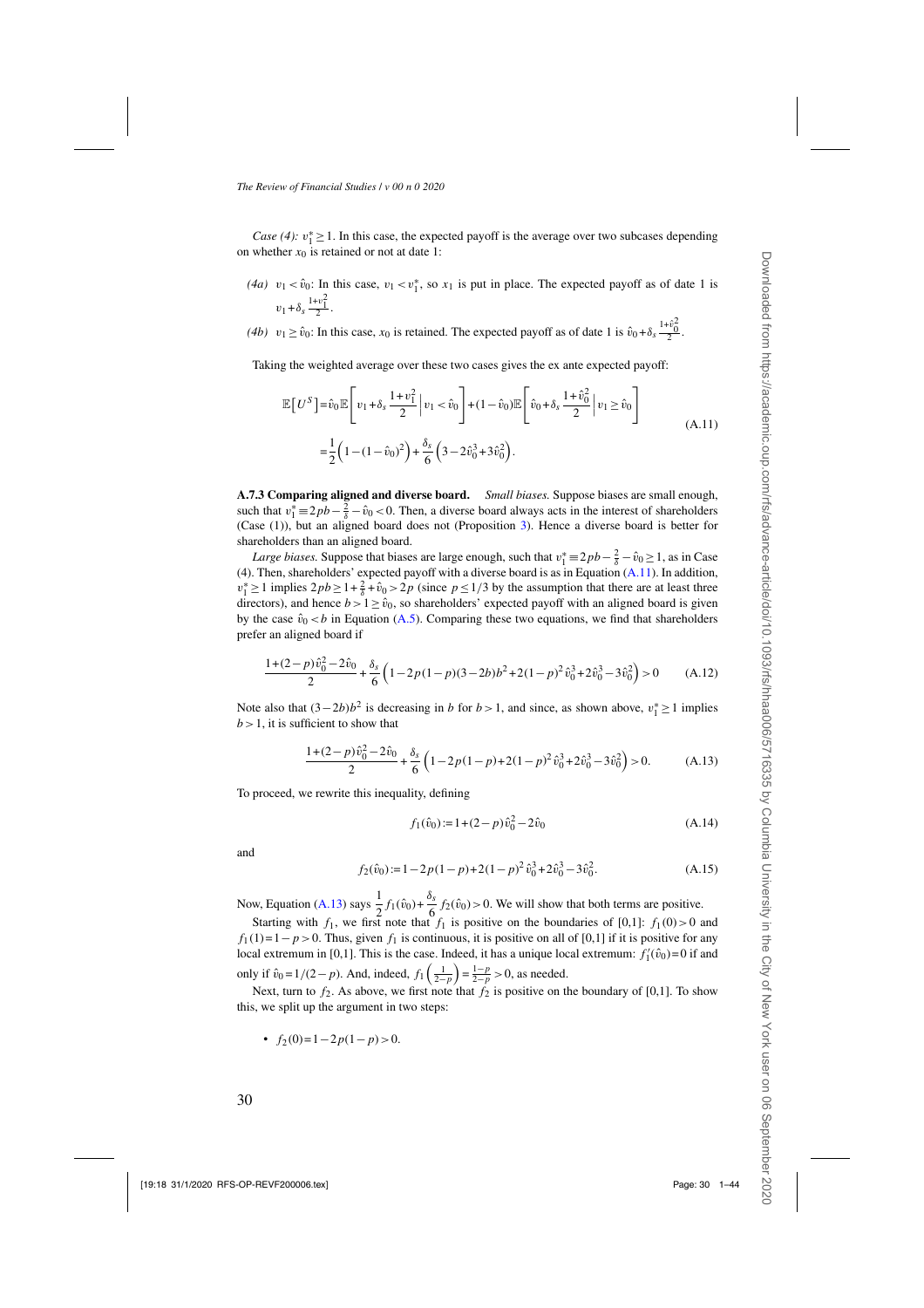- $f_2(1) \equiv f_2(1; p) = 2(2p^2 3p + 1)$ . To see that  $f_2(1; p)$  is positive, it is enough to show that it is positive for all  $p \le 1/3$  (given  $p \le 1/3$  by the assumption that there are at least three directors). To show this, we show that  $f_2(1; p)$  is positive at  $p=0$  and  $p=1/2$  and decreasing in between. Indeed:
	- 1.  $f_2(1;1/2)=2$  and  $f_2(1;1/2)=0$ , and 2.  $f_2(1; p)$  is decreasing for  $p \in [0, 1/2]$  because  $\frac{\partial}{\partial p} f_2(1; p) = 2(4p-3)$ .

Thus, given  $f_2$  is continuous, it is positive on all of [0,1] if it is positive for any local extremum in [0,1]. This is the case. Indeed,  $f_2(\hat{v}_0)$  has a unique local extremum:  $f'_2(\hat{v}_0) = 0$  if and only if  $\hat{v}_0 \equiv \hat{v}_0^* = \frac{1}{1 + (1 - p)^2}$ . And, at the extremum,

$$
f_2\left(\frac{1}{1+(1-p)^2}\right) \equiv f_2\left(\hat{v}_0^*; p\right) = 1 - 2p(1-p) - \frac{1}{\left(1+(1-p)^2\right)^2}.
$$
 (A.16)

This function is decreasing on  $p \in [0, \frac{1}{3}]$ . In addition, at  $p = \frac{1}{3}$ , it equals  $\frac{5}{9} - (\frac{9}{13})^2 > 0$ , and hence it is positive for all  $p \in [0,1/3]$ .

Hence, both  $f_1$  and  $f_2$  are positive for all  $\hat{v}_0 \in [0,1]$ . So shareholders prefer an aligned board to a diverse board when biases are large.  $\Box$ 

#### **A.8 Proof of Lemma [1](#page-13-0)**

According to the proof of Proposition [4,](#page-12-0) shareholders' expected payoff with an aligned board does not depend on δ, but it does with a diverse board. It is thus sufficient to show that shareholders' expected payoff with a diverse board is decreasing in  $\delta$ .

First, note that shareholders' expected payoff with a diverse board depends on  $\delta$  via  $v_1^*$ , which is defined in Equation [\(A.6\)](#page-27-0), and that  $\frac{\partial v_1^*}{\partial \delta} = \frac{2}{\delta^2} > 0$ .

As in the proof of Proposition [4,](#page-12-0) there are four cases:

*Case (1):*  $v_1^*$  < 0. In this case, the board acts in shareholders' interest for all  $\delta$ , as shown above. Hence, shareholders' payoff does not depend on  $\delta$ .

*Case (2):*  $0 < v_1^* < \hat{v}_0$ . Shareholders' expected payoff is as in Equation [\(A.9\)](#page-28-0). Differentiating this with respect to  $\delta$ , we get

$$
\frac{\partial}{\partial \delta} \mathbb{E}\left[U^S\right] = \left(-\frac{1}{2}2(\hat{v}_0 - v_1^*) - \frac{\delta_s}{2}\hat{v}_0^2 + \frac{\delta_s}{2}v_1^{*2}\right)\frac{\partial v_1^*}{\partial \delta},\tag{A.17}
$$

which is negative because  $\frac{\partial v_1^*}{\partial \delta} > 0$  and because, in this case,  $\hat{v}_0 > v_1^* > 0$  by hypothesis.

*Case (3):*  $\hat{v}_0 < v_1^* < 1$ . Shareholders' expected payoff is as in Equation [\(A.10\)](#page-28-0). Differentiating this with respect to  $\delta$ , we get

$$
\frac{\partial}{\partial \delta} \mathbb{E}\left[U^S\right] = \left(-\frac{1}{2}2(v_1^* - \hat{v}_0) + \frac{\delta_s}{2}\hat{v}_0^2 - \frac{\delta_s}{2}v_1^{*2}\right)\frac{\partial v_1^*}{\partial \delta},\tag{A.18}
$$

which is negative because  $\frac{\partial v_1^*}{\partial \delta} > 0$  and because, in this case,  $\hat{v}_0 < v_1^*$  by hypothesis and  $\hat{v}_0 \ge 0$ .

*Case* (4):  $v_1^* > 1$ . By Equation [\(A.11\)](#page-29-0), shareholders' payoff does not depend on  $v_1^*$  (and hence on  $\delta$ ).  $\Box$ 

#### **A.9 Proof of Lemma [2](#page-13-0)**

First, suppose that directors' biases are sufficiently small that  $v_1^* := 2pb - \frac{2}{\delta} - \hat{v}_0 < 0$ , as in Case (1) in the proof of Proposition [4.](#page-12-0) Then, the diverse board always acts optimally for shareholders, while an aligned board does not (Proposition [3\)](#page-12-0). Hence, shareholders' payoff is higher under a diverse board than under an aligned board for any  $\hat{x}_0$  and  $x_1$ .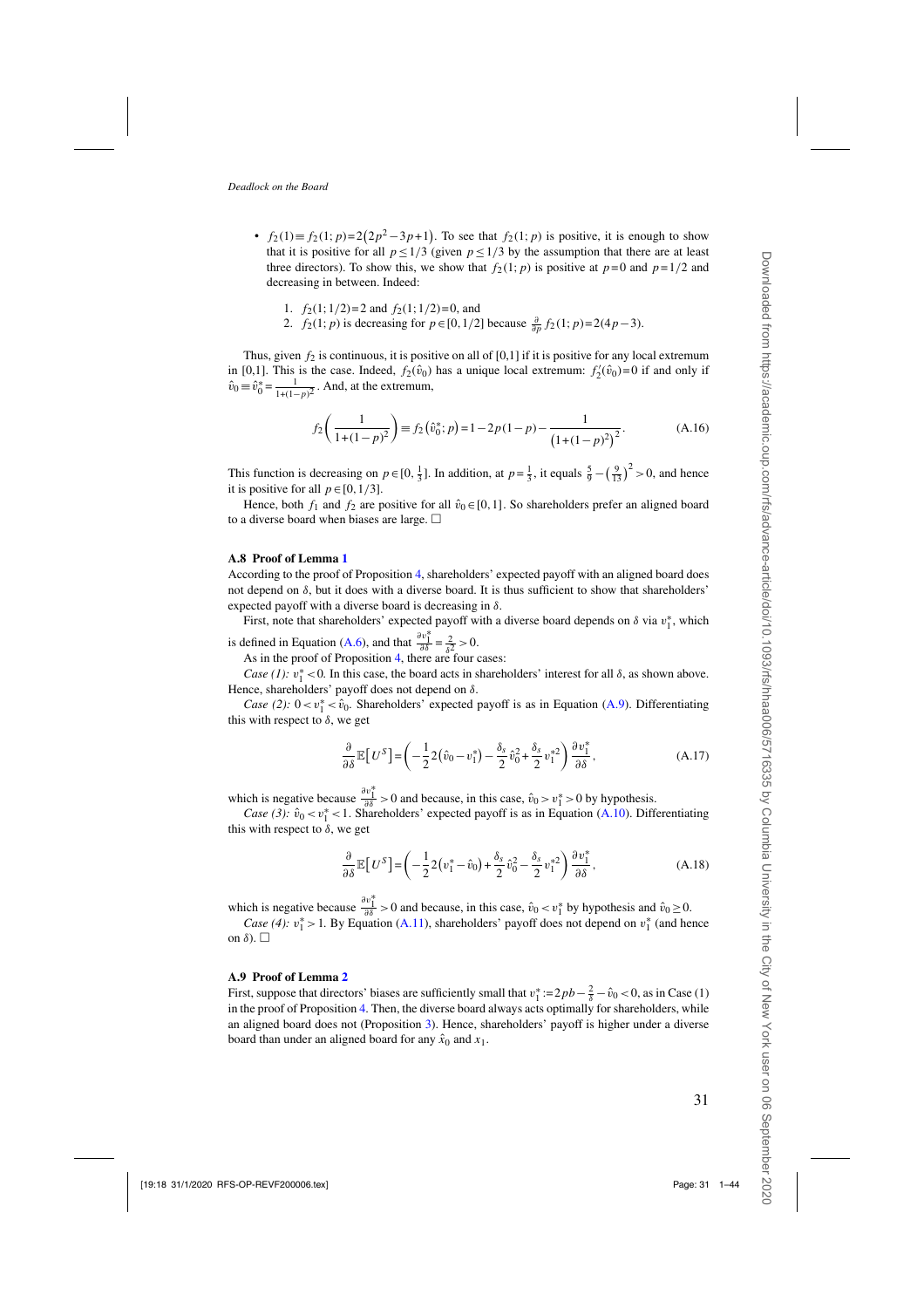Second, suppose that directors' biases are sufficiently large that  $v_1^* \ge 1$ , as in Case (4) of the proof of Proposition [4.](#page-12-0) Then, a diverse board always makes a suboptimal decision at date 1, so shareholders' payoff from a diverse board is given by cases 4(a) and 4(b) in the proof of that proposition, or

$$
\mathbb{E}\left[U^S|x_1\right] = v_{\min} + \delta_s \frac{1 + v_{\min}^2}{2}.
$$
\n(A.19)

Recall also that  $v_1^* \ge 1$  implies  $b > 1$ . Hence, an aligned board always chooses the policy of its preferred type as long as it is available. There are three possible cases, corresponding to the three conditions in the statement of the lemma.

*Case (i).* If  $x_1$  is of type  $\tau$  and  $v_1 < \hat{v}_0$ , then an aligned board inefficiently replaces the incumbent policy with an alternative, making the same decision as a diverse board at date 1. Since an aligned board also makes an inefficient decision at date 2 with some probability (if a policy with  $v_2 > v_1$  is available but is not of type  $\tau$ ), while a diverse board always makes an efficient decision at date 2, a diverse board is strictly preferred by shareholders in this case.

*Case (ii).* If  $x_1$  is of type  $\tau$  and  $v_1 > \hat{v}_0$ , then an aligned board efficiently replaces the incumbent policy at date 1 (while a diverse board retains it). Shareholders' payoff under an aligned board is then given by

$$
\mathbb{E}\big[U^S\big|x_1\big]\big| = v_1 + \delta_s p\Big((1 - F(v_1))\mathbb{E}[v_2|v_2 > v_1] + F(v_1)v_1\Big) + \delta_s(1 - p)\Big((1 - F(v_1 + b))\mathbb{E}[v_2|v_2 > v_1 + b] + F(v_1 + b)v_1\Big)
$$
(A.20)

which is effectively the first part of Equation [\(A.3\)](#page-27-0), but without conditioning on  $v_1 > \hat{v}_0 - b$  and averaging across  $v_1$  in this region. Using  $b > 1$  and the uniform distribution, this simplifies to

$$
\mathbb{E}\left[U^{S}|x_{1}\right] = v_{1} + \delta_{S}\left[p\frac{1+v_{1}^{2}}{2} + (1-p)v_{1}\right].
$$
\n(A.21)

Using Equation  $(A.19)$ , shareholders' payoff from a diverse board is higher than from an aligned board if and only if

$$
\hat{v}_0 + \delta_s \frac{1 + \hat{v}_0^2}{2} > v_1 + \delta_s \left[ p \frac{1 + v_1^2}{2} + (1 - p) v_1 \right],
$$
\n(A.22)

which gives Equation [\(7\)](#page-13-0). It is straightforward to show that this condition is satisfied for a non-empty set of policies.

*Case (iii).* If  $x_1$  is not of type  $\tau$ , then an aligned board makes the efficient decision at date 1, but can make an inefficient decision at date 2 if a policy of type  $\tau$  becomes available. Suppose first that  $v_1 > \hat{v}_0$ . Shareholders' payoff under an aligned board is then given by

$$
\mathbb{E}\big[U^{S}|x_{1}\big] = v_{1} + \delta_{s}(1-p)\big[(1-F(v_{1}))\mathbb{E}\big[v_{2}|v_{2} > v_{1}\big] + F(v_{1})v_{1}\big] + \delta_{s}p\big[(1-F(v_{1}-b))\mathbb{E}\big[v_{2}|v_{2}+b > v_{1}\big] + F(v_{1}-b)v_{1}\big],
$$
\n(A.23)

which is effectively the first part of Equation [\(A.1\)](#page-26-0), but without conditioning on  $v_1 > \hat{v}_0$  and averaging across  $v_1$  in this region. Using  $b > 1$  and the uniform distribution, this simplifies to

$$
\mathbb{E}\left[U^S|x_1\right] = v_1 + \frac{\delta_s}{2} \left[1 + (1-p)v_1^2\right].\tag{A.24}
$$

If  $v_1 < \hat{v}_0$ , the arguments are exactly the same, so overall, if  $x_1$  is not of type  $\tau$ , then shareholders' payoff under an aligned board is given by

$$
\mathbb{E}\left[U^{S}\big|x_{1}\right] = v_{\max} + \frac{\delta_{s}}{2}\left[1 + (1-p)v_{\max}^{2}\right].\tag{A.25}
$$

Using Equation  $(A.19)$ , shareholders' payoff from a diverse board is higher than from an aligned board if and only if Equation [\(8\)](#page-13-0) is satisfied. It is straightforward to show that this condition is satisfied for a non-empty set of policies.  $\Box$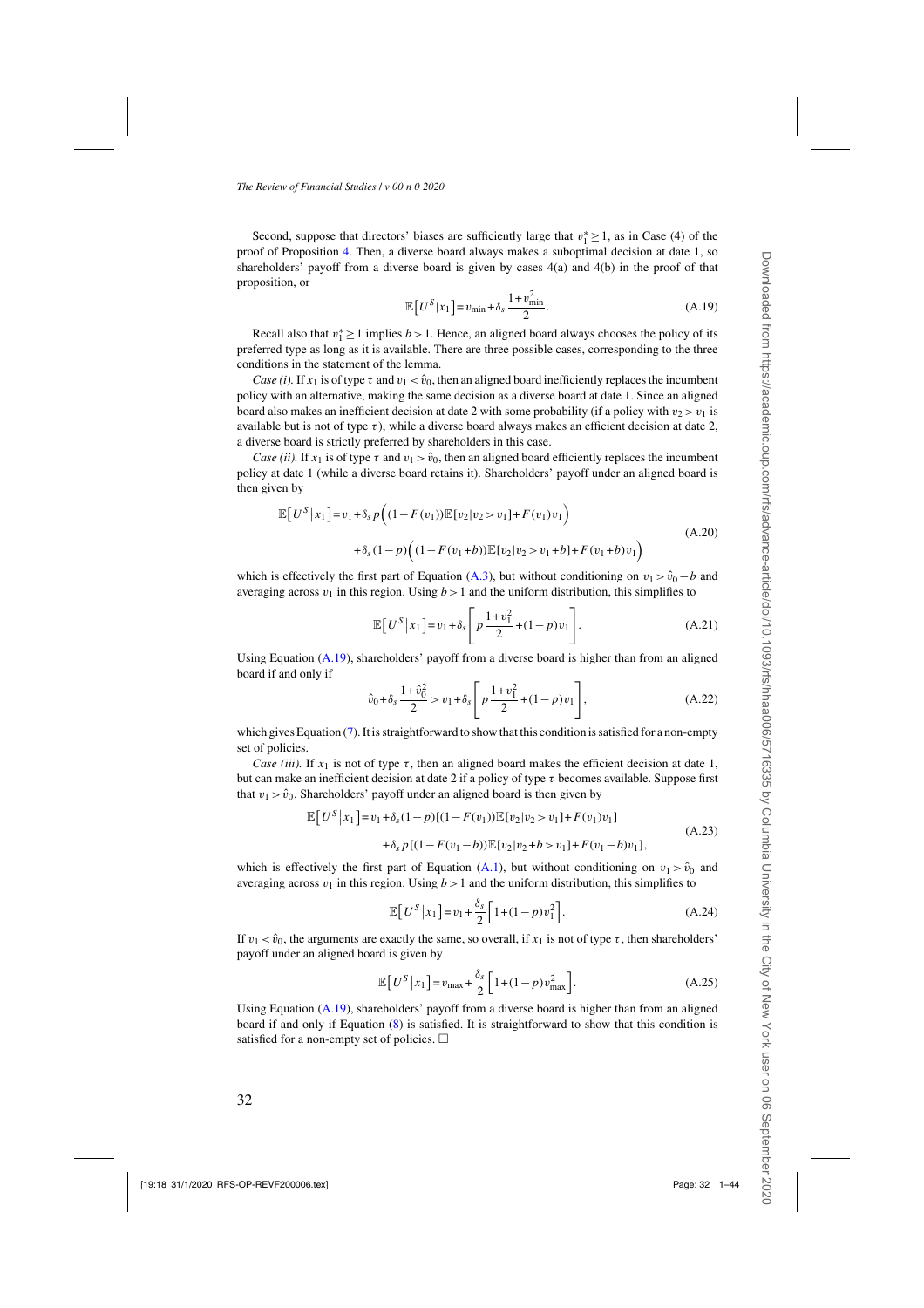### **A.10 Proof of Lemma [3](#page-15-0)**

To show that increasing power to appoint  $\pi$  decreases deadlock, we proceed in three steps. First, we compute a director's payoff as a function of the date-2 incumbent value  $\hat{v}_1$ . Second, we compare her payoff for  $\hat{v}_1 = \hat{v}_0$  and  $\hat{v}_1 = v_1$ . We find that there is deadlock if  $v_1$  is below a cutoff  $v_1^*$ , which depends on  $\pi$ . Finally, third, we show that this cutoff  $v_1^*$  is decreasing in  $\pi$ , implying that the more power to appoint directors have, the more likely it is that new high-quality policies are put in place, that is, the less deadlock there is.

**A.10.1 Expected payoff at date 1.** When director i votes at date 1, she takes into account three cases at date 2. We refer to these as Case (1), Case (2), and Case (3).

*Case (1):* With probability  $\pi \alpha_i$ , she effectively controls the board at date 2. In this case, there are two subcases to consider:

1. The alternative  $x_2$  is director i's preferred type (this occurs with probability p). Recall that the incumbent policy  $\hat{x}_1$  is not any director's preferred type. Then, the director replaces the current policy if  $v_2 + b > \hat{v}_1$  and gets

$$
(1 - F(\hat{v}_1 - b)) \mathbb{E}[v_2 + b | v_2 \ge \hat{v}_1 - b] + F(\hat{v}_1 - b)\hat{v}_1.
$$
 (A.26)

2. The alternative  $x_2$  is another type (this occurs with probability  $1-p$ ). Then, she replaces the current policy if  $v_2 > \hat{v}_1$  and gets

$$
(1 - F(\hat{v}_1)) \mathbb{E}[v_2 | v_2 \ge \hat{v}_1] + F(\hat{v}_1)\hat{v}_1.
$$
 (A.27)

Taking the expectation over these two cases, we get:

$$
U_2^{(1)}(\hat{v}_1) = p \Big\{ \Big(1 - F(\hat{v}_1 - b)\Big) \mathbb{E} \Big[ v_2 + b \Big| v_2 \ge \hat{v}_1 - b \Big] + F(\hat{v}_1 - b)\hat{v}_1 \Big\} + (1 - p) \Big\{ \Big(1 - F(\hat{v}_1)\Big) \mathbb{E} \Big[ v_2 \Big| v_2 \ge \hat{v}_1 \Big] + F(\hat{v}_1)\hat{v}_1 \Big\} = \begin{cases} p \Big( \frac{1}{2} + b \Big) + (1 - p) \frac{1 + \hat{v}_1^2}{2} & \text{if } \hat{v}_1 < b \\ \frac{1 + \hat{v}_1^2 + pb^2}{2} + (1 - \hat{v}_1) pb & \text{if } \hat{v}_1 > b. \end{cases}
$$
(A.28)

*Case (2):* With probability  $\pi(1-\alpha_1)$ , another director effectively controls the board at date 2. In this case, there are two subcases to consider:

1. The alternative  $x_2$  is this other director's preferred type (this occurs with probability  $p$ ). Then, the current policy is replaced if  $v_2 + b > \hat{v}_1$ . Director *i* gets

$$
(1 - F(\hat{v}_1 - b))\mathbb{E}[v_2|v_2 \ge \hat{v}_1 - b] + F(\hat{v}_1 - b)\hat{v}_1.
$$
 (A.29)

2. The alternative  $x_2$  is not this other director's preferred type (this occurs with probability  $1-p$ ). Then, she replaces the current policy if  $v_2 > \hat{v}_1$  and gets

$$
(1 - F(\hat{v}_1)) \mathbb{E}\bigg[v_2 + \frac{p}{1 - p}b \, \bigg| \, v_2 \ge \hat{v}_1\bigg] + F(\hat{v}_1)\,\hat{v}_1. \tag{A.30}
$$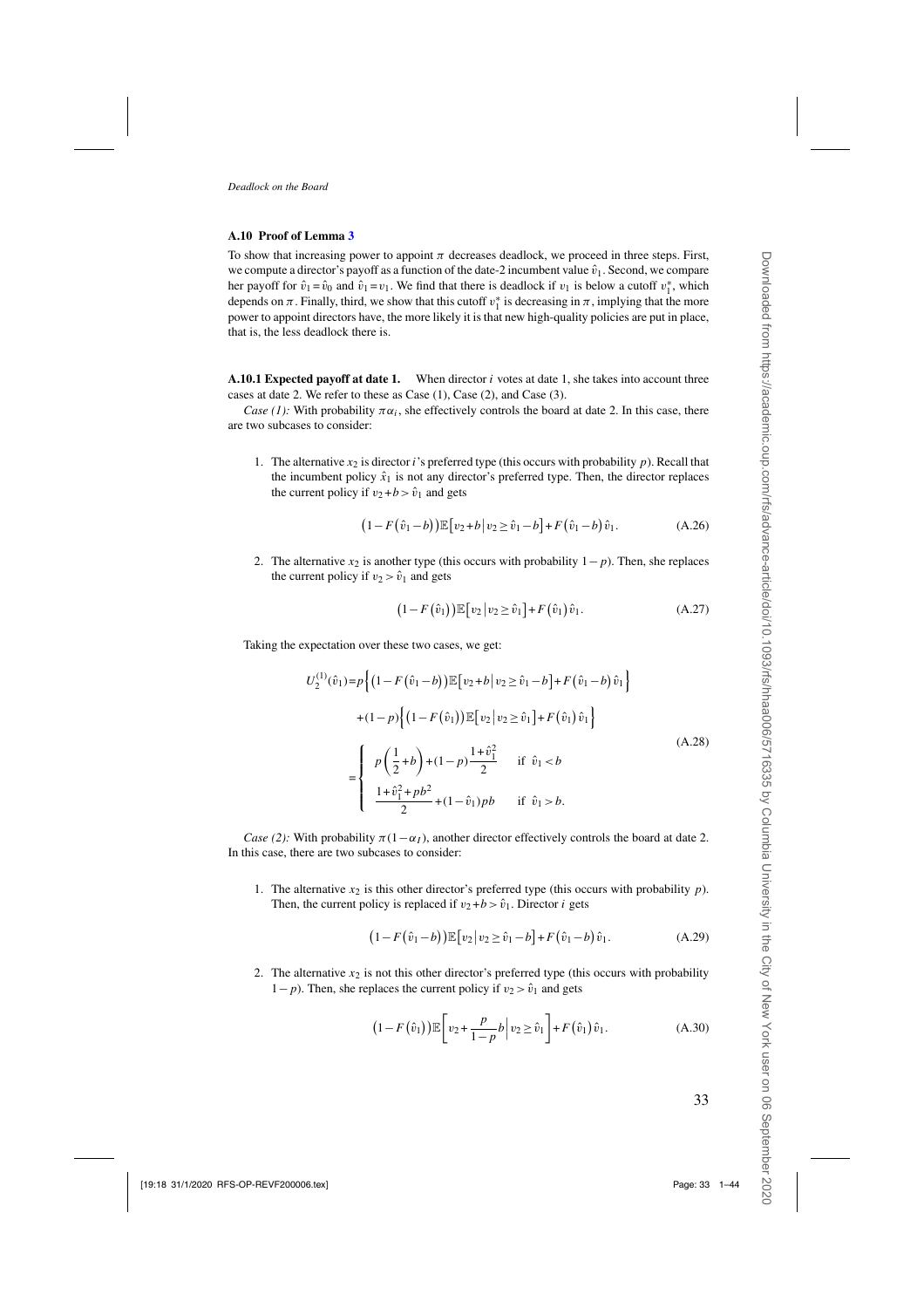<span id="page-33-0"></span>Taking the expectation over these two cases, we get:

$$
U_2^{(2)}(\hat{v}_1) = p \Big\{ \Big(1 - F(\hat{v}_1 - b)) \mathbb{E}\big[v_2 \, | \, v_2 \ge \hat{v}_1 - b\big] + F(\hat{v}_1 - b)\hat{v}_1 \Big\} +
$$
  
+ 
$$
(1 - p) \Big\{ \Big(1 - F(\hat{v}_1)\Big) \mathbb{E}\big[v_2 + \frac{p}{1 - p}b \, \Big| \, v_2 \ge \hat{v}_1 \big] + F(\hat{v}_1)\hat{v}_1 \Big\}
$$
  
= 
$$
\begin{cases} \frac{1}{2} + bp(1 - \hat{v}_1) + \frac{(1 - p)\hat{v}_1^2}{2} & \text{if } \hat{v}_1 < b \\ \frac{1 + \hat{v}_1^2 - pb^2}{2} + pb(1 - \hat{v}_1) & \text{if } \hat{v}_1 > b. \end{cases}
$$
(A.31)

*Case (3):* With probability  $1-\pi$ , the board is diverse at date 2 (this, it turns out, is like a hypothetical unbiased director controlling the board at date 2). In this case, the current policy is replaced if  $v_2 \geq \hat{v}_1$ , and director *i* gets

$$
U_2^{(3)}(\hat{v}_1) = (1 - F(\hat{v}_1)) \mathbb{E}[v_2 + pb | v_2 \ge \hat{v}_1] + F(\hat{v}_1) \hat{v}_1
$$
  
= 
$$
\frac{1 + \hat{v}_1^2}{2} + (1 - \hat{v}_1) pb.
$$
 (A.32)

*Expected Payoff at Date 1:* Since we assumed that neither  $\hat{x}_0$  nor  $x_1$  is the director's preferred type, her expected payoff at date 1 is

$$
U(\hat{v}_1) = \hat{v}_1 + \delta \bigg[ \pi \bigg( \alpha_i U_2^{(1)}(\hat{v}_1) + (1 - \alpha_i) U_2^{(2)}(\hat{v}_1) \bigg) + (1 - \pi) U_2^{(3)}(\hat{v}_1) \bigg], \tag{A.33}
$$

and she chooses to keep  $x_0$  in place if

$$
U(\hat{v}_0) > U(v_1). \tag{A.34}
$$

**A.10.2 Comparison: Is**  $\hat{x}_0$  **replaced with**  $x_1$ **? Now, we use the assumption that**  $b > v_1 > \hat{v}_0$  **to** simplify Equation (A.33) to

$$
U(\hat{v}_1) = \hat{v}_1 + \delta \left( \frac{1 + \hat{v}_1^2}{2} + (1 - \hat{v}_1) pb + \frac{p\pi (2\alpha_i b - \hat{v}_1) \hat{v}_1}{2} \right).
$$
 (A.35)

Taking the difference of the expression above with  $\hat{v}_1 = \hat{v}_0$  and  $\hat{v}_1 = v_1$  gives

$$
U(\hat{v}_0) - U(v_1) = \delta(1 - \pi p) \frac{(\hat{v}_0 - v_1)(\hat{v}_0 + v_1)}{2} + (1 - (1 - \alpha_i \pi) \delta p b)(\hat{v}_0 - v_1).
$$
 (A.36)

This is positive if

$$
v_1 < \frac{2\delta(1 - \alpha_i \pi)bp - 2 - \delta(1 - p\pi)\hat{v}_0}{\delta(1 - \pi p)}.
$$
 (A.37)

Note that the higher is  $\alpha_i$ , the lower is this cutoff, suggesting that directors with higher  $\alpha$ 's are more likely to vote to replace  $\hat{x}_0$  than directors with lower  $\alpha$ 's.

There can be deadlock if this condition holds for the *median director*, who is pivotal in the date-1 vote. That is, there is deadlock if

$$
v_1 < v_1^* := \text{median}\left\{\frac{2\delta(1 - \alpha_i \pi)bp - 2 - \delta(1 - p\pi)\hat{v}_0}{\delta(1 - \pi p)}\right\}_i
$$
  
= 
$$
\frac{2\delta(1 - \alpha^m \pi)bp - 2 - \delta(1 - p\pi)\hat{v}_0}{\delta(1 - \pi p)},
$$
 (A.38)

where  $\alpha^m$  is the power to appoint of the median director. (Formally, this is the lower median,  $\lfloor \frac{N+1}{2} \rfloor$ . If N is even, then the policy stays in place unless strict majority, that is,  $N/2+1$  of the directors vote to replace it. Since directors with higher  $\alpha$ 's are more likely to vote to replace, the pivotal director is the  $(N/2+1)$ st from the top, or the lower median.)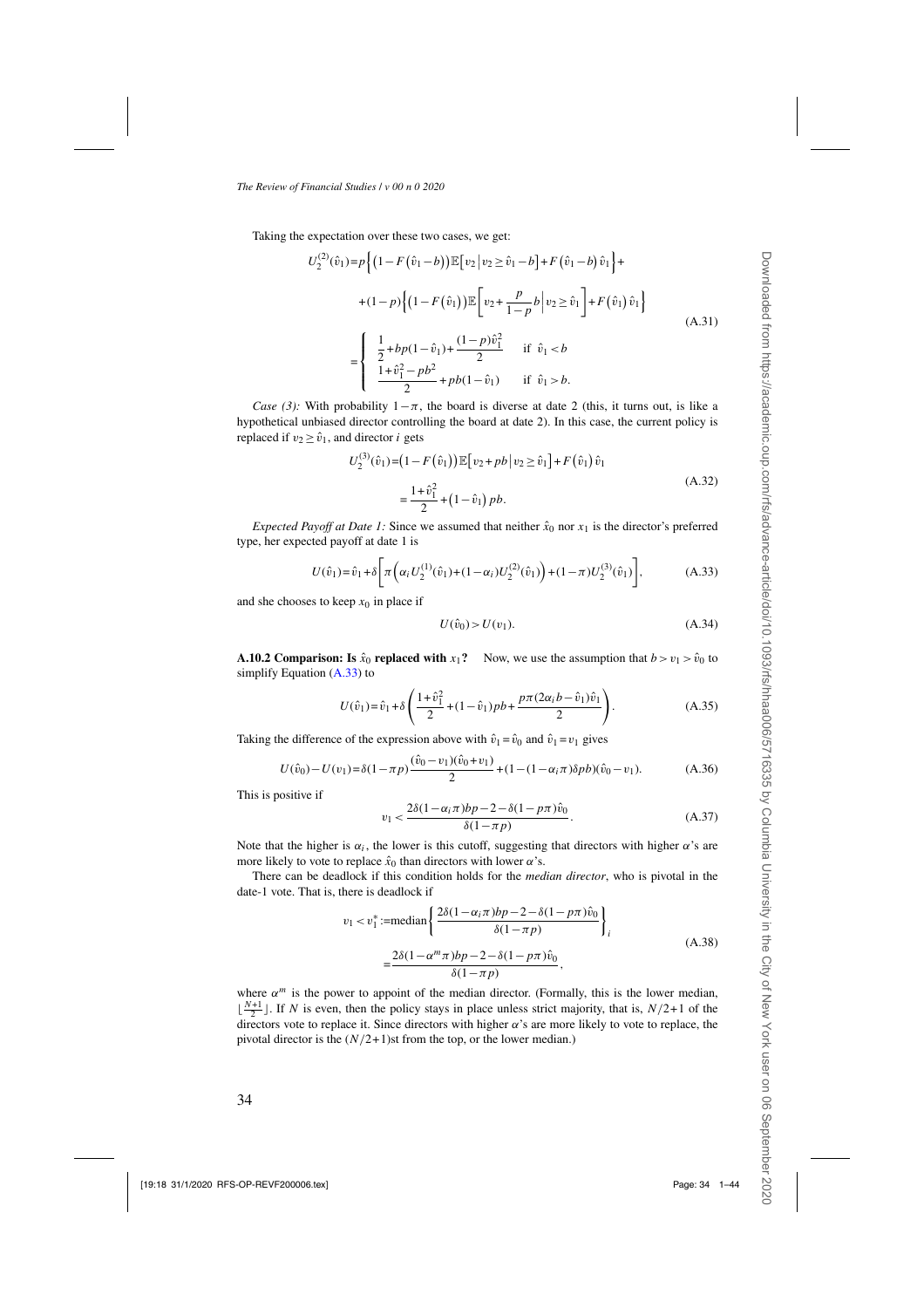<span id="page-34-0"></span>**A.10.3**  $v_1^*$  is decreasing in  $\pi$ . To see that deadlock, as captured by the cutoff  $v_1^*$ , is decreasing in power to appoint,  $\pi$ , we differentiate  $v_1^*$  in Equation [\(A.38\)](#page-33-0) above:

$$
\frac{\partial v_1^*}{\partial \pi} = -\frac{2\left(1 - \delta(p - \alpha^m)b\right)p}{\delta(1 - \pi p)^2}.
$$
\n(A.39)

This is negative if  $1-\delta(p-\alpha^m)b > 0$ , which is the condition in the lemma.  $\Box$ 

#### **A.11 Proof of Proposition [5](#page-16-0)**

We identify sufficient conditions for there to be an interior-optimal power to appoint  $\pi$  for a given  $\hat{v}_0$  and  $v_1$ .

We start with shareholders' payoff  $U^S(\hat{v}_1,\pi)$  at date 1, given policy in place  $\hat{v}_1$  and power to appoint  $\pi$ . At date 2, the board is either diverse (which occurs with probability  $1-\pi$ ) or aligned (which occurs with probability  $\pi$ ), and shareholders' payoff in these two cases is

$$
U^{S}\Big|_{\text{diverse}} = (1 - F(\hat{v}_1)) \mathbb{E}[v_2 | v_2 > \hat{v}_1] + F(\hat{v}_1)\hat{v}_1 = \frac{1 + \hat{v}_1^2}{2}, \tag{A.40}
$$

and

$$
U^{S}|\text{aligned} = p\left((1 - F(\hat{v}_1 - b))\mathbb{E}[v_2|v_2 + b > \hat{v}_1] + F(\hat{v}_1 - b)\hat{v}_1\right) + (1 - p)\left(\frac{1 + \hat{v}_1^2}{2}\right)
$$
  
=  $p\frac{1}{2} + (1 - p)\left(\frac{1 + \hat{v}_1^2}{2}\right) = \frac{1 + (1 - p)\hat{v}_1^2}{2}.$  (A.41)

Thus,

$$
U^{S}(\hat{v}_{1}, \pi) = \hat{v}_{1} + \delta_{s} \left( (1 - \pi) U^{S} \middle|_{\text{diverse}} + \pi U^{S} \middle|_{\text{aligned}} \right) \tag{A.42}
$$

$$
=\hat{v}_1 + \delta_s \left( \frac{1 + (1 - p\pi)\hat{v}_1^2}{2} \right). \tag{A.43}
$$

From Condition [\(A.38\)](#page-33-0), we know that the board retains  $\hat{x}_0$  (inefficiently) at date 1 if  $v_1 < v_1^*$ . From Lemma [3,](#page-15-0) we know that if  $\alpha^m > p - \frac{1}{\delta b}$ , then higher  $\pi$  reduces deadlock. Thus, intuitively, there is a trade-off of increasing  $\pi$ : on the one hand, it increases the distortion at date 2, but, on the other hand, it reduces deadlock. Hence, the optimal power to appoint given to directors is either zero or the minimum positive  $\pi$  that prevents deadlock.

To proceed, we compare the expected payoff to shareholders given  $\pi = 0$  (so there is no distortion at date 2) with their payoff given the minimum  $\pi$  such that  $x_1$  is put in place, or  $\pi^*$  that makes the deadlock condition in Equation [\(A.38\)](#page-33-0) hold with equality,

$$
\pi^* := \frac{1}{p} \left( 1 - \frac{2b(\alpha^m - p + \frac{1}{\delta b})}{2\alpha^m b - \hat{v}_0 - v_1} \right). \tag{A.44}
$$

If  $\pi^* > 1$ , there is deadlock even if directors have full power to appoint, so the optimal  $\pi = 0$ . Similarly, if  $\pi^* \leq 0$ , there is no deadlock even if shareholders have full power to appoint, so the optimal  $\pi = 0$ . If  $\pi^* \in (0, 1)$ , the optimal power to appoint is either  $\pi^*$  or 0, and setting  $\pi = \pi^*$  is better than setting  $\pi = 0$  if

$$
v_1 + \delta_s \left( \frac{1 + (1 - p\pi^*)v_1^2}{2} \right) \ge \hat{v}_0 + \delta_s \left( \frac{1 + \hat{v}_0^2}{2} \right),\tag{A.45}
$$

which is the condition in the proposition.  $\Box$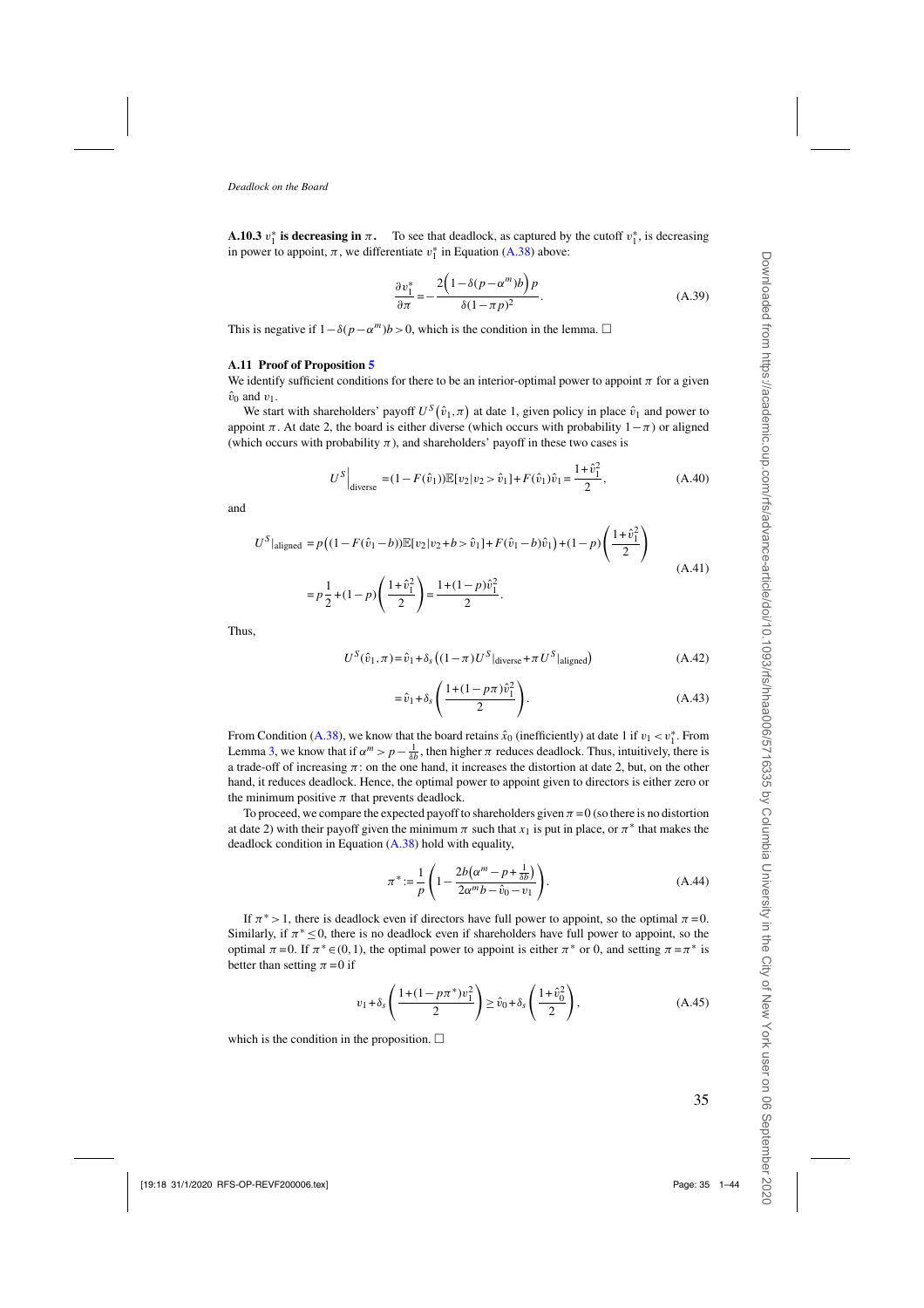### **A.12 Proof of Proposition [6](#page-17-0)**

The structure of the proof is as follows.

- Step 1. We show that if it is optimal to give directors positive power to appoint,  $\pi > 0$ , then the optimal power to appoint is the minimal  $\pi$  that prevents deadlock (no matter the distribution of power to appoint  $\{\alpha_i\}_i$ ).
- Step 2. We show that for any interior optimum of power to appoint  $\pi$ , the optimum is decreasing in  $\alpha^m$ . Thus, it is optimal to maximize  $\alpha^m$  subject to preventing deadlock.
- Step 3. We show that the maximal  $\alpha^m$  that prevents deadlock is  $\alpha^m = \left(\left\lceil \frac{N+1}{2} \right\rceil\right)^{-1}$ .

We now implement these steps.

- Step 1. Immediately from the expression for shareholders' payoff in Equation [\(A.43\)](#page-34-0), that is,  $U^{S}(\hat{v}_1,\pi) = \hat{v}_1 + \delta_s \left( \frac{1+(1-p\pi)\hat{v}_1^2}{2} \right)$ , we see that shareholders are better off if  $\pi$  is smaller, and that their payoff does not depend on  $\{\alpha_i\}_i$ , that is, how the power is distributed among directors. (The reason is that all that matters to shareholders is the total power given to directors,  $\sum_{i=1}^{N} \pi \alpha_i = \pi$ .)
- Step 2. Given the conditions of Proposition [5](#page-16-0) are satisfied with  $\alpha^m = \left(\frac{N+1}{2}\right)^{-1}$ , we know that if  $\alpha^m = \left(\left\lceil \frac{N+1}{2} \right\rceil\right)^{-1}$ , then the optimal  $\pi^*$ , as defined in Equation [\(10\)](#page-16-0), is interior. Thus, we can differentiate this optimal  $\pi^*$  with respect to  $\alpha^m$ :

$$
\frac{\partial \pi^*(\alpha^m)}{\partial \alpha^m} = -\frac{2b\left(\delta(2pb - \hat{v}_0 - v_1) - 2\right)}{\delta p (2\alpha^m b - \hat{v}_0 - v_1)^2}
$$
(A.46)

$$
=-\frac{2b\pi^*(\alpha^m)}{2\alpha^m b - \hat{v}_0 - v_1} < 0,
$$
\n(A.47)

because  $\pi^*(\alpha^m) > 0$  and  $2\alpha^m b - \hat{v}_0 - v_1 > 0$ , again by the conditions in Proposition [5](#page-16-0) (if  $2\alpha^m b - \hat{v}_0 - v_1 < 0$ , then  $\alpha^m - p + \frac{1}{\delta b} > 0$  implies  $\pi^* > \frac{1}{p} > 1$ , that is, a violation of the conditions in Proposition [5\)](#page-16-0).

In summary,  $\pi^*$  is a strictly decreasing function of  $\alpha^m$ , whenever  $\pi^*$  is positive. Intuitively, the higher is the power  $\alpha^m$  allocated to the pivotal director, the lower is the  $\pi$  that is needed to prevent this pivotal director from deadlocking the board. Thus, to minimize  $\pi^*$ , we maximize  $\alpha^m$ .

Step 3. Finally, because  $\alpha_1 \leq \alpha_2 \leq ... \leq \alpha_{\lfloor \frac{N-1}{2} \rfloor} \leq \alpha_{\lfloor \frac{N+1}{2} \rfloor} = \alpha^m \leq ... \leq \alpha_N$ , then to maximize  $\alpha^m$ , we set  $\alpha_1 = \alpha_2 = ... = \alpha \left[ \frac{N-1}{2} \right] = 0$  and  $\alpha^m = ... = \alpha_N > 0$ , implying  $\alpha^m = \left( \left\lceil \frac{N+1}{2} \right\rceil \right)^{-1}$ .

#### **A.13 Proof of Proposition [7](#page-20-0)**

For the proof, we introduce some notation for directors' value functions as functions of the policy in place (which is the Markov state):

- Let  $U_{\tau_1}(v,\tau_2)$  denote the value function of the  $\tau_1$ -director after the date-t vote that put (or kept) a policy with value v and type  $\tau_2$  in place, but before the realization of date-t flow utilities from this policy.
- Let  $U_{\tau_1}^{\text{ex}}(v,\tau_2)$  denote  $U_{\tau_1}(v,\tau_2)$  minus the current-period flow utility, that is, the value function of the  $\tau_1$ -director after the date-t vote that put (or kept) a policy with value v and type  $\tau_2$  in place, but after the realization of date-t flow utilities from this policy.
- Let  $U_{\tau}^{0}$  denote the value function of the  $\tau$ -director after the date-t vote that kept the initial policy  $\hat{x}_0$  in place, but before the realization of date-t flow utilities from this policy.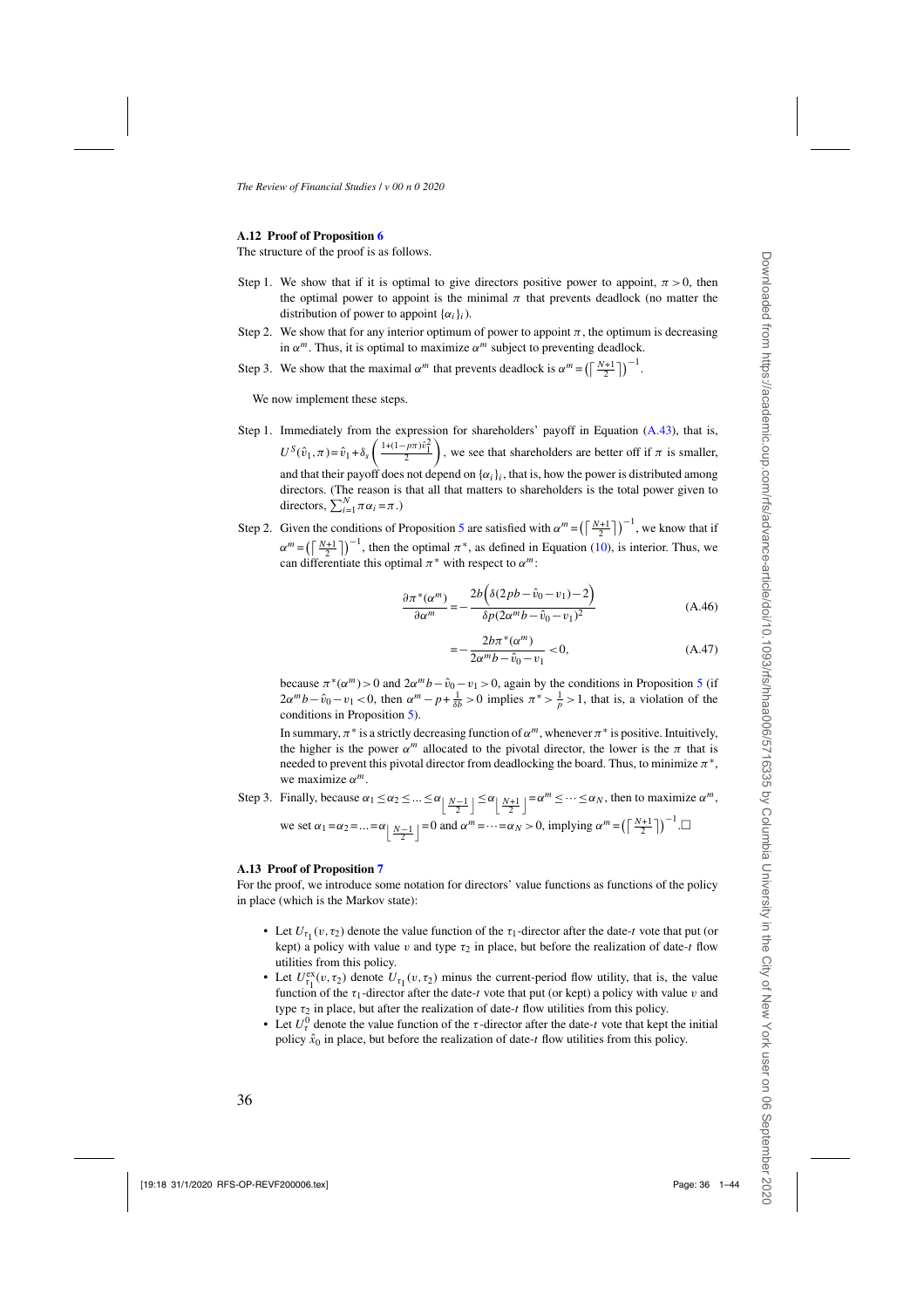<span id="page-36-0"></span>• Let  $U(v)$  denote the component of a director's value function reflecting only the v part (so not the  $b$  part) of her flow utilities, after the date-t vote that put (or kept) a policy different from  $x_0$  with value v in place, but before the realization of date-t flow utilities from this policy. (It turns out that this will not depend on a director's bias or the type of the policy.)

Before we present the main proof, we formulate and prove an auxiliary lemma.

**Lemma A.1.** Suppose the conditions of the proposition hold and a policy with type  $\tau$  is in place. In any Markov equilibrium, a  $\tau$ -biased director votes against any policies that are not of type  $\tau$ .

**Proof.** Let  $\hat{v}_t$  denote the value of the policy in place and suppose (in anticipation of a contradiction) that a  $\tau$ -biased director votes for an alternative with value  $v_t$  and type  $\tau' \neq \tau$ . Given the definition of  $U^{\text{ex}}$  above, we can write a condition for this vote to be profitable as

$$
\hat{v}_t + b + U^{\text{ex}}(\hat{v}_t, \tau) \le v_t + U^{\text{ex}}(v_t, \tau')
$$
\n(A.48)

or

$$
b \le U^{\text{ex}}(v_t, \tau') - U^{\text{ex}}(\hat{v}_t, \tau) + v_t - \hat{v}_t.
$$
\n(A.49)

Given that the most a director can get in any period is  $1+b$ , it must be that  $U^{\text{ex}}(v_t, \tau')$  is bounded above as follows:

$$
U^{\text{ex}}(v_t, \tau') \le \sum_{t=1}^{\infty} \delta^t (1+b) = \frac{\delta}{1-\delta} (1+b). \tag{A.50}
$$

And, given that the  $\tau$ -director has the option of keeping the incumbent policy with value  $\hat{v}_t$  and type  $\tau$  in place forever and getting  $\hat{v}_t + b$  in every period (by voting against any alternatives), it must be that  $U^{\text{ex}}(\hat{v}_t, \tau)$  is bounded below as follows:

$$
U^{\text{ex}}(\hat{v}_t, \tau) \ge \sum_{t=1}^{\infty} \delta^t(\hat{v}_t + b) = \frac{\delta}{1 - \delta}(\hat{v}_t + b). \tag{A.51}
$$

We also know that  $\hat{v}_t \ge 0$  and  $v_t \le 1$ . Together, substituting these bounds into Equation (A.49), we get the following necessary condition on b:

$$
b \le \frac{\delta}{1-\delta}(1+b) - \frac{\delta}{1-\delta}b + 1 = \frac{1}{1-\delta}.
$$
 (A.52)

This contradicts the assumption in Equation [\(13\)](#page-20-0).  $\Box$ 

Given our focus on stage-undominated equilibria, the lemma implies that once a  $\tau$ -type policy is in place, it is replaced if and only if an alternative policy has a higher-quality and is of the same type.

Next, suppose that the incumbent policy  $\hat{x}_0$  is in place. Since  $\hat{x}_0$  is "very bad," it follows immediately that directors vote for policies of their preferred type. In the remainder of the proof, we show that directors vote for policies that are not of their preferred type if and only if their values are above a threshold, denoted  $\overline{V}$ .

The "only if" part is immediate: if a  $\tau$ -biased director wants to put a  $\tau'$ -policy in place with value  $v_1$ , she also wants to put one in place with value  $v_2 > v_1$ .

We prove the "if" part by showing no-deviation conditions under these strategies.

Given the lemma, after  $(\hat{v}, \hat{\tau})$  is chosen, it will only be replaced by a policy of the same type  $\hat{\tau}$  and only if its value is higher than  $\hat{v}$ . Hence, the value component  $U(\hat{v})$  is the same for both directors, only depends on  $\hat{v}$ , and satisfies

$$
U(\hat{v}) = \hat{v} + \delta \Big( \Pr(\tau = \hat{\tau}, v > \hat{v}) \mathbb{E} \big[ U(v) | v > \hat{v} \big] + \big( 1 - \Pr(\tau = \hat{\tau}, v > \hat{v}) \big) U(\hat{v}) \Big) \tag{A.53}
$$

$$
= \hat{v} + \delta \left( p(1-\hat{v}) \mathbb{E} \left[ U(v) | v > \hat{v} \right] + (1-p(1-\hat{v})) U(\hat{v}) \right). \tag{A.54}
$$

37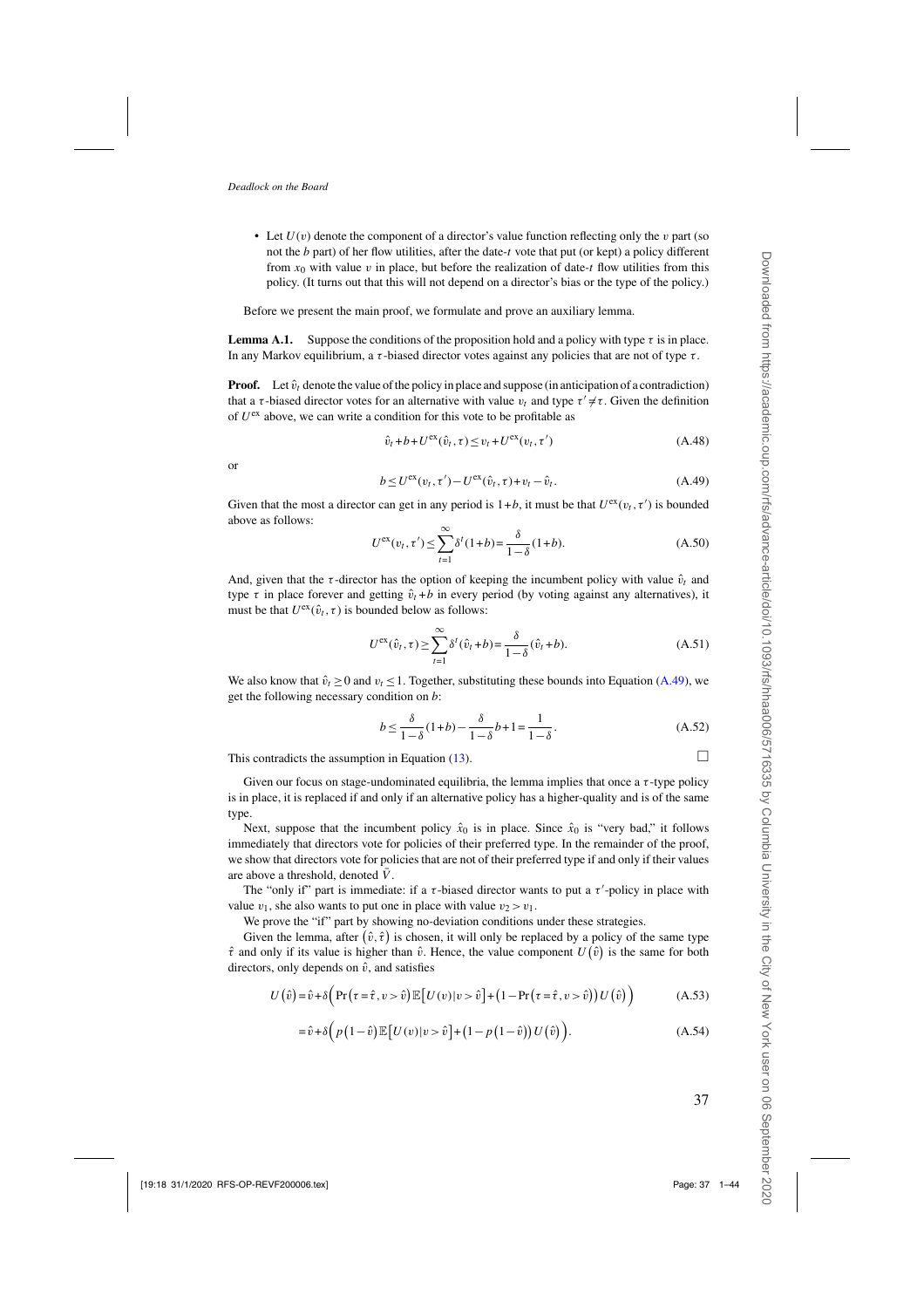Given that a director gets  $b$  in each period if and only if a policy of her preferred type is put in place, we have the following value functions given that the initial incumbent is replaced:

$$
U_{\tau}(\hat{v}, \tau) = U(\hat{v}) + \frac{b}{1 - \delta} \tag{A.55}
$$

$$
U_{\tau}(\hat{v}, \tau') = U(\hat{v}).
$$
\n(A.56)

Now we turn to directors' value functions given the initial incumbent is still in place.

$$
U_{\tau}^{0} = \delta \Pr(v < \bar{V}) U_{\tau}^{0} + \delta \Pr(v > \bar{V}) \left( \mathbb{E} \left[ U(v) | v > \bar{V} \right] + p \frac{b}{1 - \delta} \right) \tag{A.57}
$$

$$
= \delta \bar{V} U_{\tau}^{0} + \delta \left( 1 - \bar{V} \right) \left( \mathbb{E} \left[ U(v) | v > \bar{V} \right] + p \frac{b}{1 - \delta} \right)
$$
 (A.58)

and, hence,

$$
U_{\tau}^{0} = \frac{\delta(1-\bar{V})}{1-\delta\bar{V}} \left( \mathbb{E}\left[U(v)|v > \bar{V}\right] + p\frac{b}{1-\delta} \right). \tag{A.59}
$$

In order for the strategies described in the proposition to be an equilibrium, two conditions must be satisfied:

1. It must be that a  $\tau$ -biased director prefers a  $\tau'$ -policy to  $\hat{x}_0$  if its value v is greater than the cutoff  $\overline{V}$ :

$$
U_{\tau}^{0} \le U(v) \text{ for } v \ge \bar{V}. \tag{A.60}
$$

2. It must be that a  $\tau$ -biased director prefers  $\hat{x}_0$  to a  $\tau'$ -policy if its value v is less than the cutoff  $\bar{V}$ :

$$
U_{\tau}^{0} \ge U(v) \text{ for } v < \bar{V}.
$$
 (A.61)

Since the value functions are continuous and monotone in  $v$ , these conditions imply that a τ-biased director must be indifferent between the initial incumbent  $\hat{x}_0$  and a τ'-policy with value equal to the cutoff  $\bar{V}$ , that is,  $U_{\tau}^{0} = U(\bar{V})$ , or

$$
\frac{\delta(1-\bar{V})}{1-\delta\bar{V}}\left(\mathbb{E}\left[U(v)|v>\bar{V}\right]+p\frac{b}{1-\delta}\right)=U(\bar{V}).\tag{A.62}
$$

We now rewrite Equation [\(A.54\)](#page-36-0) evaluated at  $\hat{v} = \bar{V}$  as

$$
(1-\bar{V})\mathbb{E}\left[U(v)|v>\bar{V}\right] = \frac{U(\bar{V})-\bar{V}}{\delta p} - \frac{1}{p}\left[1-p\left(1-\bar{V}\right)\right]U(\bar{V})\tag{A.63}
$$

to substitute into the indifference condition in Equation  $(A.62)$  and get

$$
U(\bar{V})(1-\delta)\left(1-\frac{1}{p}\right) = \delta p \frac{b}{1-\delta} - \bar{V}\left(\delta p \frac{b}{1-\delta} + \frac{1}{p}\right).
$$
 (A.64)

Recalling the assumption that there are only two types of alternatives, we can substitute  $p=1/2$  to write this as

$$
G(\bar{V}) := \bar{V}\left(2 + \frac{\delta}{2(1-\delta)}b\right) - U(\bar{V})(1-\delta) - \frac{\delta}{2(1-\delta)}b = 0,
$$
\n(A.65)

where  $G$  is a continuous function.

To prove that  $\overline{V} \in (0,1)$ , we show that  $G(0) < 0$  and  $G(1) > 0$ , so the result follows from the intermediate value theorem:

$$
G(0) = -U(0)(1 - \delta) - \frac{\delta}{2(1 - \delta)}b < 0,\tag{A.66}
$$

since  $U(v) \geq 0$ , and

$$
G(1)=2-U(1)(1-\delta) > 0, \tag{A.67}
$$

since  $U(1) \leq 1 + \delta + \cdots = \frac{1}{1-\delta}$ .  $\Box$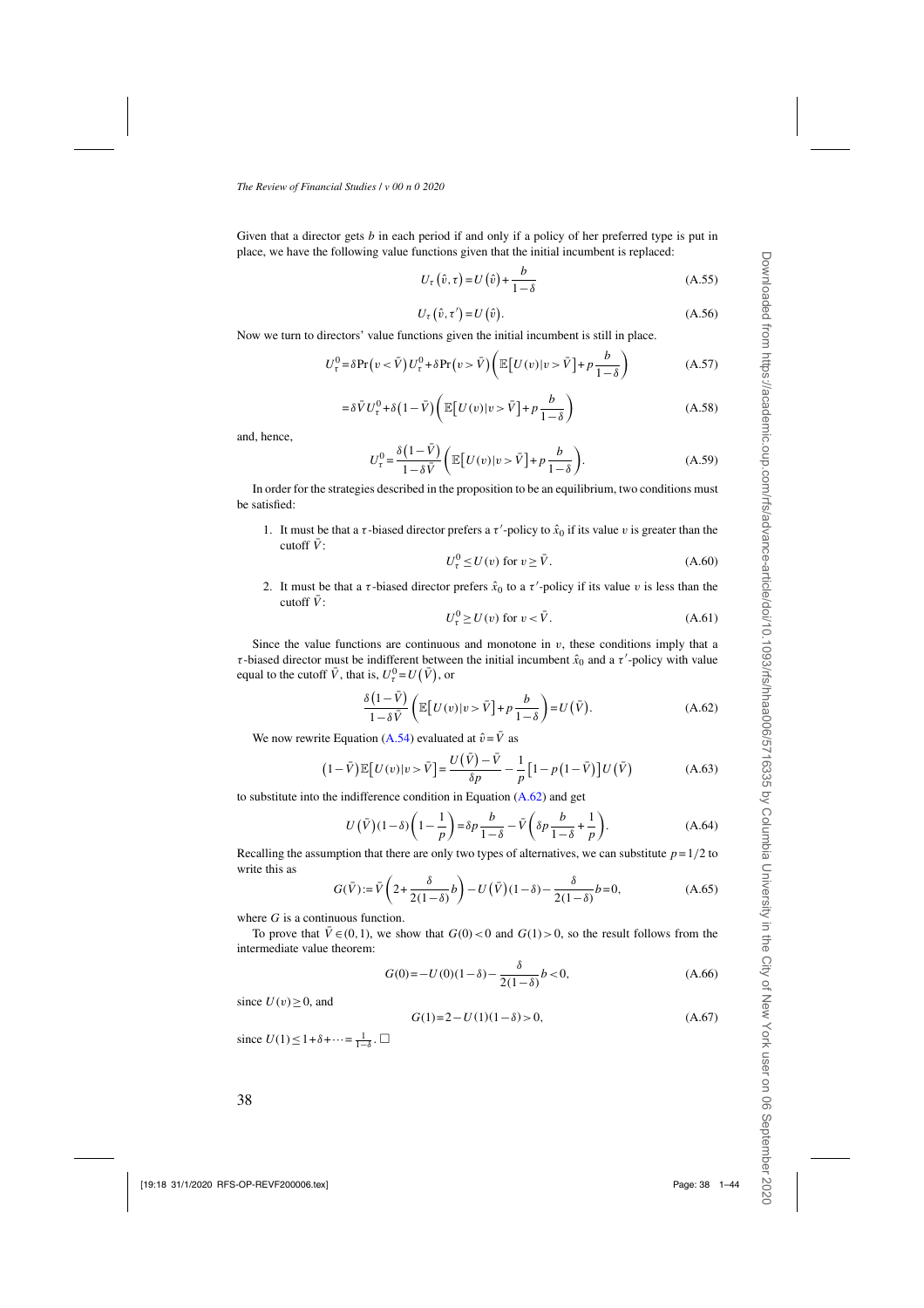# **Appendix B. Policy Permanence, Staggered Boards, and Changing Board Composition**

In our baseline setup, we found that a board with short-term directors, who just maximize date-1 value, chooses efficient policies (Corollary [3\)](#page-10-0). However, such short-term directors do not take into account the long-term effects of their choices. What if policies differ not only in their quality, but also in their permanence? For example, some policies could be non-permanent, yielding high short-term payoffs, but creating little long-term value. Do such non-permanent policies mitigate or exacerbate deadlock? How do director tenure and board composition affect the board's choices of non-permanent versus permanent policies? Our analysis suggests that sometimes long-term directors can actually exacerbate corporate short-termism. However, mixing short- and long-tenure directors via staggered director elections can mitigate this. Hence, this section provides a rationale for staggered boards.

#### **B.1 Policy Permanence and Deadlock**

To study how directors vote on policies of different permanence, we extend the model to include a "permanence parameter"  $\rho$ : with probability  $\rho$ , the policy chosen at date 1 is available at date 2, as in the baseline model; with complementary probability, the policy "expires," and the only policy available at date 2 is the alternative  $x_2$ . Hence, the value of a policy to shareholders is increasing in  $\rho$ . Indeed, a policy with  $\rho = 0$  is completely short-term, creating value only at date 1, and a policy with  $\rho = 1$  is permanent, creating value at both dates, as in our baseline specification.

We focus on the case of a diverse board, so deadlock is a possibility, and ask when a director prefers to replace the incumbent with the alternative at date 1, that is, does she prefer to set  $\hat{x}_1 = \hat{x}_0$ or  $\hat{x}_1 = x_1$ ? The director's expected value from a policy  $\hat{x}_1$  with value  $\hat{v}_1$  at date 1 (assumed not to be her preferred type) is

$$
\mathbb{E}\big[U\,|\,x_1\big] = \hat{v}_1 + \delta\bigg(\varrho\Big[\big(1 - F(\hat{v}_1)\big)\mathbb{E}\big[\,v_2 + pb\,\big|\,v_2 \ge \hat{v}_1\big]\big] + F(\hat{v}_1)\hat{v}_1\bigg] + (1 - \varrho)\big(\mathbb{E}\big[\,v_2\big] + pb\big)\bigg). \tag{B.1}
$$

As above (Equation [\(4\)](#page-9-0)), we can substitute for the uniform distribution  $F(v) \equiv v$  and ask when a director votes to retain a policy with value  $\hat{v}_0$  and when she votes to replace it with one with value  $v_1 > \hat{v}_0$ . We find that there is deadlock— $\hat{v}_0 < v_1$  is retained—if and only if

$$
pb \geq \frac{1}{\varrho \delta} + \frac{1}{2} (\hat{v}_0 + v_1). \tag{B.2}
$$

For  $\rho = 1$ , this is the same condition that we find in Condition [\(5\)](#page-9-0) of Proposition [2.](#page-9-0) As  $\rho$  decreases, so policies are less permanent, the condition is less likely to be satisfied—that is, permanence makes deadlock more likely, as stated in Prediction [1.](#page-22-0)

#### **B.2 Choice of Policy Permanence**

So far, we have explored how policy permanence affects deadlock, assuming all policies are equally permanent. But the framework also allows us to ask whether boards choose policies that are more permanent or less. In particular, do long-term directors choose more permanent policies, in line with shareholders' interests?

Again, we focus on the case of a diverse board, on which deadlock is possible. Substituting the uniform distribution into Equation  $(B.1)$  above, we can write a director's payoff as

$$
\mathbb{E}\left[U|x_1\right] = \hat{v}_1 + \delta \left(\frac{1+\varrho \hat{v}_1^2}{2} + \left(1-\varrho \hat{v}_1\right) p b\right). \tag{B.3}
$$

When do directors prefer more permanent (high  $\rho$ ) policies? We see immediately that if directors all have short tenure ( $\delta = 0$ ), then they do not care about  $\varrho$  and will thus sometimes put non-permanent policies in place, against shareholders' interests. What if  $\delta$  is high? The effect of  $\rho$  depends on the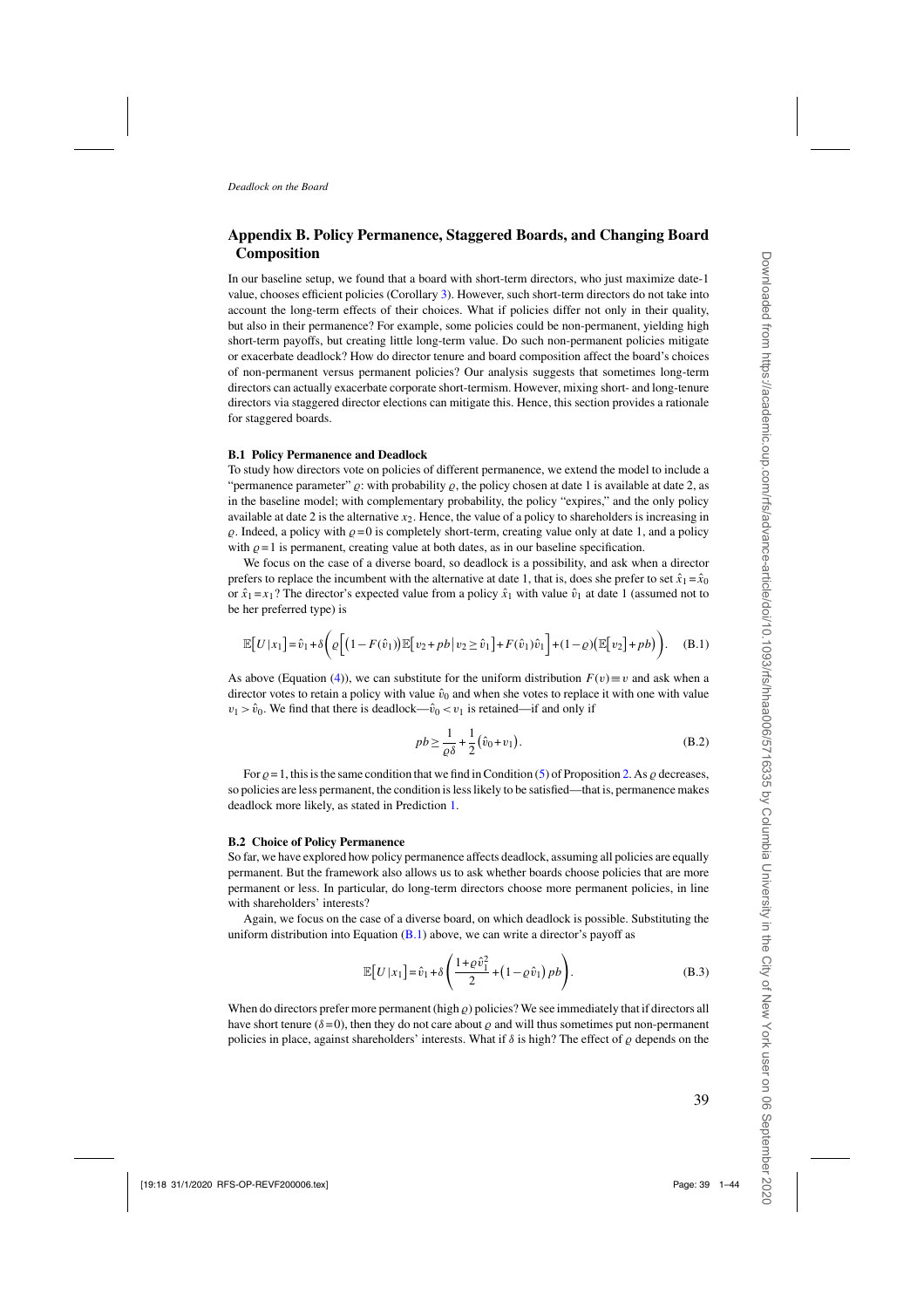value of the policy  $\hat{v}_1$  and the strength of directors' biases b. They prefer less permanent policies if  $pb > \hat{v}_1/2$  and more permanent policies otherwise. Indeed,

$$
\frac{\partial \mathbb{E}[U|x_1]}{\partial \varrho} = \frac{\hat{v}_1^2}{2} - pb\hat{v}_1 < 0
$$
 (B.4)

if  $pb > \hat{v}_1/2$ .

The intuition resembles that of our deadlock result: non-permanent policies are easy to replace by definition—they expire, and are necessarily replaced. This makes it easier for directors to put their preferred policies in place in the future. Hence, biased directors on a diverse board favor nonpermanent policies. In fact, the effect of deadlock here (inducing directors to favor non-permanent policies) is stronger than it is in the baseline model (inducing them to favor low-value policies) in the following sense: the condition here that  $pb > \hat{v}_1/2$  holds for more parameters than the deadlock condition in the baseline model (cf. Equation  $(5)$ ). The reason is that non-permanent policies are always easy to replace in the future, even if they have high value today.

#### **B.3 Policy Permanence and Changing Board Composition**

Given short-term directors are inefficiently short-termist by construction and long-term directors (on a diverse board) are inefficiently short-termist due to deadlock, we investigate whether a mix of director tenures could help. In practice, staggered director elections lead to such a mix. Hence, in this section, we model staggered boards.

We capture staggered boards as follows. We assume that some directors' terms are up at date 1, whereas most continue through date 2. With probability  $1-\pi$  the board stays diverse at date 2, but with probability  $\pi$  it becomes aligned. Given it is aligned, it is aligned with director i with probability  $\alpha_i$ , as in Section [4.](#page-14-0)

Whether an alternative policy is put in place at date 2 depends on whether the incumbent policy expires or not, on the qualities and types of the incumbent and the alternative, and on the composition of the board. If the incumbent policy expires, the alternative is always put in place, and the director's date-2 payoff does not depend on the date-2 board composition. Otherwise, whether the policy is put in place depends on the policy and the board composition. If the board is diverse, the alternative is put in place if and only if  $v_2 \geq \hat{v}_1$ . If it is aligned, the alternative is put in place if either it is the directors' preferred type (assuming  $b$  is sufficiently large) or if it is not and  $v_2 \geq \hat{v}_1$ . Hence, director *i*'s expected payoff from a policy  $\hat{x}_1$  (assumed to be no director's preferred type) is

$$
\mathbb{E}[U|\hat{x}_1] = \hat{v}_1 + \delta(1-\varrho)(\mathbb{E}[v_2] + pb)
$$
  
+  $\delta \varrho(1-\pi)\Big((1-F(\hat{v}_1))\mathbb{E}[v_2 + pb | v_2 \ge \hat{v}_1] + F(\hat{v}_1)\hat{v}_1\Big) +$   
+  $\delta \varrho\pi \alpha_i \Big(p(\mathbb{E}[v_2] + b) + (1-p)\Big[(1-F(\hat{v}_1))\mathbb{E}[v_2 | v_2 \ge \hat{v}_1] + F(\hat{v}_1)\hat{v}_1\Big]\Big)$   
+  $\delta \varrho\pi \sum_{j\ne i}^{N} \alpha_j \Big\{p\mathbb{E}[v_2] + (1-p)\Big((1-F(\hat{v}_1))\mathbb{E}\Big[v_2 + \frac{p}{1-p}b \Big| v_2 \ge \hat{v}_1\Big] + F(\hat{v}_1)\hat{v}_1\Big)\Big\}$   
=  $\hat{v}_1 + \delta(1-\varrho)\Big(\frac{1}{2} + pb\Big)$   
+  $\delta \varrho(1-\pi)\Big(\frac{1+\hat{v}_1^2}{2} + (1-\hat{v}_1)pb\Big)$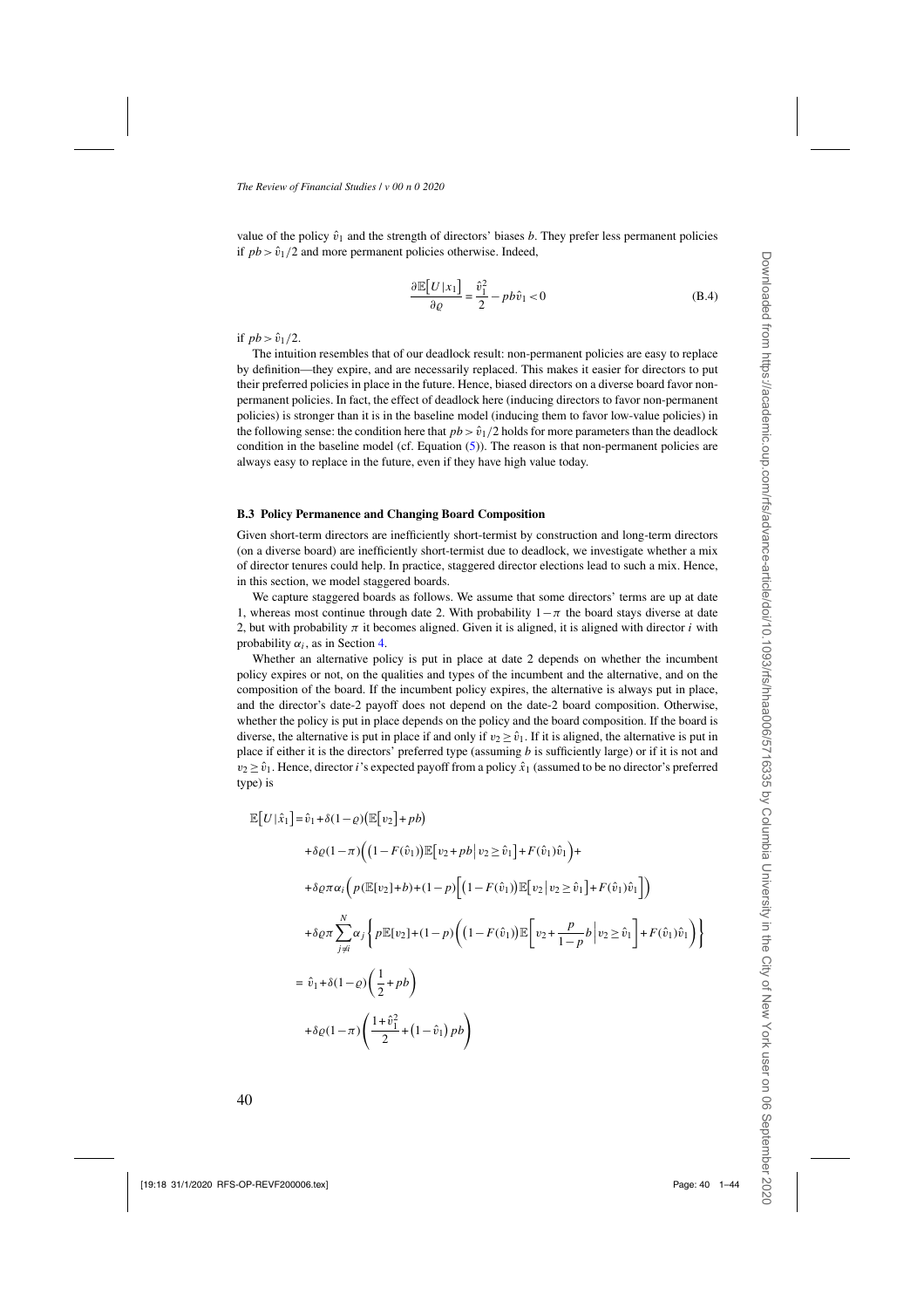<span id="page-40-0"></span>
$$
+ \delta \varrho \pi \alpha_i \left( p \left( \frac{1}{2} + b \right) + (1 - p) \frac{1 + \hat{v}_1^2}{2} \right)
$$
  
+ 
$$
\delta \varrho \pi (1 - \alpha_i) \left( p \frac{1}{2} + (1 - p) \frac{1 + \hat{v}_1^2}{2} + (1 - \hat{v}_1) p b \right).
$$
 (B.5)

This is increasing in  $\rho$  as long as

$$
(1 - p\pi)\hat{v}_1 - 2bp(1 - \pi\alpha_i) \ge 0,
$$
 (B.6)

which is satisfied as long as director i has enough power to appoint, or  $\pi \alpha_i$  is sufficiently large:

$$
\pi \alpha_i \ge 1 - \frac{(1 - p\pi)\hat{v}_1}{2pb}.
$$
\n(B.7)

Now, for staggered boards to prevent short-termism, this must be satisfied when director  $i$  is pivotal at date 1, or, following Section [4,](#page-14-0) it must be satisfied with  $\alpha_i = \alpha^m$ , where  $\alpha^m$  is the lower median of the set  $\{\alpha_1, ..., \alpha_N\}$ .

Overall, this analysis implies that, with a staggered board, directors assume more long-term interests—they are more likely to vote for highly permanent policies than if all directors are shorttermist or all are long-termist. That is, having incorporated permanence, we can use our model to rationalize staggered boards.

#### **References**

Adams, R. B. 2016. Women on boards: The superheroes of tomorrow? *Leadership Quarterly* 27:371–86.

Adams, R. B., A. Akyol, and P. Verwijmeren. 2018. Director skill sets. *Journal of Financial Economics* 130:641–62.

Adams, R. B., and D. Ferreira. 2007. A Theory of friendly boards. *Journal of Finance* 62:217–50.

Adams, R. B., B. Hermalin, and M. Weisbach. 2010. The role of boards of directors in corporate governance: A conceptual framework and survey, *Journal of Economic Literature* 48:58–107.

Agrawal, A., and M. A. Chen. 2017. Boardroom brawls: An empirical analysis of disputes involving directors. *Quarterly Journal of Finance* 7:1–58.

Akyol, A. C., W. F. Lim, and P. Verwijmeren. 2012. Shareholders in the boardroom: Wealth effects of the SECâŁ<sup>TM</sup>s proposal to facilitate director nominations. *Journal of Financial and Quantitative Analysis* 47:1029– 57.

Arrow, K. J. 1950. A difficulty in the concept of social welfare. *Journal of Political Economy* 58:328–46.

Austen-Smith, D., W. Dziuda, B. Harstad, and A. Loeper. 2019. Gridlock and inefficient policy instruments. *Theoretical Economics* 14:1483–534.

Ballinger, G., and J. Marcel. 2010. The use of an interim CEO during succession episodes and firm performance. *Strategic Management Journal* 31:262–83.

Baranchuk, N., and P. H. Dybvig. 2009. Consensus in diverse corporate boards. *Review of Financial Studies* 22:715–47.

Bebchuk, L., J. Coates, and G. Subramanian. 2002. The powerful antitakeover force of staggered boards: Theory, evidence, and policy. *Stanford Law Review* 54:887–951.

Bebchuk, L., and A. Cohen. 2005. The costs of entrenched boards. *Journal of Financial Economics* 78:409–33.

Bernile, G., V. Bhagwat, and S. Yonker. 2018. Board diversity, firm risk, and corporate policies. *Journal of Financial Economics* 127:588–612.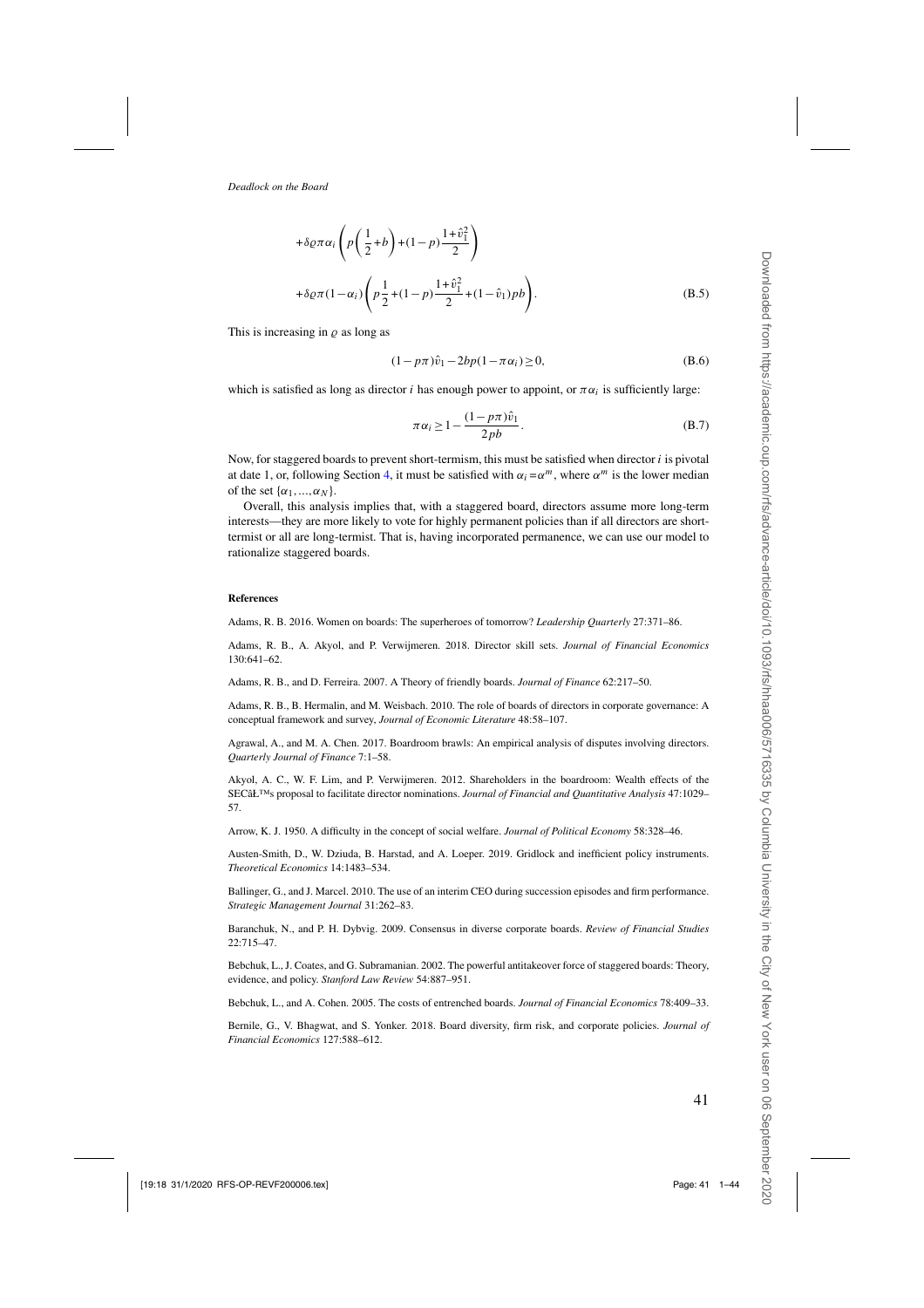<span id="page-41-0"></span>Bhandari, T., P. Iliev, and J. Kalodimos. 2017. Governance changes through shareholder initiatives: The case of proxy access. Working Paper, Securities and Exchange Commission.

Burkart, M., D. Gromb, and F. Panunzi. 1997. Large shareholders, monitoring, and the value of the firm. *Quarterly Journal of Economics* 112:693–728.

Cadbury, A. 2002. *Corporate governance and chairmanship: a personal view*. Oxford: Oxford University Press.

Cai, J., T. Nguyen, and R. A. Walkling. 2019. Director appointments—it is who you know. Working Paper, The LeBow College of Business, Drexel University.

Chemmanur, T. J., and V. Fedaseyeu. 2018. A theory of corporate boards and forced CEO turnover. *Management Science* 64:4798–817.

Coles, J. L., N. D. Daniel, and L. Naveen. 2014. Co-opted boards. *Review of Financial Studies* 27:1751–796.

Cremers, K. M., L. P. Litov, and S. M. Sepe. 2017. Staggered boards and long-term firm value, revisited. *Journal of Financial Economics* 126:422–44.

Dixit, A. K., and R. S. Pindyck. 1994. *Investment under uncertainty*. Princeton University Press.

Dow, J. 2013. Boards, CEO entrenchment, and the cost of capital. *Journal of Financial Economics* 110:680–95.

Duggan, J., and T. Kalandrakis. 2012. Dynamic legislative policy making. *Journal of Economic Theory* 147:1653– 88.

Duke. 1972. Deadlock in a close corporation: A suggestion for protecting a dissident, co-equal shareholder. *Duke Law Journal* 1972:653–66.

Dziuda, W., and A. Loeper. 2016. Dynamic collective choice with endogenous status quo. *Journal of Political Economy* 124:1148–86.

———. 2018. Dynamic pivotal politics. *American Political Science Review* 112:580–601.

Ferreira, D. 2010. Board Diversity. In H. K. Baker and R. Anderson (eds.), *Corporate Governance*, pp. 225–42. John Wiley & Sons.

Fluck, Z., and N. Khanna. 2011. Making boards more effective: Independent directors, optimal incentives, and shareholders' say-on-pay. Working Paper, Michigan State University.

Fos, V., K. Li, and M. Tsoutsoura. 2018. Do director elections matter? *Review of Financial Studies* 31:1499–531.

Francis, T., and J. Lublin. 2016. Big investors question corporate board tenures. *Wall Street Journal*

Garlappi, L., R. Giammarino, and A. Lazrak. 2017. Ambiguity and the corporation: Group disagreement and underinvestment. *Journal of Financial Economics* 125:417–33.

———. 2019. The corporation as a group: Polarization and investment inefficiency. Working Paper, University of British Columbia.

Gerhardt, M. 2013. Why gridlock matters. *Notre Dame Law Review* 88:2017–120.

Gibbard, A. 1973. Manipulation of voting schemes: A general result. *Econometrica* 41:587–601.

Goodstein, J., K. Gautam, and W. Boeker. 1994. The effects of board size and diversity on strategic change. *Strategic Management Journal* 15:241–50.

Hallock, K. F. 1997. Reciprocally interlocking boards of directors and executive compensation. *Journal of Financial and Quantitative Analysis* 32:331–44.

Hannan, M. T., and J. Freeman. 1984. Structural inertia and organizational change. *American Sociological Review* 49:149–64.

Harris, M., and A. Raviv. 2008. A theory of board control and size. *Review of Financial Studies* 21:1797–832.

Hart, O., and J. Moore. 2008. Contracts as reference points. *Quarterly Journal of Economics* 123:1–48.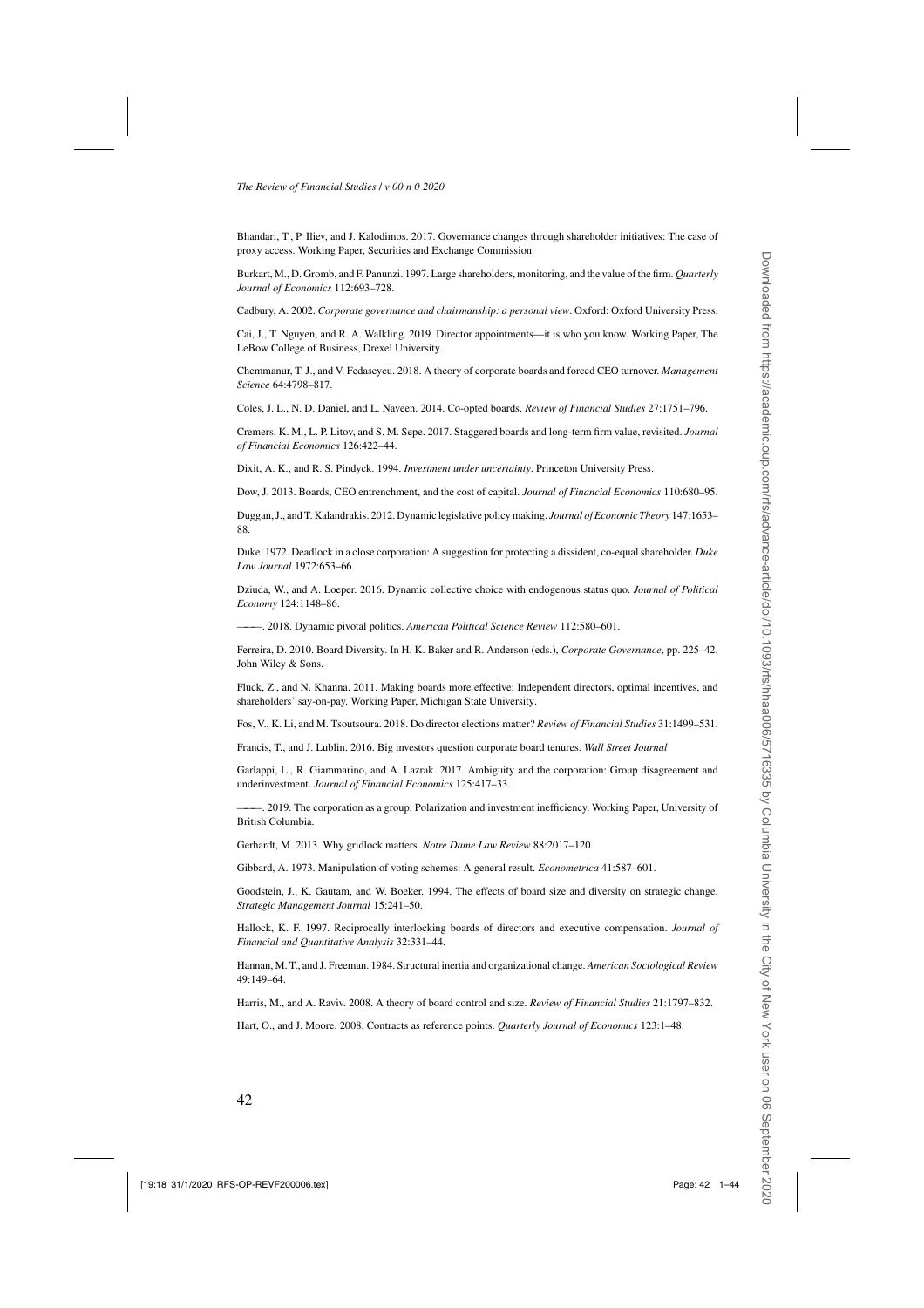<span id="page-42-0"></span>Hermalin, B., and M. Weisbach. 1998. Endogenously chosen boards of directors and their monitoring of the CEO. *American Economic Review* 88:96–118.

Hopkins, W., P. Mallette, and S. Hopkins. 2013. Proposed factors influencing strategic inertia/strategic renewal in organizations. *Academy of Strategic Management Journal* 12:79–94.

Howe, L. 1967. Corporate divorce: Deadlocks in the close corporation. *Business Lawyer* 22:469–77.

IFC. 2014. *Conflicts in the boardroom survey*. Corporate Governance Knowledge Publication.

Jiang, W., H. Wan, and S. Zhao. 2016. Reputation concerns of independent directors: Evidence from individual director voting. *Review of Financial Studies* 29:655–96.

Katz, D., and L. McIntosh. 2014. Renewed focus on corporate director tenure. *New York Law Journal* 9.

Kim, S. 2003. The provisional director remedy for corporate deadlock: A proposed model statute. *Washington and Lee Law Review* 60:111–81.

Knight, D., C. L. Pearce, K. G. Smith, J. D. Olian, H. P. Sims, K. A. Smith, and P. Flood. 1999. Top management team diversity, group process, and strategic consensus. *Strategic Management Journal* 20:445–65.

Knyazeva, A., D. Knyazeva, and C. Raheja. 2013. The benefits of focus vs. heterogeneity: Dissimilar directors and coordination within corporate boards. Working Paper, University of Rochester.

Kramarz, F., and D. Thesmar. 2013. Social networks in the boardroom. *Journal of the European Economic Association* 11:780–807.

Kumar, P., and K. Sivaramakrishnan. 2008. Who monitors the monitor? The effect of board independence on executive compensation and firm value. *Review of Financial Studies* 21:1371–401.

Landeo, C. M., and K. E. Spier. 2014a. Irreconcilable differences: Judicial resolution of business deadlock. *University of Chicago Law Review* 81:203–27.

———. 2014b. Shotguns and deadlocks. *Yale Journal on Regulation* 31:143–87.

Lau, D. C., and J. K. Murnighan. 1998. Demographic diversity and faultlines: The compositional dynamics of organizational groups. *Academy of Management Review* 23:325–40.

Laux, V. 2008. Board independence and CEO turnover. *Journal of Accounting Research* 46:137–71.

Levit, D., and N. Malenko. 2016. The labor market for directors and externalities in corporate governance. *Journal of Finance* 71:775–808.

Lew, C. J. 1980. The custodian remedy for deadlocks in close corporations. *U.C. Davis Law Review* 13:498–519.

Libit, W., and T. Freier. 2016. Director tenure: The next boardroom battle. *The Corporate Board.*

Malenko, N. 2014. Communication and decision-making in corporate boards. *Review of Financial Studies* 27:1486–532.

Marshall, C. D. 2013. Are dissenting directors rewarded? Working Paper, University of Richmond.

McDonald, D. 1979. Deadlock and dissolution in the close corporation: Has the sacred cow been butchered? *Nebraska Law Review* 58:791–825.

Milliken, F. J., and L. L. Martins. 1996. Searching for common threads: Understanding the multiple effects of diversity in organizational groups. *Academy of Management Review* 21:402–33.

Mooney, C., M. Semadeni, and I. Kesner. 2017. The selection of an interim CEO: Boundary conditions and the pursuit of temporary leadership. *Journal of Management* 43:455–75.

Satterthwaite, M. A. 1975. Strategy-proofness and Arrow's conditions: Existence and correspondence theorems for voting procedures and social welfare functions. *Journal of Economic Theory* 10:187–217.

Shivdasani, A., and D. Yermack. 1999. CEO involvement in the selection of new board members: An empirical analysis. *Journal of Finance* 54:1829–853.